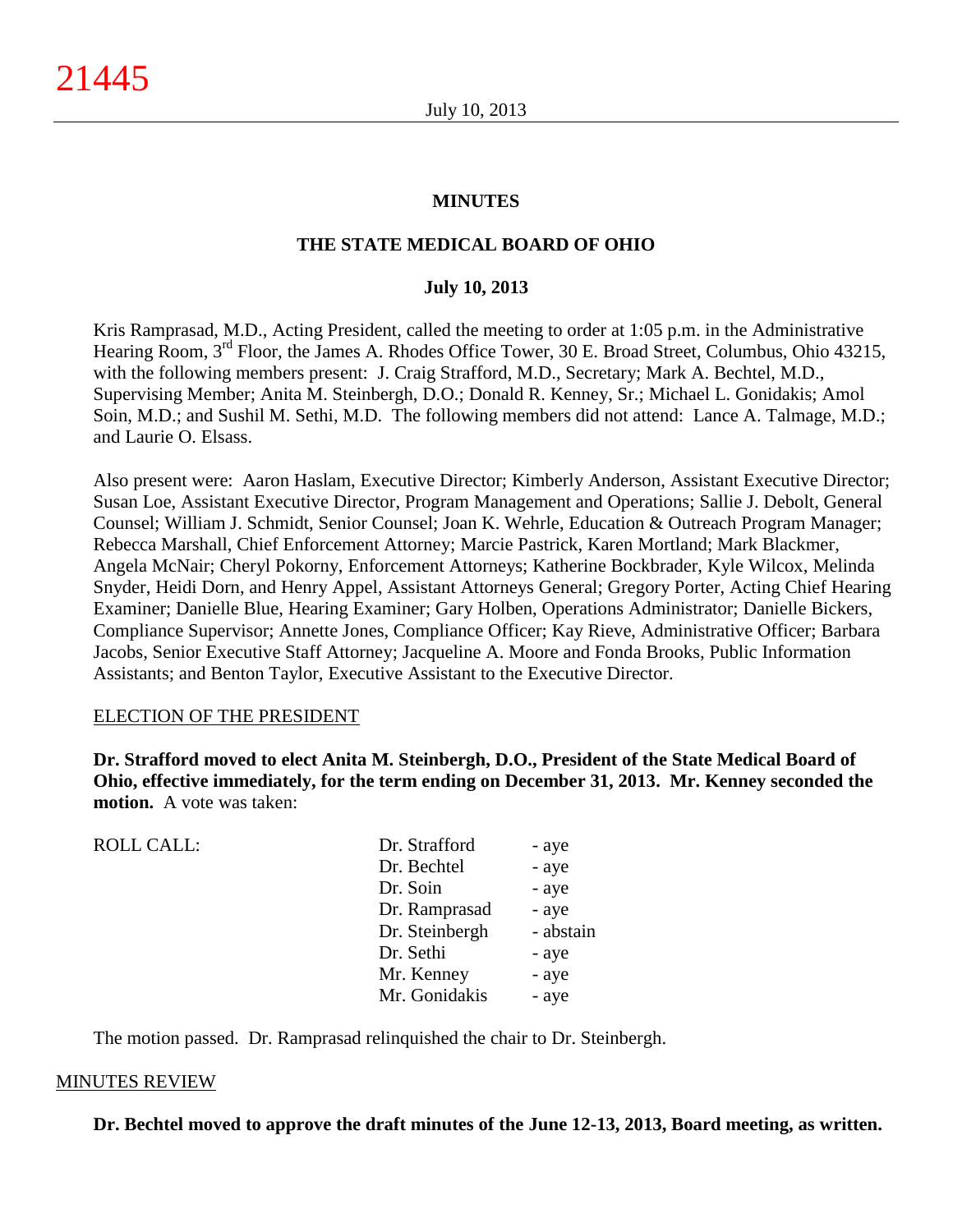**Dr. Ramprasad seconded the motion.** All members voted aye. The motion carried.

#### EXECUTIVE SESSION

**Dr. Soin moved that the Board declare Executive Session to confer with the Attorney General's representatives on matters of pending or imminent court action. Dr. Bechtel seconded the motion.** A vote was taken:

| <b>ROLL CALL:</b> | Dr. Strafford  | - aye |
|-------------------|----------------|-------|
|                   | Dr. Bechtel    | - aye |
|                   | Dr. Soin       | - aye |
|                   | Dr. Ramprasad  | - aye |
|                   | Dr. Steinbergh | - aye |
|                   | Dr. Sethi      | - aye |
|                   | Mr. Kenney     | - aye |
|                   | Mr. Gonidakis  | - aye |
|                   |                |       |

The motion carried.

Pursuant to Section 121.22(G)(3), Ohio Revised Code, the Board went into executive session with Mr. Haslam, Ms. Anderson, Ms. Loe, Ms. Debolt, Ms. Wehrle, Ms. Marshall, the Enforcement Attorneys, the Assistant Attorneys General, Ms. Bickers, Ms. Jones, Ms. Rieve, Ms. Jacobs, Ms. Moore, Ms. Brooks, and Mr. Taylor in attendance.

The Board returned to public session.

#### APPLICANTS FOR LICENSURE

**Dr. Soin moved to approve for licensure, contingent upon all requested documents being received and approved in accordance with licensure protocols, the physician applicants listed in Exhibit "A," the physician assistant applicants listed in Exhibit "B," the massage therapy applicants listed in Exhibit "C," the acupuncturist applicants listed in Exhibit "D," and the anesthesiologist assistant applicants listed in Exhibit "E." Dr. Sethi seconded the motion.** A vote was taken:

| <b>ROLL CALL:</b> | Dr. Strafford  | - aye |
|-------------------|----------------|-------|
|                   | Dr. Bechtel    | - aye |
|                   | Dr. Soin       | - aye |
|                   | Dr. Ramprasad  | - aye |
|                   | Dr. Steinbergh | - aye |
|                   | Dr. Sethi      | - aye |
|                   | Mr. Kenney     | - aye |
|                   | Mr. Gonidakis  | - aye |

The motion carried.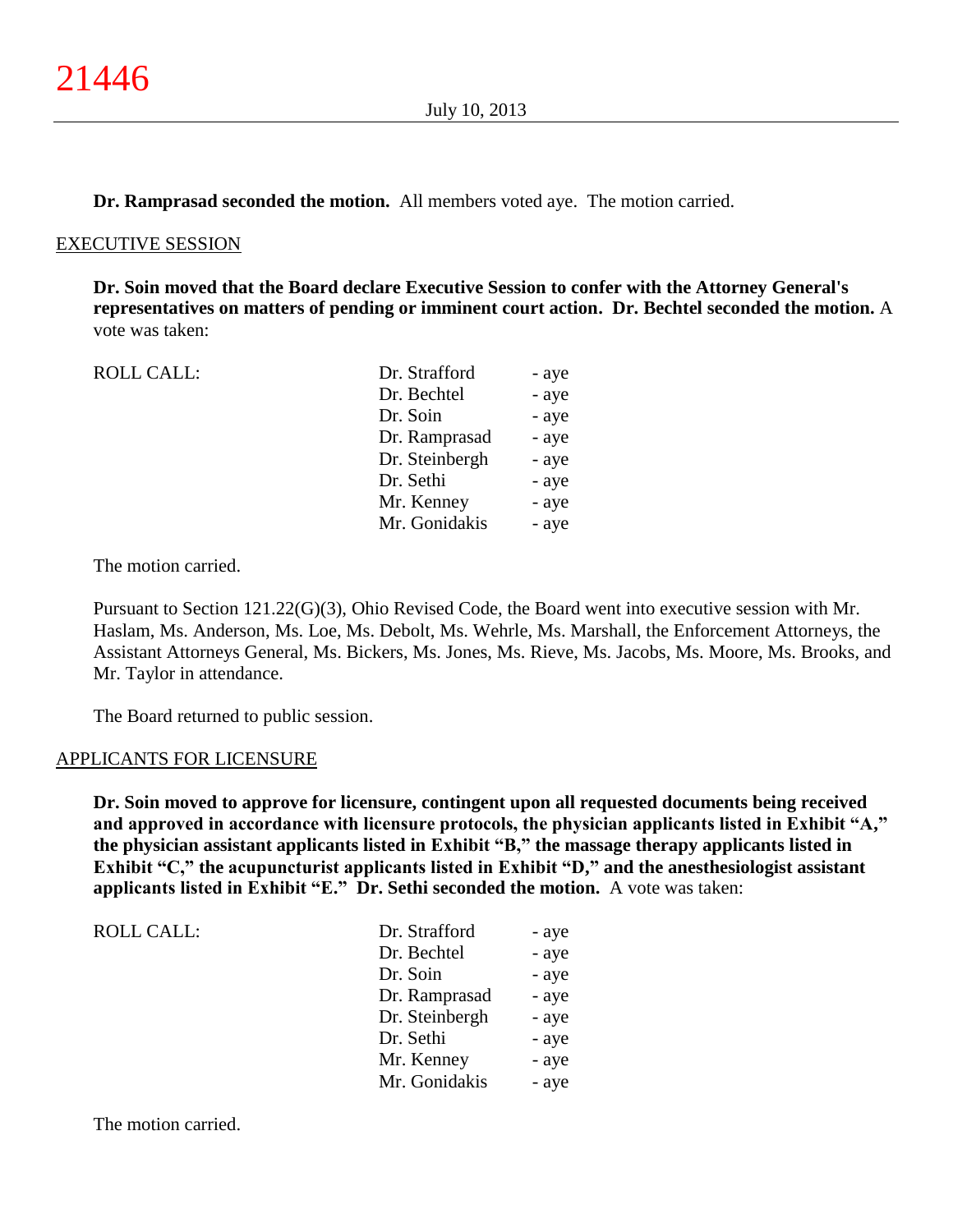#### REPORTS AND RECOMMENDATIONS

Dr. Steinbergh announced that the Board would now consider the Reports and Recommendations appearing on its agenda.

Dr. Steinbergh asked whether each member of the Board had received, read and considered the hearing records; the Findings of Fact, Conclusions of Law, Proposed Orders, and any objections filed in the matters of: Michael C. Bengala, M.D.; Naveed Anjum Fazlani, M.D.; David Brian Levy, D.O.; Murray Schwartz, D.O.; and Margy Temponeras, M.D.

A roll call was taken:

| ROLL CALL: | Dr. Strafford  | - aye |
|------------|----------------|-------|
|            | Dr. Bechtel    | - aye |
|            | Dr. Soin       | - aye |
|            | Dr. Ramprasad  | - aye |
|            | Dr. Steinbergh | - aye |
|            | Dr. Sethi      | - aye |
|            | Mr. Kenney     | - aye |
|            | Mr. Gonidakis  | - aye |
|            |                |       |

Dr. Steinbergh asked whether each member of the Board understands that the disciplinary guidelines do not limit any sanction to be imposed, and that the range of sanctions available in each matter runs from dismissal to permanent revocation or permanent denial. A roll call was taken:

| <b>ROLL CALL:</b> | Dr. Strafford  | - aye |
|-------------------|----------------|-------|
|                   | Dr. Bechtel    | - aye |
|                   | Dr. Soin       | - aye |
|                   | Dr. Ramprasad  | - aye |
|                   | Dr. Steinbergh | - aye |
|                   | Dr. Sethi      | - aye |
|                   | Mr. Kenney     | - aye |
|                   | Mr. Gonidakis  | - aye |

Dr. Steinbergh noted that, in accordance with the provision in section 4731.22(F)(2), Ohio Revised Code, specifying that no member of the Board who supervises the investigation of a case shall participate in further adjudication of the case, the Secretary and Supervising Member must abstain from further participation in the adjudication of any disciplinary matters. In the matter before the Board today, Dr. Strafford served as Secretary and Dr. Bechtel served as Supervising Member.

Dr. Steinbergh reminded all parties that no oral motions may be made during these proceedings.

The original Reports and Recommendations shall be maintained in the exhibits section of this Journal.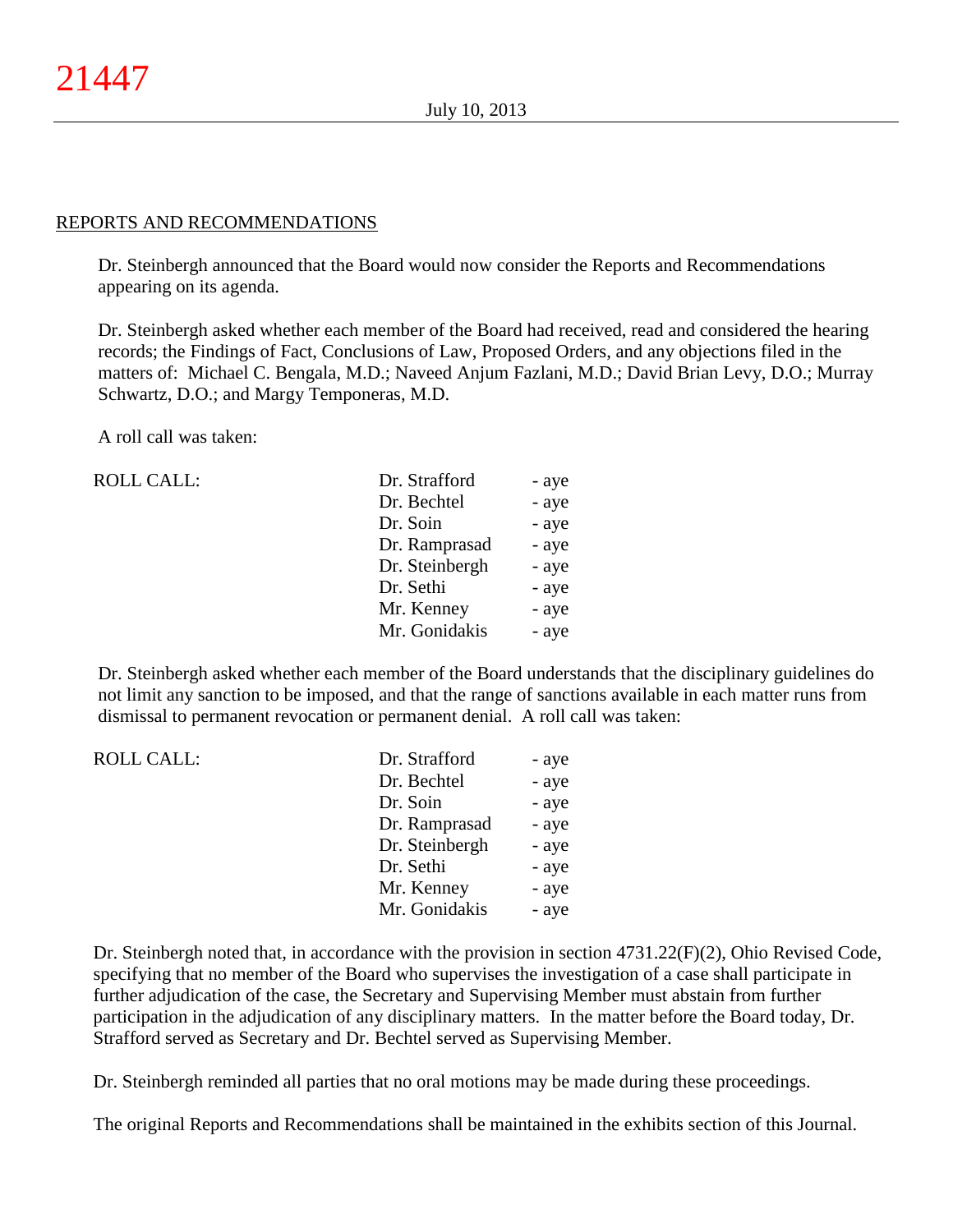# NAVEED ANJUM FAZLANI, M.D., Case No. 13-CRF-119

Dr. Steinbergh directed the Board's attention to the matter of Naveed Anjum Fazlani, M.D. She advised that no objections were filed. Ms. Blue was the Hearing Examiner.

Dr. Steinbergh continued that a request to address the Board has been timely filed on behalf of Dr. Fazlani. Five minutes will be allowed for that address.

Dr. Fazlani was represented by his attorney, Eric Plinke.

Mr. Plinke stated that Dr. Fazlani did not file objections because he thought the proposed order and probationary terms in the Report and Recommendation were reasonable. Mr. Plinke stated that this case involved non-clinical behavior and actions by Dr. Fazlani that is concerning to the Board. However, as noted by the Hearing Examiner, there are mitigating factors that balance against that behavior. Mr. Plinke noted that Dr. Fazlani undertook significant career and practice changes to remove, to the extent possible, everything that was going on in his life that was overwhelming him. Dr. Fazlani undertook counseling on his own accord, self-reported the matter to the Board, and cooperated with the investigation.

Mr. Plinke asked the Board to consider a stay of the proposed order's 30-day suspension. Mr. Plinke stated that Dr. Fazlani is willing to continue his counseling and will sign an Eastway waiver if that is necessary.

Dr. Fazlani stated that he is in this situation due to a mistake he made, for which he takes full responsibility. Dr. Fazlani stated that his life has been completely destroyed, his home life is hanging by a thread, and his daughter does not talk to him anymore. Dr. Fazlani stated that his psychologist, Dr. Lehman, has opined that Dr. Fazlani had been multi-tasking too much in his life. Therefore, Dr. Fazlani resigned from his position in hospital administration and other positions, sold his practice to a health system, and has stopped doing rounds in nursing homes and hospital. Dr. Fazlani's practice is now limited to outpatient treatment.

Dr. Fazlani stated that as a result of this incident, his daughter is attending a local university instead of attending an Ivy League program into which she had been accepted because the latter option would involve her borrowing money from her father, something she now refuses to do. Dr. Fazlani stated that this serves as a reminder of his mistake whenever he sees her.

Dr. Fazlani stated that he tries to be a good physician and communicates with his patients. Dr. Fazlani asked the Board to take this into consideration as they deliberate.

Dr. Steinbergh asked if the Assistant Attorney General would like to respond. Mr. Appel stated that he would like to respond.

Mr. Appel stated that Dr. Fazlani is before the Board because he made a very poor decision by attempting to solicit a prostitute, only to discover that the "prostitute" was a member of the Dayton Police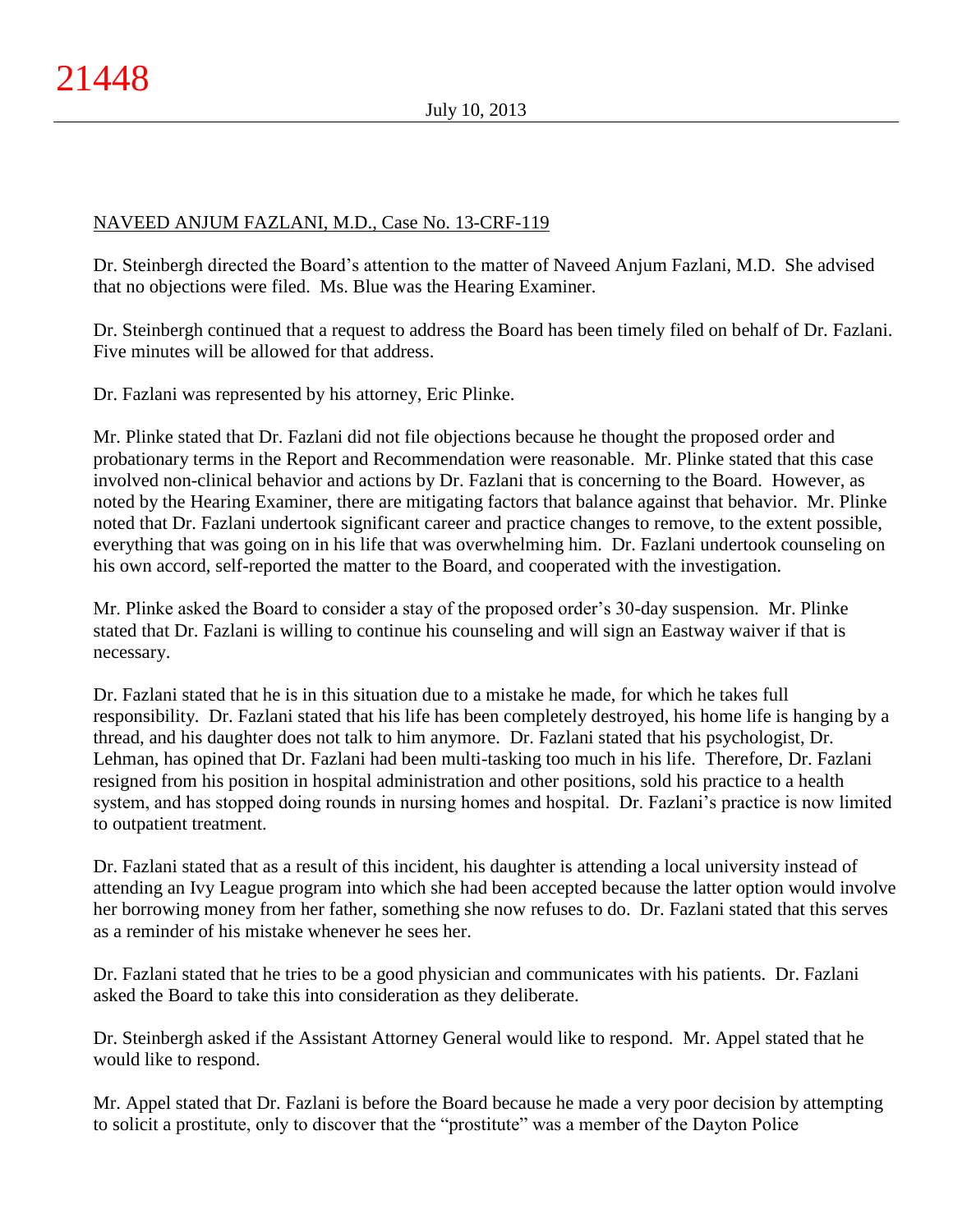Department. Mr. Appel stated that Dr. Fazlani presented very good mitigating evidence at his hearing. Mr. Appel opined that the Board has two options in this case: The Board may impose a short suspension of Dr. Fazlani's license, as recommended by the Hearing Examiner, or it may stay the suspension and include a reprimand.

Mr. Appel continued that Dr. Fazlani is very embarrassed by this situation and opined that the Board will not see him again for a similar offense. Dr. Fazlani went through John School, so he has had education in this regard. Mr. Appel stated that the Board should uphold the finding that Dr. Fazlani committed an act of moral turpitude, in accordance with other court cases presented at the hearing which defined solicitation of a prostitute in this way.

# **Dr. Ramprasad moved to approve and confirm Ms. Blue's Findings of Fact, Conclusions of Law, and Proposed Order in the matter of Naveed Anjum Fazlani, M.D. Dr. Soin seconded the motion.**

Dr. Steinbergh stated that she would now entertain discussion in the above matter.

Mr. Kenney acknowledged that the suggested minimum disciplinary action for an act involving moral turpitude is a 30-day suspension followed by a two-year probation. Dr. Fazlani is charged with committing the offense of soliciting sexual activity, a third-degree misdemeanor. In Dayton Municipal Court, Dr. Fazlani pled No Contest to, and was found guilty of, loitering to engage in solicitation. The penalty was 60 days in jail, which was suspended, and a fine of \$100.00.

Mr. Kenney continued that on February 10, 2010, the Dayton police set up a prostitution decoy operation using the internet site backpage.com. Dr. Fazlani read the advertisement, called the undercover policewoman, and agreed to meet her at a hotel. At the hotel, Dr. Fazlani solicited sex with the officer and gave her \$100.00, whereupon he was arrested. Dr. Fazlani was required to attend John School, which taught him the health and social risks that accompany such an act. Dr. Fazlani has also undergone marriage counseling and personal counseling, and has seen his psychologist 67 times since the incident.

Mr. Kenney noted that the Board received several letters of support on Dr. Fazlani's behalf. Mr. Kenney further noted that Dr. Fazlani self-reported his conviction to the Board and has fully cooperated with the Board's staff. The State acknowledges that Dr. Fazlani is remorseful, embarrassed, and has suffered significant personal repercussions from his conduct.

Mr. Kenney stated that the Hearing Examiner recommends a 30-day suspension of Dr. Fazlani's medical license, followed by a two-year probationary period with terms and conditions. Mr. Kenney opined that Dr. Fazlani has suffered enough for his actions, noting that Dr. Fazlani has no prior disciplinary history and he has taken measures to properly balance his professional and personal lives. Mr. Kenney stated that because of his actions, Dr. Fazlani's wife left him for six months and his daughter still will not talk to him. Mr. Kenney stated that Dr. Fazlani's action seems out of character for him and the Assistant Attorney General feels that the Board will never see Dr. Fazlani again under these circumstances. Furthermore, Dr. Fazlani's psychologist has opined that Dr. Fazlani's actions in no way reflected on his ability to practice patient care, which Mr. Kenney felt was the most important aspect of this case.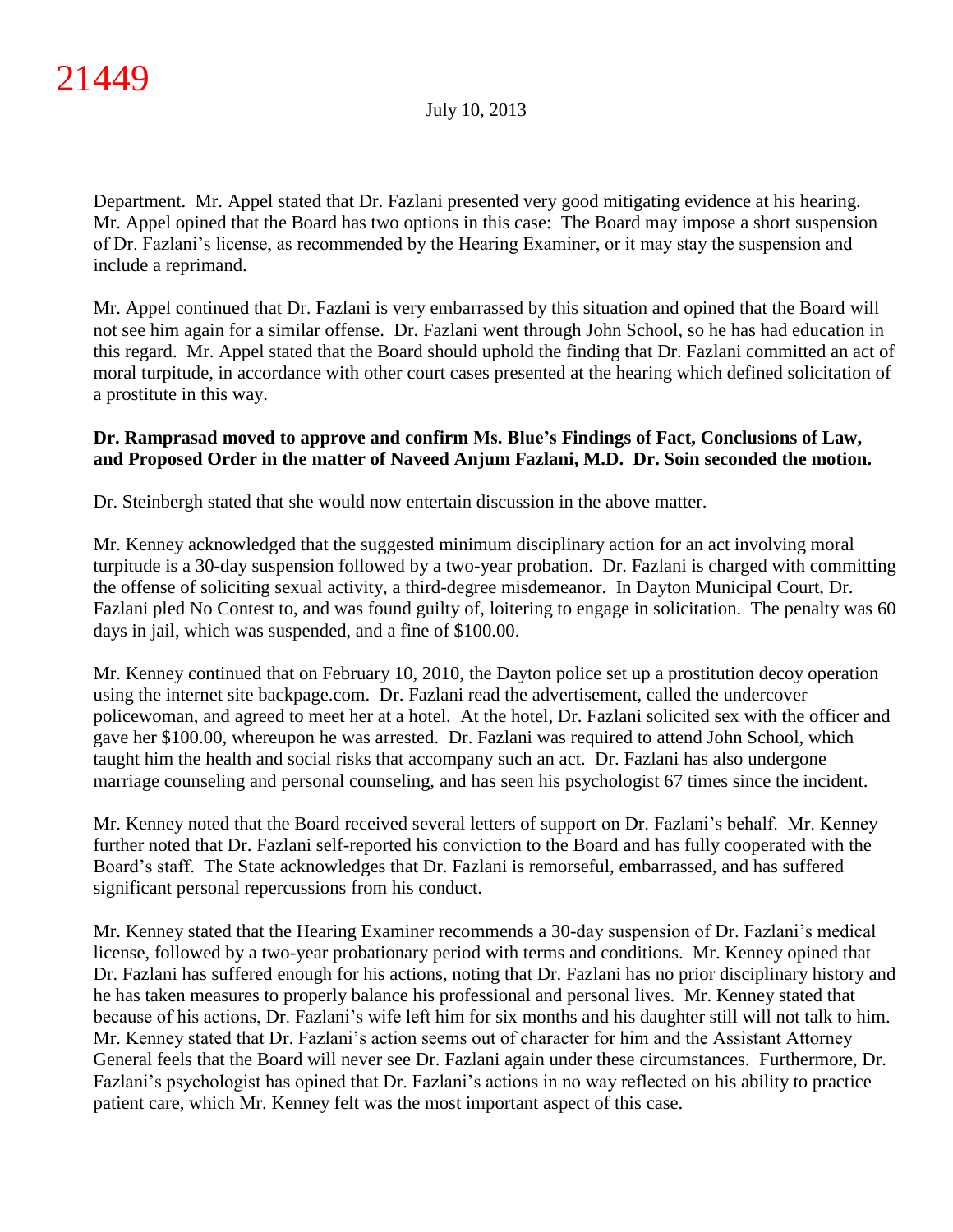Mr. Kenney suggested that Dr. Fazlani be reprimanded instead of suspended because there was never a threat to patient safety and Dr. Fazlani has been punished enough already. Mr. Kenney also opined that loitering to engage in solicitation should not be considered an act of moral turpitude.

# **Mr. Kenney moved to amend the Proposed Order to a Reprimand. Dr. Ramprasad seconded the motion.**

Dr. Steinbergh stated she will now entertain discussion in the above matter.

Dr. Steinbergh stated that she does not support the proposed amendment, opining that the Hearing Examiner's proposed order was very fair. Dr. Steinbergh noted that Dr. Fazlani had testified that prior to this incident, he had never solicited a prostitute or escort before. However, in the transcript of the phone call Dr. Fazlani made to the undercover police officer, he asked if the picture on the internet was really her because he had been burned before. Dr. Steinbergh felt that this indicates a pattern of behavior and opined that, though he has only been arrested once, Dr. Fazlani had done this before. Dr. Steinbergh did not accept the concept that Dr. Fazlani's actions were stress-related, noting that many physicians are under stress and do not behave in such an unprofessional and unethical manner.

Mr. Kenney stated that he did not know what "moral turpitude" meant until he Googled the term and found that it is an action akin to murder and rape. Mr. Kenney opined that the seriousness of Dr. Fazlani's crime did not fit that description. However, Mr. Kenney stated that he has other reasons for his proposed amendment, and foremost among them is that there was no threat to patient safety. Mr. Kenney stated that if no patient was harmed, then the Board should ask itself what it is doing and why.

Ms. Debolt pointed out that page 10 of the Report and Recommendation contains the standard for moral turpitude, as used by the 10<sup>th</sup> District Court of Appeal in a case involving the Medical Board.

Dr. Ramprasad agreed with Mr. Kenney and stated that he supports the proposed amendment because patient care was not affected. Dr. Ramprasad agreed with Dr. Steinbergh that Dr. Fazlani may have engaged in such behavior prior to this incident, and also agreed that this was not stress-related. However, Dr. Ramprasad reiterated that patient safety and care was not affected, and therefore he supports a reprimand. Dr. Ramprasad noted that a reprimand from the Medical Board is not without consequences, since it will be reported to the National Practitioners Databank and could have repercussions on Dr. Fazlani's employment and insurance.

Dr. Soin stated that he appreciated Mr. Appel's comments, as well as the insights of Dr. Steinbergh. However, Dr. Soin noted that Dr. Fazlani's saying that he has been burned before does not necessarily indicate a pattern of behavior, noting that the phrase could also refer to internet dating. Dr. Soin stated that he would feel uncomfortable making a conclusion based on that statement. Dr. Soin stated that he does not condone Dr. Fazlani's actions, but he supports the proposed amendment and opined that Dr. Fazlani has already suffered significantly in this process. Dr. Steinbergh noted that Dr. Fazlani is married and opined that it is very unlikely that the statement that he has been burned before regarding pictures on the internet refers to internet dating.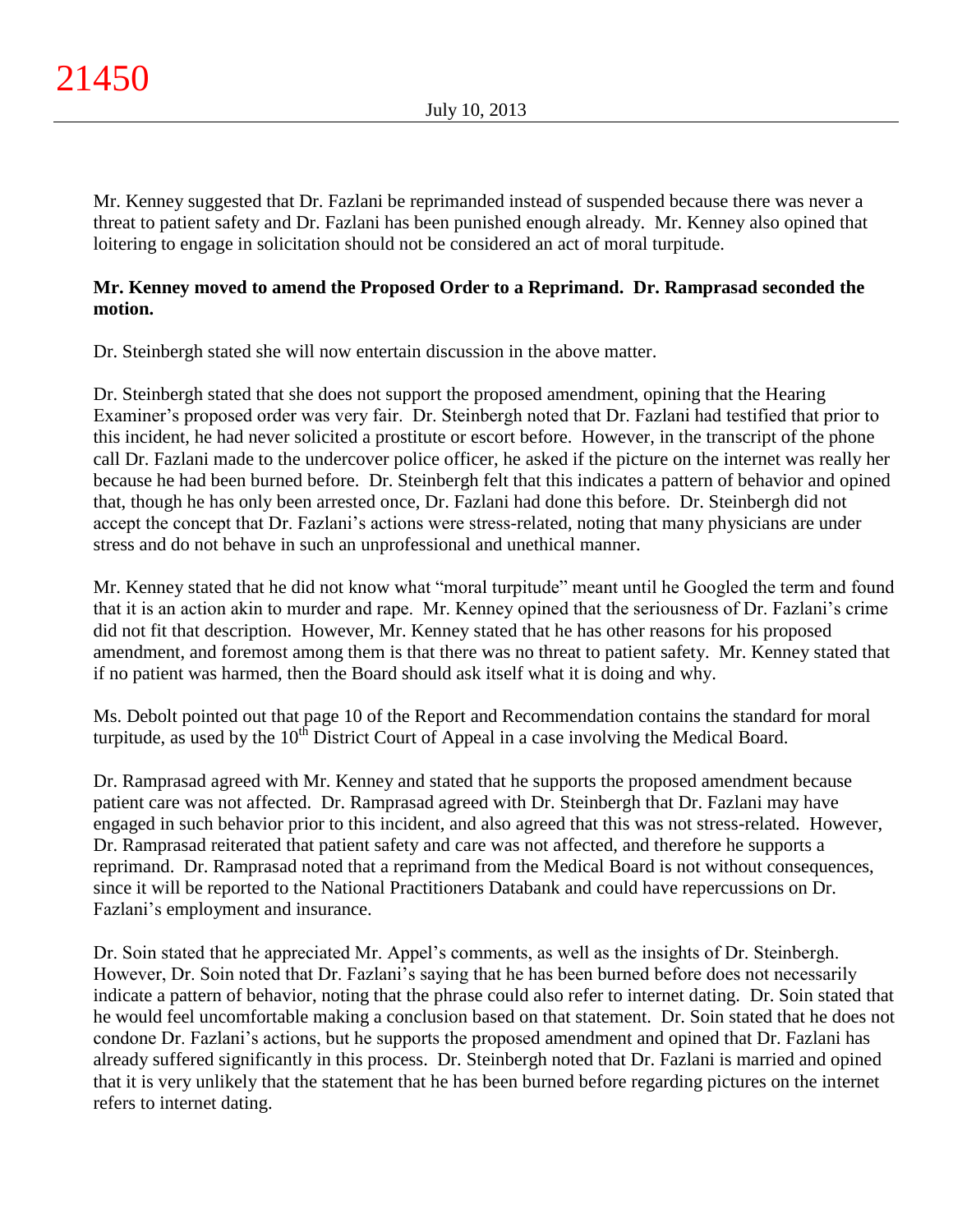A vote was taken on Mr. Kenney's motion to amend:

| <b>ROLL CALL:</b> | Dr. Strafford  | - abstain |
|-------------------|----------------|-----------|
|                   | Dr. Bechtel    | - abstain |
|                   | Dr. Soin       | - aye     |
|                   | Dr. Ramprasad  | - aye     |
|                   | Dr. Steinbergh | - nay     |
|                   | Dr. Sethi      | - nay     |
|                   | Mr. Kenney     | - aye     |
|                   | Mr. Gonidakis  | - aye     |
|                   |                |           |

The motion to amend carried.

A vote was taken on Dr. Ramprasad's amended motion to approve and confirm:

| <b>ROLL CALL:</b> | Dr. Strafford  | - abstain |
|-------------------|----------------|-----------|
|                   | Dr. Bechtel    | - abstain |
|                   | Dr. Soin       | - aye     |
|                   | Dr. Ramprasad  | - aye     |
|                   | Dr. Steinbergh | - nay     |
|                   | Dr. Sethi      | - nay     |
|                   | Mr. Kenney     | - aye     |
|                   | Mr. Gonidakis  | - aye     |

The amended order did not achieve six "aye" votes, and therefore was not adopted.

In further discussion, Dr. Steinbergh suggested that an order identical to the Hearing Examiner's proposed order, but staying the suspension, may be acceptable.

**Dr. Soin moved to adopt an order identical to the Hearing Examiner's proposed order, with the exception that the suspension of Dr. Fazlani's medical license be stayed.** No Board member seconded the motion. Dr. Steinbergh stated that the motion is lost for want of a second.

Dr. Ramprasad suggested that an order identical to the Hearing Examiner's proposed order, but with a reprimand in place of a suspension, may be acceptable. Mr. Kenney opined that paragraphs E(1), E(2), and E(3), should be removed; these provisions require Dr. Fazlani to report the Board order to employers, insurers, and other licensing agencies. Dr. Ramprasad agreed. Ms. Debolt noted that the Board may remove those requirements, but any action taken by the Board will still be public and will be placed on the Board's website. Further, the Board's duty to report the action to the National Practitioner Databank and the Federation of State Medical Boards will remain.

Dr. Steinbergh expressed concern that removing the reporting requirements will set a bad precedent. However, Dr. Steinbergh agreed to support such an order so that the Board can agree on an action.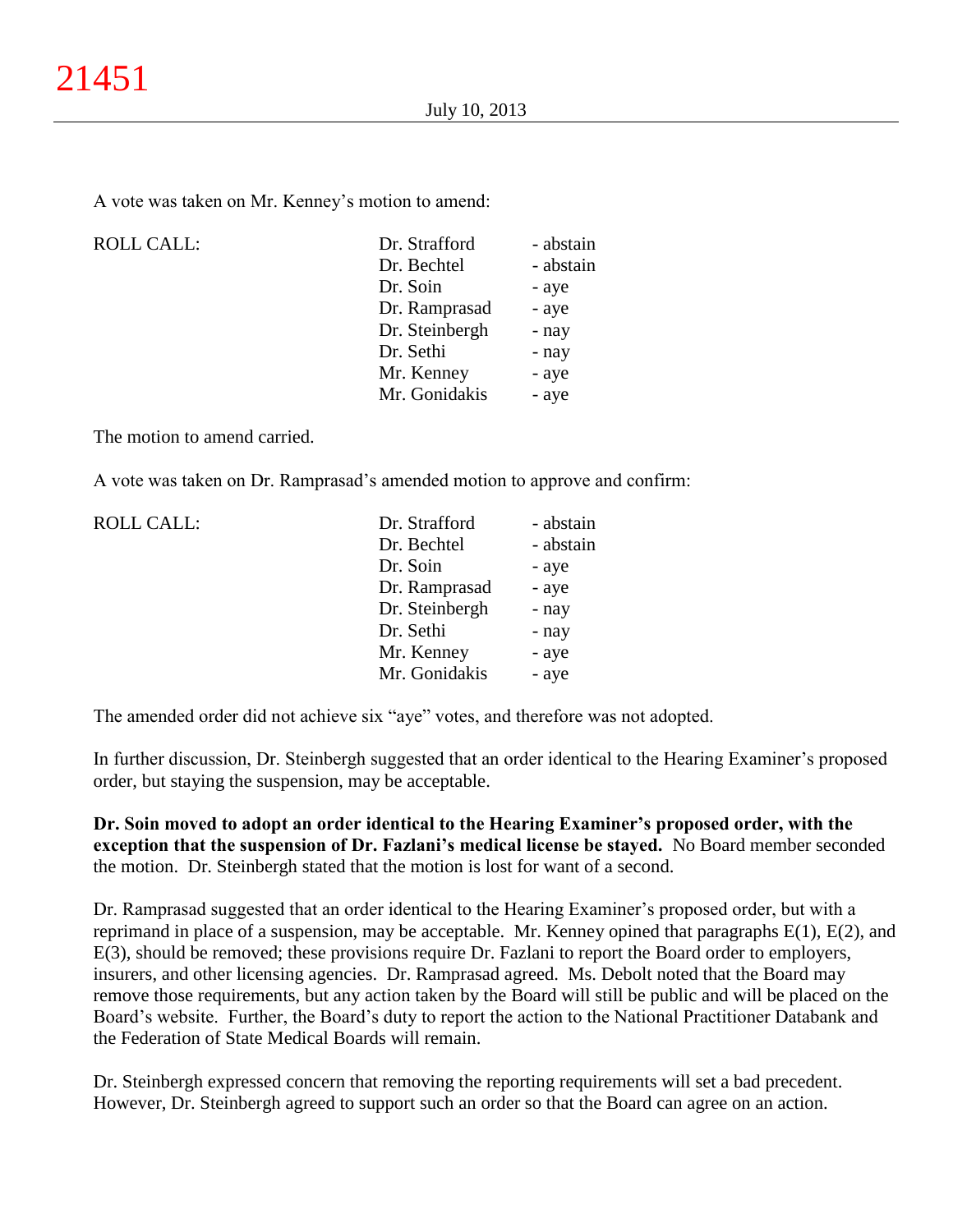**Dr. Ramprasad moved to adopt an order identical to the Hearing Examiner's proposed order, with the following exceptions: 1. A Reprimand replaces the suspension of license, and 2. Paragraphs E(1), E(2), and E(3) are removed. Dr. Soin seconded the motion.** A vote was taken:

| ROLL CALL: | Dr. Strafford  | - abstain |
|------------|----------------|-----------|
|            | Dr. Bechtel    | - abstain |
|            | Dr. Soin       | - aye     |
|            | Dr. Ramprasad  | - aye     |
|            | Dr. Steinbergh | - aye     |
|            | Dr. Sethi      | - nay     |
|            | Mr. Kenney     | - aye     |
|            | Mr. Gonidakis  | - aye     |

The order did not achieve six "aye" votes, and therefore was not adopted.

**Dr. Ramprasad moved to table this matter. Dr. Soin seconded the motion.** All members voted aye. The motion carried.

## DAVID BRIAN LEVY, D.O., Case No. 12-CRF-122

Dr. Steinbergh directed the Board's attention to the matter of David Brian Levy, D.O. She advised that no objections were filed. Ms. Blue was the Hearing Examiner.

Dr. Steinbergh continued that a request to address the Board has been timely filed on behalf of Dr. Levy. Five minutes will be allowed for that address.

Dr. Levy was represented by his attorney, Elizabeth Collis.

Ms. Collis stated that Dr. Levy is currently living and working in New Zealand, and therefore is not present today, though he did attend his hearing. Prior to moving to New Zealand, Dr. Levy had lived and worked as an emergency physician in Youngstown and had held management and teaching positions. Dr. Levy had been a well-known and well-respected physician. Ms. Collis stated that her only opposition to the Hearing Examiner's Report and Recommendation is the one-year suspension.

Ms. Collis stated that the facts of this case are not in dispute. In August 2010, Dr. Levy wrote three prescriptions and signed the name of his friend, Dr. Jackson, to them. One prescription was for Viagra for himself, and the other two were for Prednisone and Zomig to treat a family member's migraine headaches. Ms. Collis stated that these are not controlled substances and this case does not involve a criminal conviction.

Ms. Collis stated that Dr. Levy has taken full responsibility for his conduct. Dr. Levy testified that he wrote the prescriptions during a difficult time in his life. At that time, he was in the process of a divorce, he had moved out of his home, and he had moved in with his friend, Dr. Jackson. Ms. Collis stated that this incident, which was out of character, had a profound effect on Dr. Levy. Dr. Levy resigned from his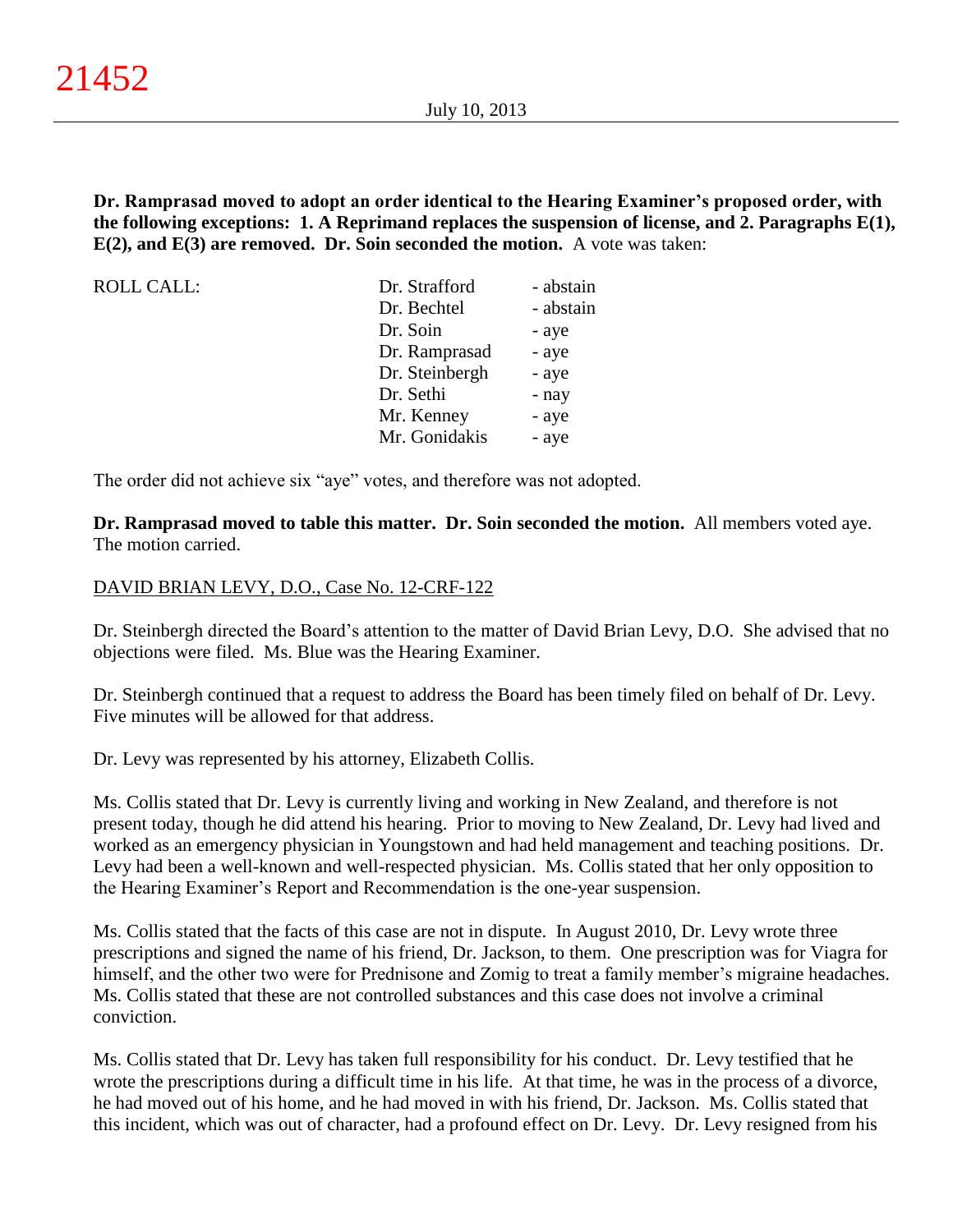position at Saint Elizabeth Hospital, sought counseling, took an intensive course in prescribing from Case Western Reserve University, and moved out of the country. Ms. Collis stated that Dr. Levy admitted his wrongdoing and signed a statement admitting that he signed his friend's name to the prescriptions.

Ms. Collis reminded the Board that it is not bound by the disciplinary guidelines and can impose any sanction it feels is appropriate, including a shorter suspension time, a reprimand, or dismissal. Based on the totality of Dr. Levy's practice of more than 30 years, during which he had never been investigated by the Board and never been the subject of discipline by his hospital or any other organization, Ms. Collis asked the Board to impose a suspension of less than one year.

Dr. Steinbergh asked if the Assistant Attorney General would like to respond. Ms. Snyder stated that she would like to respond.

Ms. Snyder reiterated that Dr. Levy used another physician's signature on three prescriptions, one for himself and two for a family member. Dr. Levy went onto his hospital's computer system, used Dr. Jackson's login, and printed out the prescriptions with the Dr. Jackson's signature. Ms. Snyder stated that Dr. Jackson was a friend of Dr. Levy, but was also Dr. Levy's subordinate in the hospital and Dr. Levy's roommate. Ms. Snyder found it significant that Dr. Levy never informed Dr. Jackson that he had used his signature on prescriptions until he was approached by the Board during an investigation. Ms. Snyder opined that Dr. Levy came forward because he was caught.

Ms. Snyder noted that the recommendation of a one-year suspension is below the Board's minimum disciplinary guidelines. Ms. Snyder stated that the minimum disciplinary guideline for acts constituting a felony, which Dr. Levy's acts of forgery were, is permanent revocation. Ms. Snyder stated that there is mitigating evidence in this case. Dr. Levy was very candid once the Medical Board approached him about the violations. Dr. Levy admitted his actions to his workplace and he was very candid in his hearing.

Ms. Snyder asked the Board to remember that each time Dr. Levy produced a prescription with Dr. Jackson's name, it was an act of forgery.

# **Dr. Soin moved to approve and confirm Ms. Blue's Findings of Fact, Conclusions of Law, and Proposed Order in the matter of David Brian Levy, D.O. Dr. Ramprasad seconded the motion.**

Dr. Steinbergh stated that she would now entertain discussion in the above matter.

Dr. Steinbergh stated that in 2009-2010, Dr. Levy separated from his wife and went through a contentious divorce. Dr. Levy moved in with his friend, Dr. Jackson, who was also a subordinate in the hospital's emergency department. During this time, Dr. Levy states that he was in the house with Dr. Jackson and, in passing, said that he needed a favor, but did not get a chance to discuss what the favor was. Without discussing it with Dr. Jackson, Dr. Levy wrote himself a prescription for Viagra and signed Dr. Jackson's name to it.

Later that month, Dr. Levy wrote prescriptions for Prednisone and Zomig for a family member who, like Dr. Levy himself, suffered from migraines, and signed Dr. Jackson's name. That family member was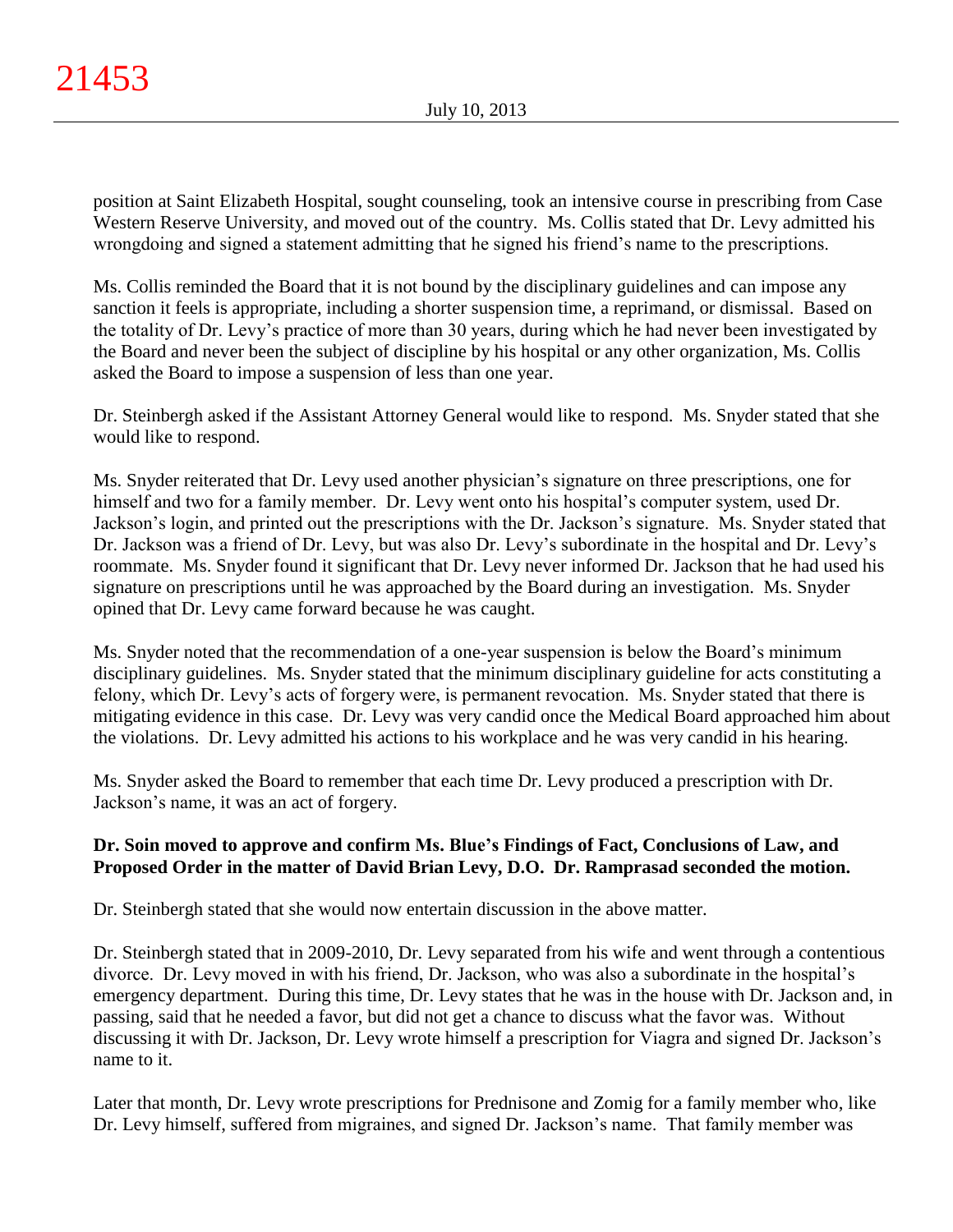coming for a visit and had a personal physician in Philadelphia. Dr. Steinbergh noted that these prescriptions were written with five refills. Dr. Steinbergh questioned if anyone other than the family member took those medications, but acknowledged that there is no evidence in the hearing record that Dr. Levy had taken them.

Dr. Steinbergh stated that the prescriptions were not for controlled substances, but stated that Dr. Levy did not have a medical record, did not have a physician-patient relationship with the family member, and should not have been prescribing these medications. Dr. Steinbergh also noted that some of the language Dr. Levy's attorney had used during the hearing was unprofessional. Dr. Steinbergh stated that Dr. Levy was truthful with the Board's investigators and admitted to his wrongdoing. Dr. Steinbergh observed that Dr. Levy resigned his chairmanship of the emergency department and other positions, then left to practice medicine in another country.

Dr. Steinbergh stated that she agrees with the proposed order, except that Dr. Levy is only required to make personal appearances three months after the adoption of the order and when he requests reinstatement. Dr. Steinbergh suggested that Dr. Levy be required to make personal appearances every six months between his initial appearance and the reinstatement of his license.

# **Dr. Ramprasad moved to amend the Proposed Order to read as follows:**

It is hereby ORDERED that:

- A. **PERMANENT REVOCATION, STAYED; SUSPENSION:** The certificate of David Brian Levy, D.O., to practice osteopathic medicine and surgery in the State of Ohio shall be PERMANENTLY REVOKED. Such revocation is STAYED, and Dr. Levy's certificate shall be SUSPENDED for an indefinite period of time, but not less than one year, following the effective date of this Order.
- B. **INTERIM MONITORING:** During the period that Dr. Levy's certificate to practice osteopathic medicine and surgery in Ohio is suspended, Dr. Levy shall comply with the following terms, conditions, and limitations:
	- 1. **Personal Appearances**: Dr. Levy shall appear in person for an interview before the full Board or its designated representative during the third month following the month in which this Order becomes effective, or as otherwise directed by the Board. Subsequent personal appearances shall occur every six months thereafter, and/or as otherwise directed by the Board. If an appearance is missed or is rescheduled for any reason, ensuing appearances shall be scheduled based on the appearance date as originally scheduled.
- C. **CONDITIONS FOR REINSTATEMENT OR RESTORATION:** The Board shall not consider reinstatement or restoration of Dr. Levy's certificate to practice osteopathic medicine and surgery until all of the following conditions have been met:
	- 1. **Application for Reinstatement or Restoration:** Dr. Levy shall submit an application for reinstatement or restoration, accompanied by appropriate fees, if any.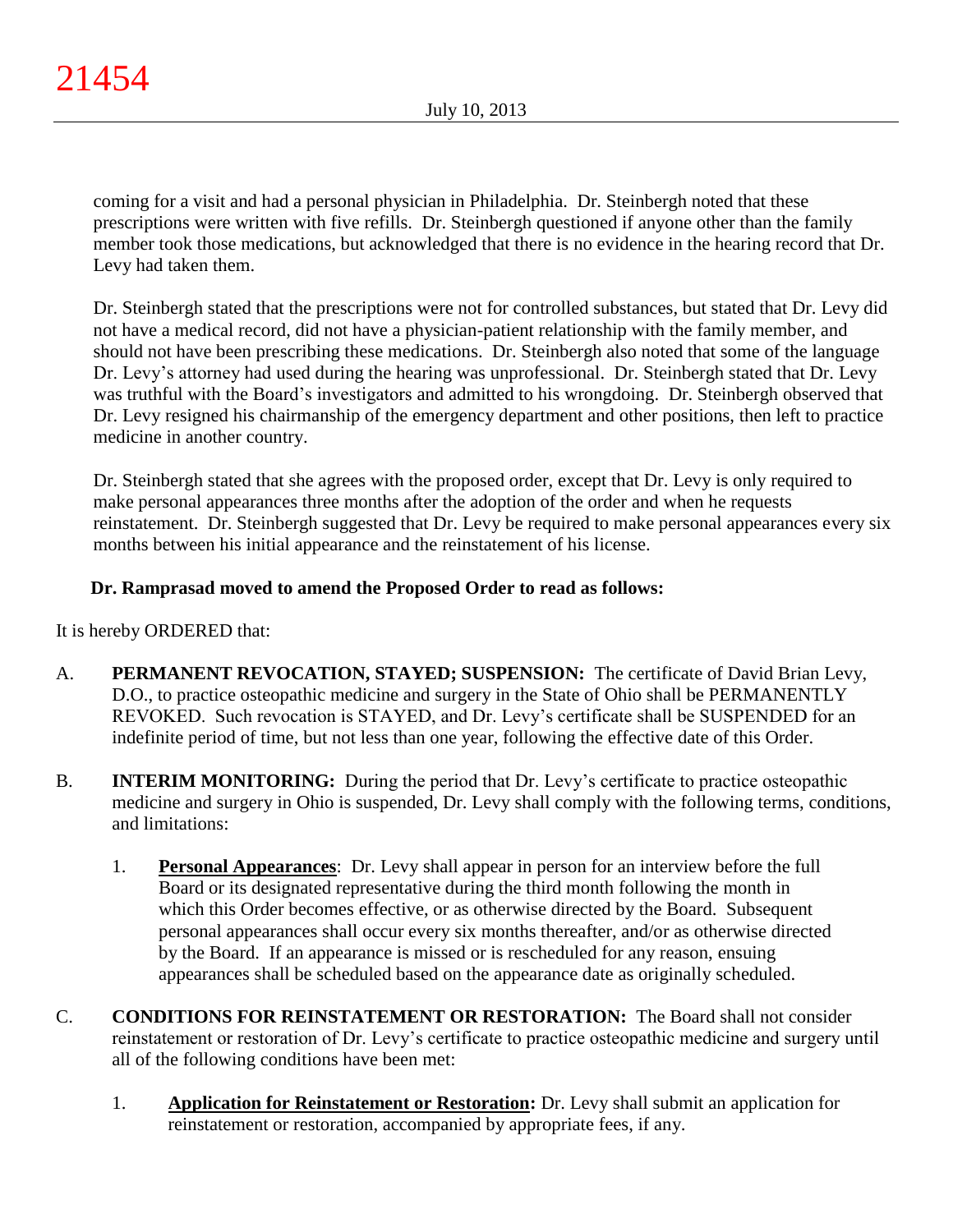2. **Personal/Professional Ethics Course(s):** At the time he submits his application for reinstatement or restoration, or as otherwise approved by the Board, Dr. Levy shall provide acceptable documentation of successful completion of a course or courses dealing with personal and/professional ethics. The exact number of hours and the specific content of the course or courses shall be subject to the prior approval of the Board or its designee. Any course(s) taken in compliance with this provision shall be in addition to the Continuing Medical Education requirements for relicensure for the Continuing Medical Education period(s) in which they are completed.

In addition, at the time Dr. Levy submits the documentation of successful completion of the course(s) dealing with personal/professional ethics, he shall also submit to the Board a written report describing the course(s), setting forth what he learned from the course(s), and identifying with specificity how he will apply what he has learned to his practice of medicine in the future

- 3. **Additional Evidence of Fitness To Resume Practice**: In the event that Dr. Levy has not been engaged in the active practice of medicine and surgery for a period in excess of two years prior to application for reinstatement or restoration, the Board may exercise its discretion under Section 4731.222, Ohio Revised Code, to require additional evidence of his fitness to resume practice.
- D. **PROBATION:** Upon reinstatement or restoration, Dr. Levy's certificate shall be subject to the following PROBATIONARY terms, conditions, and limitations for a period of at least three years:
	- 1. **Obey the Law**: Dr. Levy shall obey all federal, state, and local laws, all rules governing the practice of medicine and surgery in the state and/or country in which he is practicing.
	- 2. **Declarations of Compliance**: Dr. Levy shall submit quarterly declarations under penalty of Board disciplinary action and/or criminal prosecution, stating whether there has been compliance with all the conditions of this Order. The first quarterly declaration must be received in the Board's offices on or before the first day of the third month following the month in which Dr. Levy's certificate is restored or reinstated. Subsequent quarterly declarations must be received in the Board's offices on or before the first day of every third month.
	- 3. **Personal Appearances**: Dr. Levy shall appear in person for an interview before the full Board or its designated representative during the third month following the month in which Dr. Levy's certificate is restored or reinstated, or as otherwise directed by the Board. Subsequent personal appearances shall occur every six months thereafter, and/or as otherwise directed by the Board. If an appearance is missed or is rescheduled for any reason, ensuing appearances shall be scheduled based on the appearance date as originally scheduled.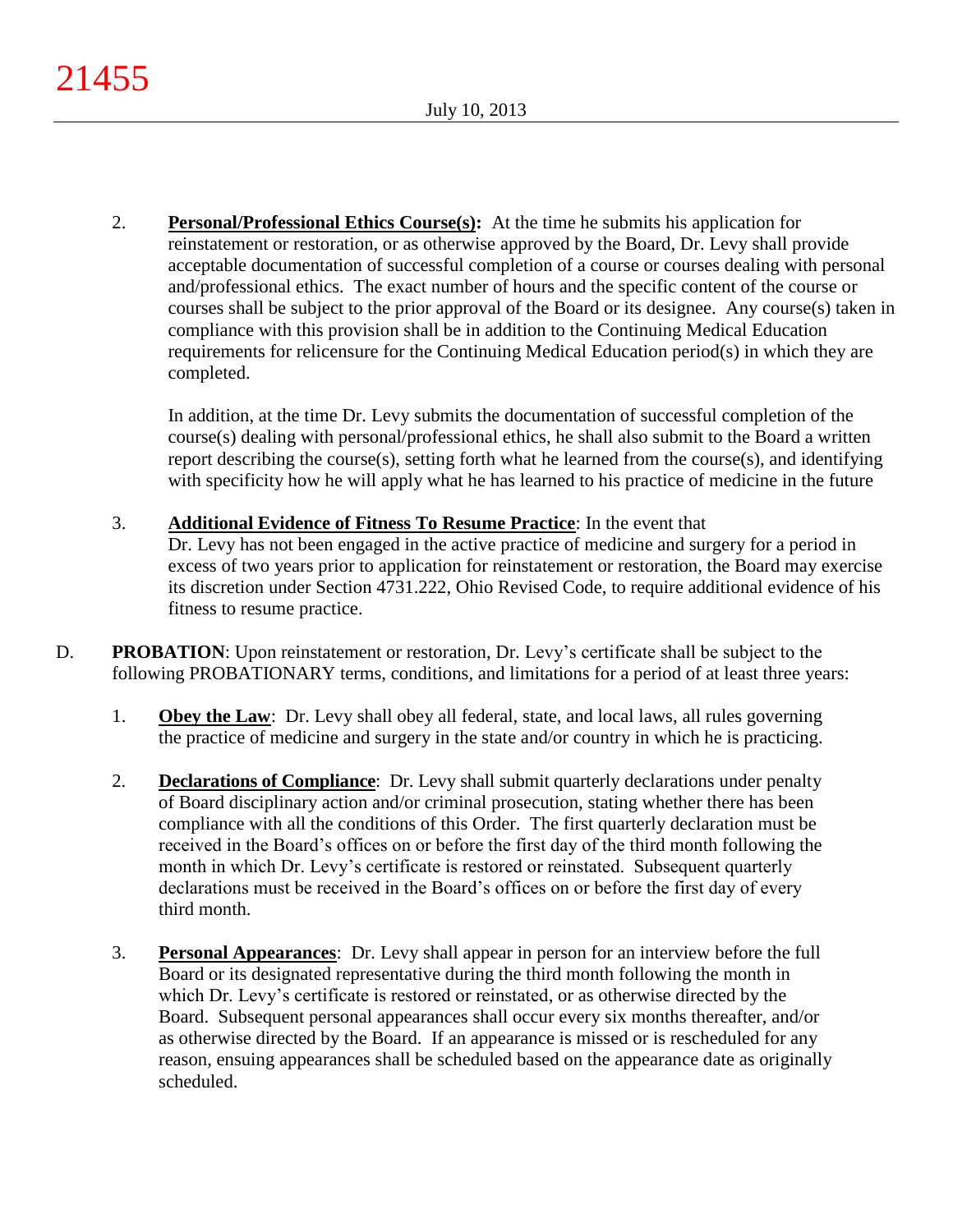- 4. **Required Reporting of Change of Address**: Dr. Levy shall notify the Board in writing of any change of residence address and/or principal practice address within 30 days of the change.
- E. **TERMINATION OF PROBATION**: Upon successful completion of probation, as evidenced by a written release from the Board, Dr. Levy's certificate will be fully restored.
- F. **VIOLATION OF THE TERMS OF THIS ORDER**: If Dr. Levy violates the terms of this Order in any respect, the Board, after giving him notice and the opportunity to be heard, may institute whatever disciplinary action it deems appropriate, up to and including the permanent revocation of his certificate.

# G. **REQUIRED REPORTING WITHIN 30 DAYS OF THE EFFECTIVE DATE OF THIS ORDER:**

1. **Required Reporting to Employers and Others**: Within 30 days of the effective date of this Order, Dr. Levy shall provide a copy of this Order to all employers or entities with which he is under contract to provide healthcare services (including but not limited to third-party payors), or is receiving training; and the Chief of Staff at each hospital or healthcare center where he has privileges or appointments. Further, Dr. Levy shall promptly provide a copy of this Order to all employers or entities with which he contracts in the future to provide healthcare services (including but not limited to third-party payors), or applies for or receives training, and the Chief of Staff at each hospital or healthcare center where he applies for or obtains privileges or appointments. This requirement shall continue until Dr. Levy receives from the Board written notification of the successful completion of his probation.

In the event that Dr. Levy provides any healthcare services or healthcare direction or medical oversight to any emergency medical services organization or emergency medical services provider in Ohio, within 30 days of the effective date of this Order, he shall provide a copy of this Order to the Ohio Department of Public Safety, Division of Emergency Medical Services. This requirement shall continue until Dr. Levy receives from the Board written notification of the successful completion of his probation.

- 2. **Required Reporting to Other State Licensing Authorities**: Within 30 days of the effective date of this Order, Dr. Levy shall provide a copy of this Order to the proper licensing authority of any state or jurisdiction in which he currently holds any professional license, as well as any federal agency or entity, including but not limited to the Drug Enforcement Agency, through which he currently holds any license or certificate. Also, Dr. Levy shall provide a copy of this Order at the time of application to the proper licensing authority of any state or jurisdiction in which he applies for any professional license or reinstatement/restoration of any professional license. This requirement shall continue until Dr. Levy receives from the Board written notification of the successful completion of his probation.
- 3. **Required Documentation of the Reporting Required by Paragraph G**: Dr. Levy shall provide this Board with **one** of the following documents as proof of each required notification within 30 days of the date of each such notification: (a) the return receipt of certified mail within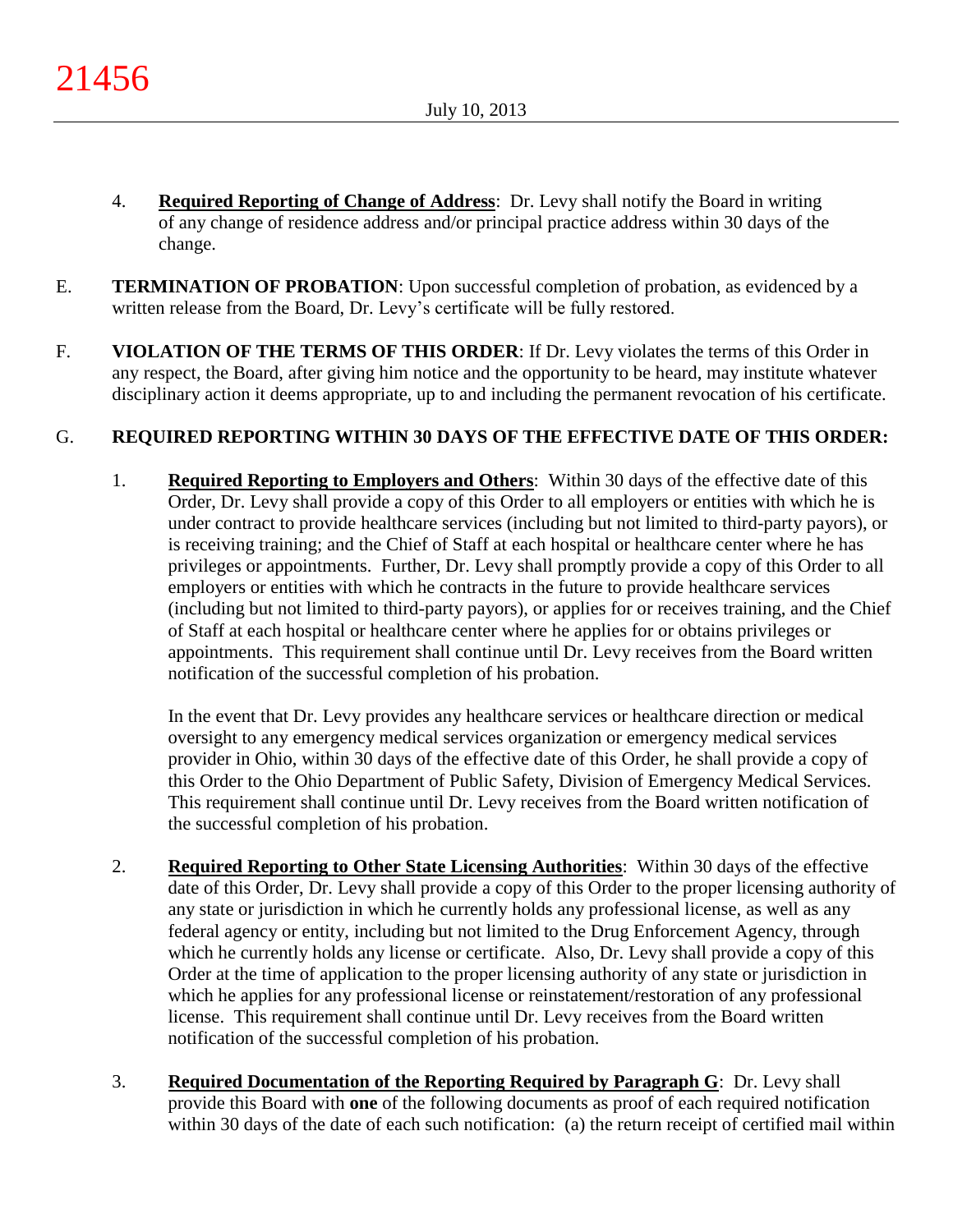30 days of receiving that return receipt, (b) an acknowledgement of delivery bearing the original ink signature of the person to whom a copy of the Order was hand delivered, (c) the original facsimile-generated report confirming successful transmission of a copy of the Order to the person or entity to whom a copy of the Order was faxed, or (d) an original computer-generated printout of electronic mail communication documenting the e-mail transmission of a copy of the Order to the person or entity to whom a copy of the Order was e-mailed.

**EFFECTIVE DATE OF ORDER:** This Order shall become effective immediately upon the mailing of the notification of approval by the Board.

**Dr. Soin seconded the motion.** A vote was taken:

| <b>ROLL CALL:</b> | Dr. Strafford  | - abstain |
|-------------------|----------------|-----------|
|                   | Dr. Bechtel    | - abstain |
|                   | Dr. Soin       | - aye     |
|                   | Dr. Ramprasad  | - aye     |
|                   | Dr. Steinbergh | - aye     |
|                   | Dr. Sethi      | - aye     |
|                   | Mr. Kenney     | - aye     |
|                   | Mr. Gonidakis  | - aye     |
|                   |                |           |

The motion to amend carried.

A vote was taken on Dr. Soin's amended motion to approve:

| <b>ROLL CALL:</b> | Dr. Strafford  | - abstain |
|-------------------|----------------|-----------|
|                   | Dr. Bechtel    | - abstain |
|                   | Dr. Soin       | - aye     |
|                   | Dr. Ramprasad  | - aye     |
|                   | Dr. Steinbergh | - aye     |
|                   | Dr. Sethi      | - aye     |
|                   | Mr. Kenney     | - aye     |
|                   | Mr. Gonidakis  | - aye     |

The motion to approve carried.

## MURRAY SCHWARTZ, D.O., Case No. 12-CRF-076

Dr. Steinbergh directed the Board's attention to the matter of Murray Schwartz, D.O. She advised that no objections were filed. Ms. Blue was the Hearing Examiner.

**Dr. Soin moved to approve and confirm Ms. Blue's Findings of Fact, Conclusions of Law, and Proposed Order in the matter of Murray Schwartz, D.O. Dr. Ramprasad seconded the motion.**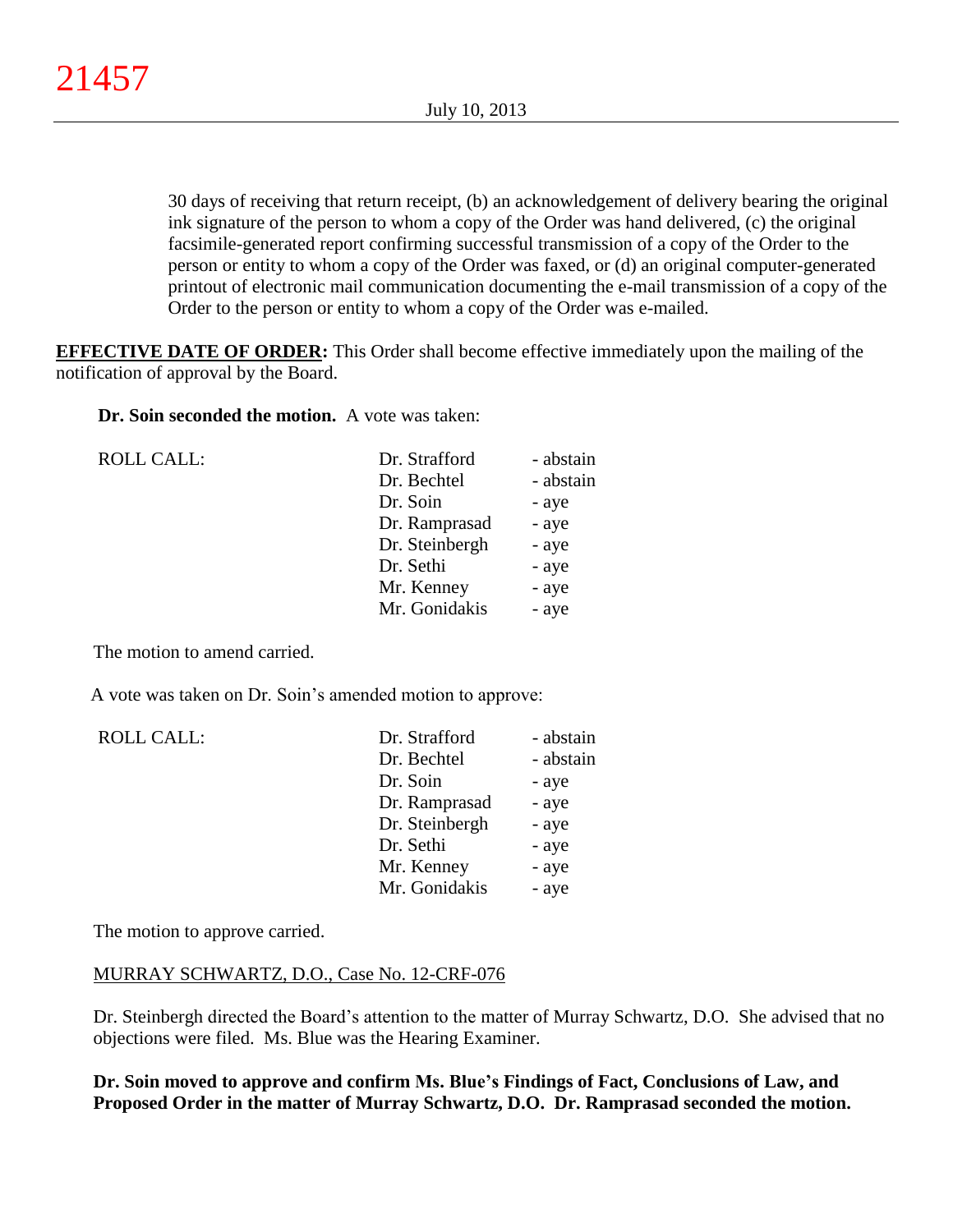Dr. Steinbergh stated that she would now entertain discussion in the above matter.

Dr. Ramprasad stated that Dr. Schwartz was cited by the Kentucky Board of Medical Licensure, which later issued an Agreed Order of Surrender. Dr. Schwartz agreed to surrender his Kentucky osteopathic medical license based, in part, on failing to keep accurate medical records and inappropriate prescribing of controlled substances to patients that included a co-worker with whom he had engaged in sexual misconduct. Dr. Schwartz is trained in radiology and currently has inactive licenses in Kentucky, Pennsylvania, New Jersey, Florida, and Alaska. Dr. Ramprasad noted that Dr. Schwartz voluntarily surrendered his Pennsylvania and New Jersey licenses, while his Florida and Alaska licenses had already lapsed by the time of the Kentucky action. In the spring of 2012, Dr. Schwartz voluntarily surrendered his Drug Enforcement Administration license.

Dr. Ramprasad stated that Dr. Schwartz, while working as a radiologist, met a co-worker who had two children by two different fathers and was engaged to be married to a third gentleman. Dr. Schwartz stated that he felt bad for the co-worker, referred to in the Kentucky action as Patient A, and spent about \$30,000.00 on her for vacations, her honeymoon, and breast implants, among other things. Dr. Schwartz also indicated that Patient A would come to his place and kiss now and then, which, according to Dr. Schwartz, was part of the conversation and was not sexual in nature. Following the breast implants, Patient A offered to show her breasts to Dr. Schwartz. Dr. Schwartz stated that he wanted to know what he had paid for, so he looked at or examined her breasts, though he denied it was of a sexual nature.

Dr. Ramprasad stated that Dr. Schwartz prescribed various medications, including Lortab. Dr. Ramprasad related the numerous prescriptions Dr. Schwartz wrote for Lortab from 2009 to 2010 in the name of Patient A, Patient A's husband, and Patient A's cousin. Dr. Schwartz testified that he was asked to write the prescriptions and he did it without thinking that it meant much. Dr. Schwartz testified that he was "taken for a ride" and was too naïve to understand what was happening. Dr. Ramprasad noted that during the hearing, Dr. Schwartz did not seem to understand the gravity of his situation or what he had done and seemed dismissive of it.

Dr. Ramprasad stated that he supports the findings of fact, and conclusions of law, and the proposed order of permanent revocation.

A vote was taken on Dr. Soin's motion to approve:

| Dr. Strafford  | - abstain |
|----------------|-----------|
| Dr. Bechtel    | - abstain |
| Dr. Soin       | - aye     |
| Dr. Ramprasad  | - aye     |
| Dr. Steinbergh | - aye     |
| Dr. Sethi      | - aye     |
| Mr. Kenney     | - aye     |
| Mr. Gonidakis  | - aye     |

The motion to approve carried.

ROLL CALL: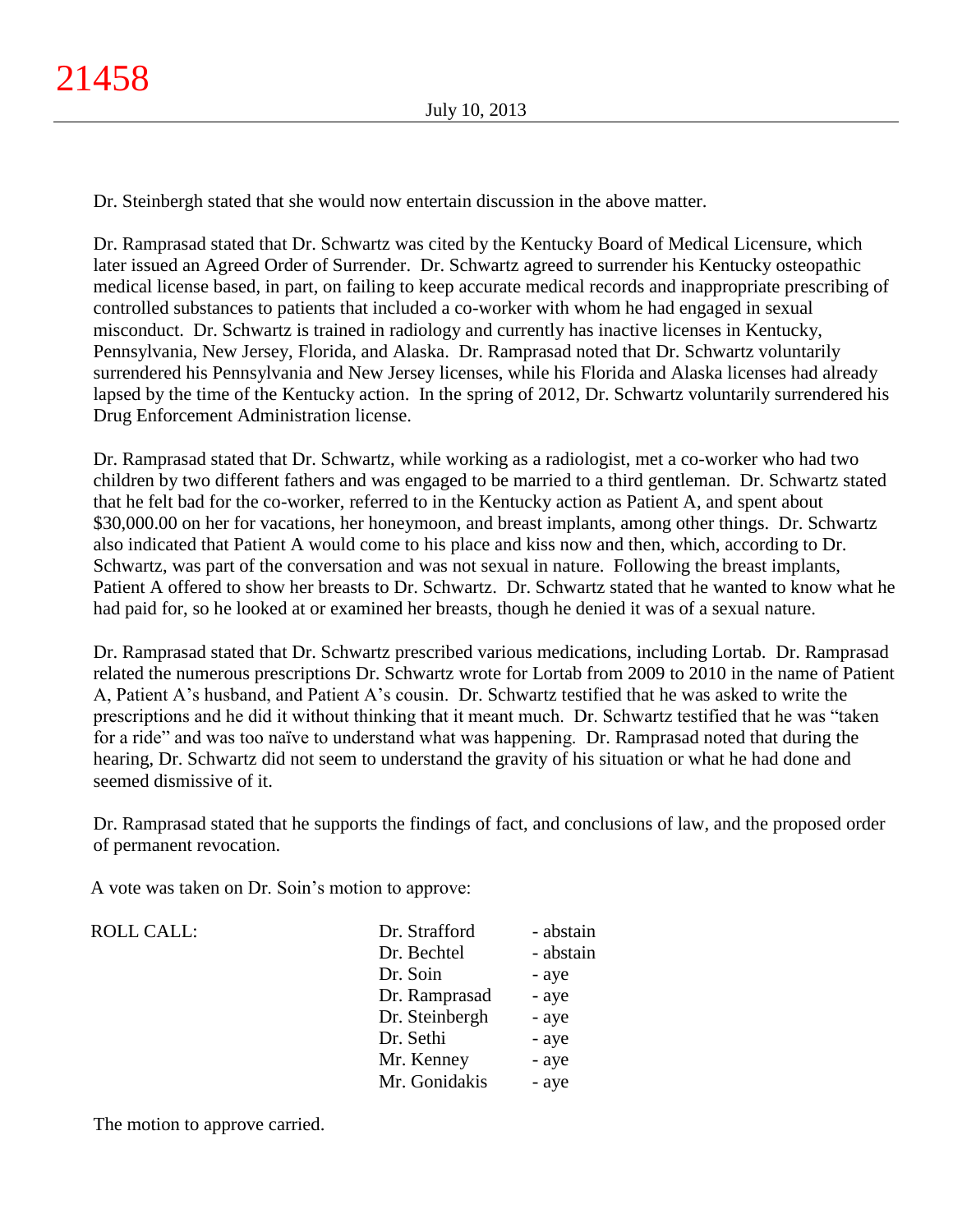# MARGY TEMPONERAS, M.D., Case No. 12-CRF-087

Dr. Steinbergh directed the Board's attention to the matter of Margy Temponeras, M.D. She advised that Objections were filed to Ms. Clovis' Report and Recommendation and were previously distributed to Board members.

Dr. Steinbergh continued that a request to address the Board has been timely filed on behalf of Dr. Temponeras. Five minutes will be allowed for that address.

Dr. Temponeras was represented by her attorney, Brad Barbin.

Mr. Barbin stated that he was appearing on behalf of Dr. Temponeras to speak in mitigation to the proposed order of permanent revocation. Mr. Barbin opined that nothing in the hearing record indicates that the severe action of permanent revocation is appropriate in this case.

Mr. Barbin stated that according to the record, Dr. Temponeras' former attorney told her that it was appropriate and permissible for her to write prescriptions for someone with whom she had a personal relationship because she was doing so in concert with other physicians. Mr. Barbin stated that Patient 3 first began working with Dr. Georgescu. Patient 3 did not want to continue with Dr. Georgescu, who was later charged in a pain pill indictment and committed suicide. Instead, Patient 3 chose to be treated by Dr. Temponeras, who was certified in chronic pain management.

Mr. Barbin continued that Dr. Temponeras has not practiced medicine since 2011, when the Board imposed an indefinite suspension. Mr. Barbin stated the no criminal charges have ever been filed against Dr. Temponeras. Mr. Barbin stated that Patient 3 had an open wound when Dr. Temponeras took him in and it was certainly not a matter of someone faking pain. Dr. Temponeras took Patient 3 to several other physicians, including her father, a well-known gynecologist. Mr. Barbin stated that Dr. Temponeras did not try to take on a situation just so she could flaunt her authority to prescribe medication. To the contrary, she asked for a legal opinion and was told that it was okay. Mr. Barbin stated that Patient 3 was eventually taken to a physician who was able to save Patient 3's leg and bring him from a position of immobility to standing. Mr. Barbin stated that Patient 3 has now returned to the workforce and has a six-figure job, despite the fact that other physicians said he was not likely to live. Mr. Barbin summed up this matter by saying that Dr. Temponeras was on indefinite suspension, she saved a life, and now she faces permanent revocation for it.

Mr. Barbin stated that due process means "is it fair?" Mr. Barbin asked if it was fair that Dr. Temponeras went to people, asked their opinions, and followed those opinions, including those of the Medical Board. Mr. Barbin stated that Dr. Temponeras was reviewed by the Board in 2006, 2008, 2010, and 2011, and the Board's investigator cleared Dr. Temponeras on every one of those occasions. Now, Dr. Temponeras' case is before the Board and she is taking responsibility for what has happened. Mr. Barbin opined that it makes more sense to recognize that Dr. Temponeras did the right thing, honored the Hippocratic Oath, and did not desert someone.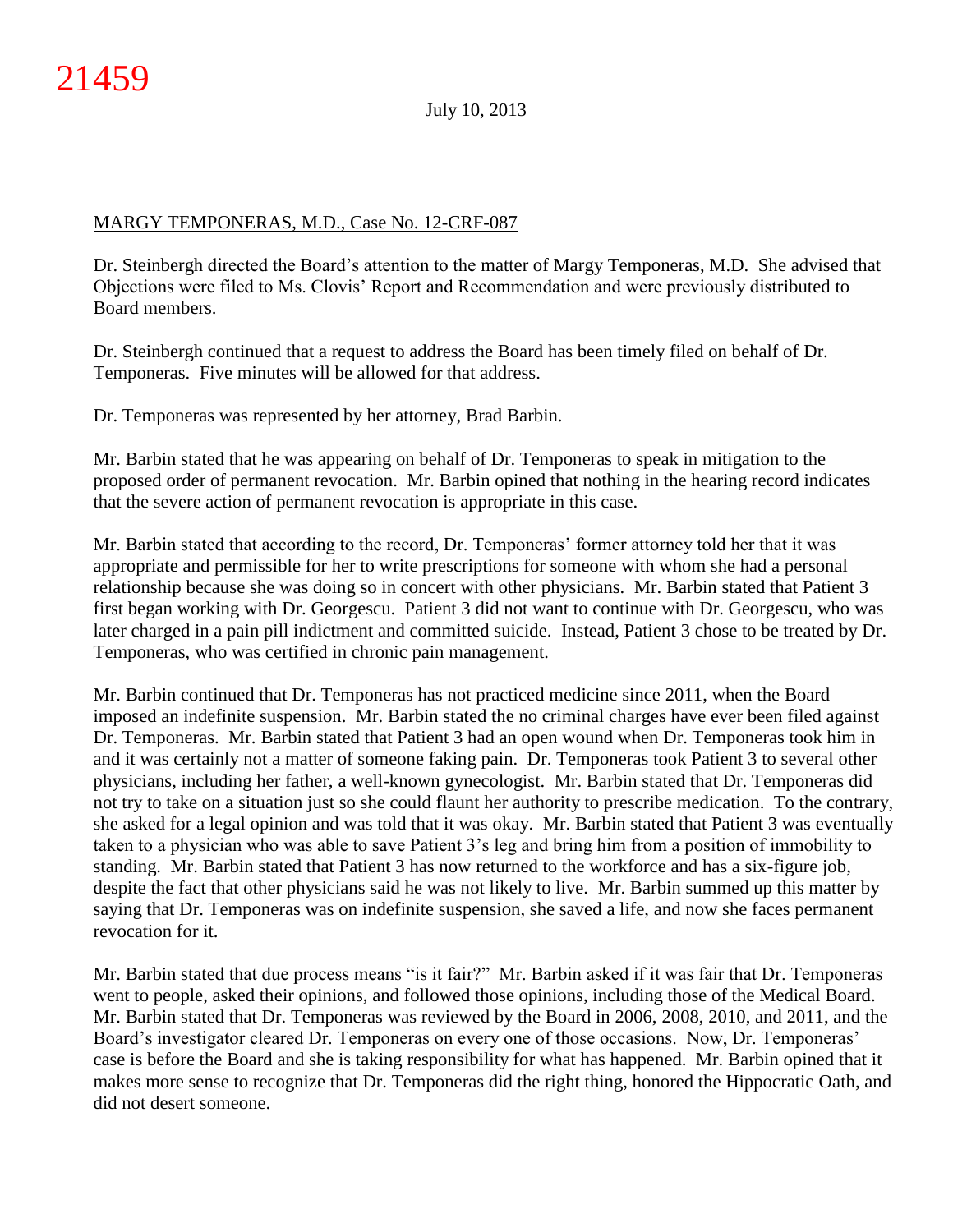Mr. Barbin stated that he defers to the Board's ruling on the decision of the Hearing Examiner that this was not an emergent situation, but disagreed with it and stated that it was, in fact, an emergent situation. Mr. Barbin stated that most of this case is not based on what the Medical Board says, but rather on something that the Drug Enforcement Administration (DEA) said on a piece of paper. Mr. Barbin stated that there is no witness that says that any harm ever came to any of Dr. Temponeras' patients.

Mr. Barbin cautioned the Board against imposing a permanent revocation and asked the Board to leave it in the hands of the federal authorities since they are the ones who filed the paperwork.

Dr. Steinbergh asked if the Assistant Attorney General would like to respond. Mr. Appel stated that he would like to respond.

Mr. Appel stated that after listening to Dr. Temponeras' attorney, one would think this case is all about Patient 3 and whether it was an emergency. Mr. Appel stated that there was a finding in that matter, but it is not the primary reason for this case. Mr. Appel stated that the primary matter is that the DEA has revoked Dr. Temponeras' ability to prescribe because she improperly allowed her employees to illegally dispense 3,397 prescriptions that she did not write. Mr. Appel stated that physicians are allowed to personally furnish medications to patients. However, Dr. Temponeras hired unqualified employees, who were in a different part of the building from her medical practice and working for a different corporation, to dispense medication for both Dr. Temponeras and her father. The DEA further found that Dr. Temponeras' paperwork in this dispensing was terrible and had no opening inventory for this dispensary. As a result, the DEA cannot tell how many pills came in or went out. The Hearing Examiner stated that these are the reasons that she is recommending permanent revocation.

Mr. Appel urged the Board to accept the Hearing Examiner's recommendation. Mr. Appel stated that Dr. Temponeras' practice is so questionable that it is very doubtful that she can practice safely. One defense Dr. Temponeras raised before the DEA was that she could keep track of the employees through a video monitoring system. Mr. Appel stated that this is difficult to believe in light of the fact that this pharmacy had dispensed 1,600,000 unit dosages of oxycodone under her prescriptions. Mr. Appel stated that Dr. Temponeras is such a busy practitioner that it is difficult to believe that she was actively supervising the employees to the extent she claimed.

Regarding Patient 3, Mr. Appel stated that it is the minor violation in this case. Mr. Appel stated that physicians are allowed to prescribe controlled substances to a family member in an emergency situation. Mr. Appel stated that emergency situations do not last for months and months. In one instance, Dr. Temponeras said that Patient 3 was writhing in pain. Mr. Appel stated that Dr. Temponeras could have given him a shot of morphine and driven him to the hospital or prescribed some pills to get him from Saturday to Monday. However, these prescriptions went on for many months.

Mr. Appel stated that this case, involving improper dispensing of over 3,000 prescriptions of controlled substances, calls out for permanent revocation.

**Mr. Gonidakis moved to approve and confirm Ms. Clovis' Findings of Fact, Conclusions of Law, and Proposed Order in the matter of Margy Temponeras, M.D. Dr. Soin seconded the motion.**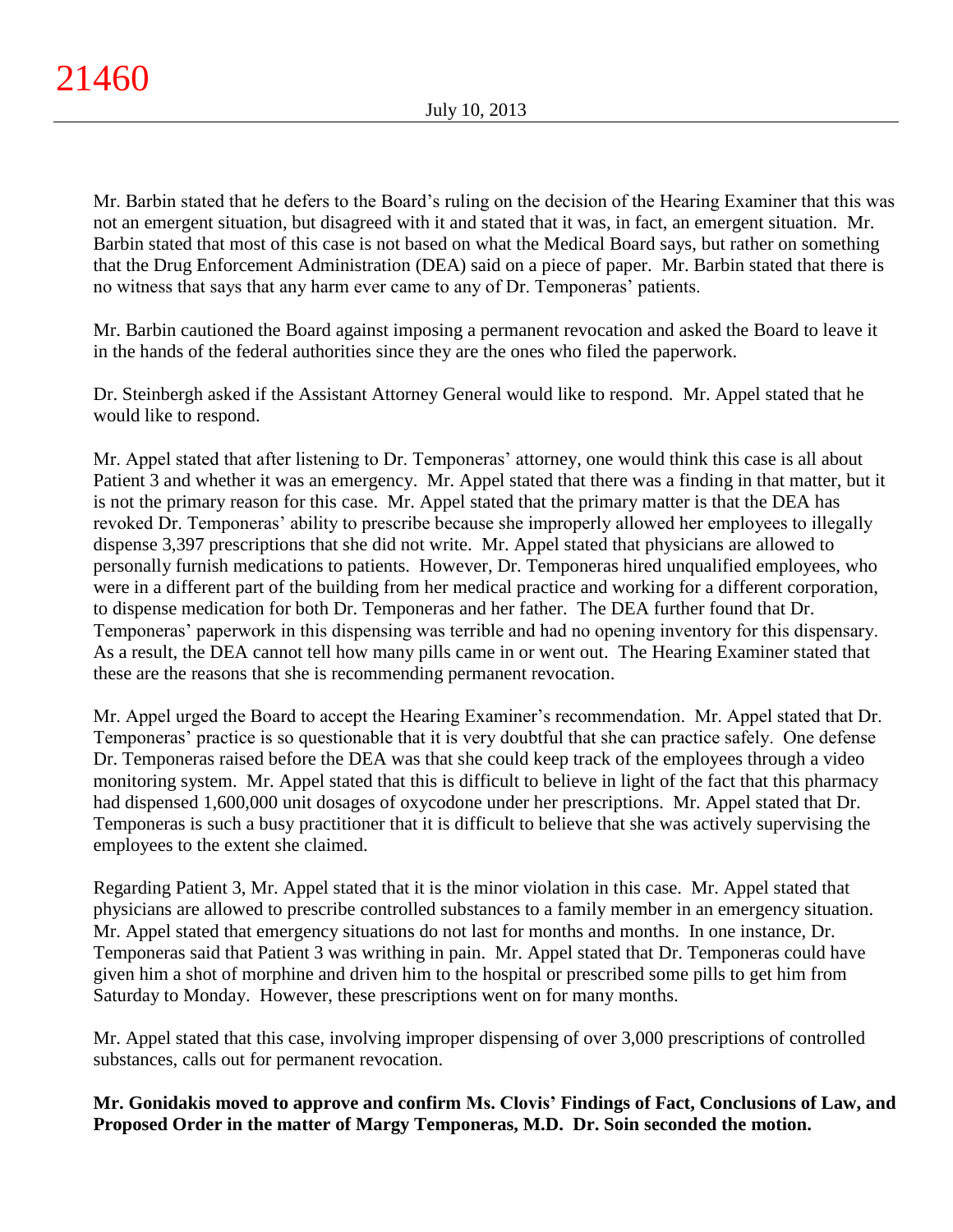Dr. Steinbergh stated that she would now entertain discussion in the above matter.

Mr. Gonidakis stated that in January 11, 2012, Dr. Temponeras' medical license was indefinitely suspended by the Board. Dr. Temponeras is before the Board again because the DEA revoked Dr. Temponeras' certificate of registration for violation of the Controlled Substances Act.

Mr. Gonidakis continued that Dr. Temponeras created two companies, one as her medical practice and the other as a dispensary, both at the same address. Under federal law, according to the DEA, a physician with a DEA certificate can prescribe or administer a controlled substance to a patient of her own practice, but otherwise a pharmacist must be involved. Mr. Gonidakis stated that Dr. Temponeras has never been licensed with Ohio or the DEA as a pharmacist. As Mr. Appel noted, there are 3,397 prescriptions for controlled substances, mainly oxycodone and Xanax, and another 1,600,000 dosage units of oxycodone between 2008 and 2011.

Mr. Gonidakis opined that Dr. Temponeras had a classic pill mill operation and she was very reckless in her practice. Mr. Gonidakis noted that Dr. Temponeras' father, also a physician, was involved in a limited, part-time basis in this practice in which non-physicians were prescribing drugs in a part of Ohio that has been devastated by this. Mr. Gonidakis supported the permanent revocation of Dr. Temponeras' license.

Dr. Soin stated that there is a pain management crisis in Ohio, with more people dying from drug overdose than from motor vehicle accidents every day, and cases like this are the problem. Dr. Soin stated that he is a pain management physician and he would be shocked if he dispensed 1,600,000 units of oxycodone in his entire career, yet Dr. Temponeras did so in a three-year period. Dr. Soin stated that this was so egregious that pharmacies in Dr. Temponeras' area stopped filling her prescriptions, prompting her to personally furnish them in what sounds like a classic pill mill operation. Because of this, Dr. Soin stated that he also supports permanent revocation.

Dr. Soin stated that, according to Mr. Barbin, the fact that Dr. Temponeras sought consultation for Patient 3 is somehow justification for her aberrant behavior. Dr. Soin stated that when a problem requires emergency treatment multiple times over several months, it stops being a dire, acute emergency and becomes a chronic issue. Dr. Soin opined that the whole rationale of defense in that matter is not acceptable by any standard.

A vote was taken on Mr. Gonidakis' motion to approve:

ROLL CALL:  $\blacksquare$ 

| Dr. Strafford  | - abstain |
|----------------|-----------|
| Dr. Bechtel    | - abstain |
| Dr. Soin       | - aye     |
| Dr. Ramprasad  | - aye     |
| Dr. Steinbergh | - aye     |
| Dr. Sethi      | - aye     |
| Mr. Kenney     | - aye     |
| Mr. Gonidakis  | - aye     |
|                |           |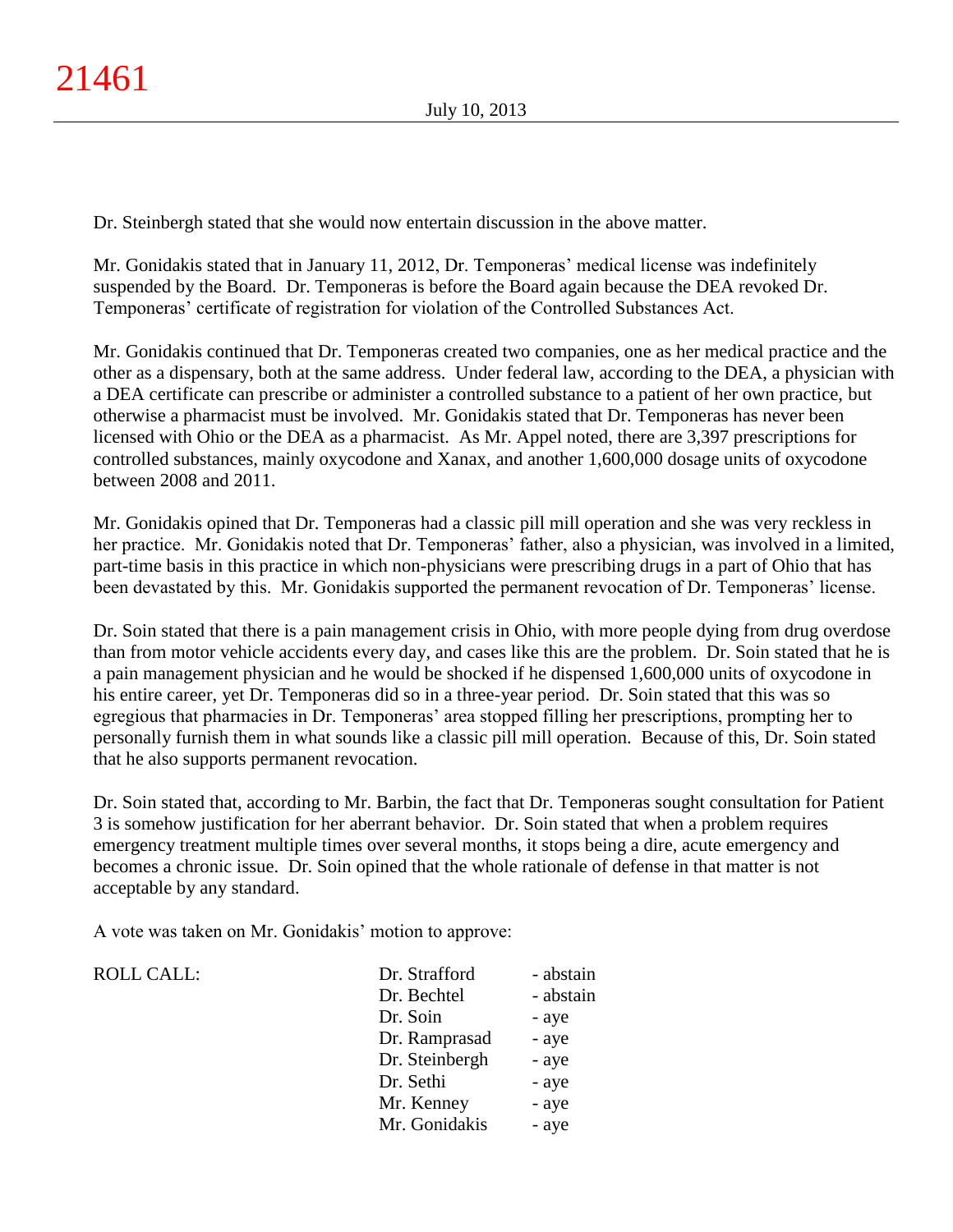The motion to approve carried.

# MICHAEL C. BENGALA, M.D., Case No. 12-CRF-143

Dr. Steinbergh directed the Board's attention to the matter of Michael C. Bengala, M.D. She advised that Objections were filed to Mr. Porter's Report and Recommendation and were previously distributed to Board members.

# **Dr. Ramprasad moved to approve and confirm Mr. Porter's Findings of Fact, Conclusions of Law, and Proposed Order in the matter of Michael C. Bengala, M.D. Dr. Soin seconded the motion.**

Dr. Steinbergh stated that she would now entertain discussion in the above matter.

Dr. Ramprasad stated that Dr. Bengala, a psychiatrist, semi-retired and moved to Florida in 2012. In January 2012, Dr. Bengala began working part-time at Pompano Beach Pain Management in Coral Gables, Florida. In February 2012, Dr. Bengala also began working part-time at Miami-Dade Medical Solutions, a pain clinic in Miami, Florida. Dr. Ramprasad noted that Dr. Bengala took the second position after being asked by the owner, who was also the wife of the owner of the first clinic.

Dr. Ramprasad continued that on June 26, 2012, the Florida State Surgeon General and Secretary of Health immediately suspended Dr. Bengala's Florida medical license based on alleged involvement in a "pill mill." The order was based on findings that Dr. Bengala's continued practice presented an immediate risk to public health, safety, and welfare. The Florida order also included findings that Dr. Bengala had inappropriately prescribed and distributed controlled substances to patients at Miami-Dade Pain Solutions and failed to appropriately monitor patients for drug diversion and abuse. Dr. Ramprasad stated that between February and April 2012, three undercover agents sought pain medication while exhibiting drugseeking behavior. Dr. Bengala performed little or no examination and prescribed medications. Dr. Bengala was also arrested and faced criminal charges with respect to the same findings.

Dr. Ramprasad stated that Dr. Bengala had been a psychiatrist from 2008 and 2011 and did *locum tenens* in different areas as a psychiatrist, but this was the first time he started doing pain management.

Dr. Ramprasad stated that Dr. Bengala was offered a settlement agreement consisting of a reprimand and stipulations, including a fine and restriction from pain management practice. However, Dr. Bengala did not sign the settlement because there was an overlap in sentencing and criminal allegations, and Dr. Bengala's attorneys advised him to assert his Fifth Amendment privileges. Dr. Ramprasad stated that Dr. Bengala prescribed pain medications is an indiscriminate manner. Dr. Bengala's Florida medical license is currently under suspension.

Dr. Ramprasad stated that he accepts the findings of fact and conclusions of law in the Report and Recommendation. Dr. Ramprasad also agreed with the proposed order's indefinite suspension. However, Dr. Ramprasad stated that the proposed order seems to say that if Dr. Bengala has an unrestricted medical license in Florida, then Ohio would also provide an unrestricted license. Dr. Ramprasad opined that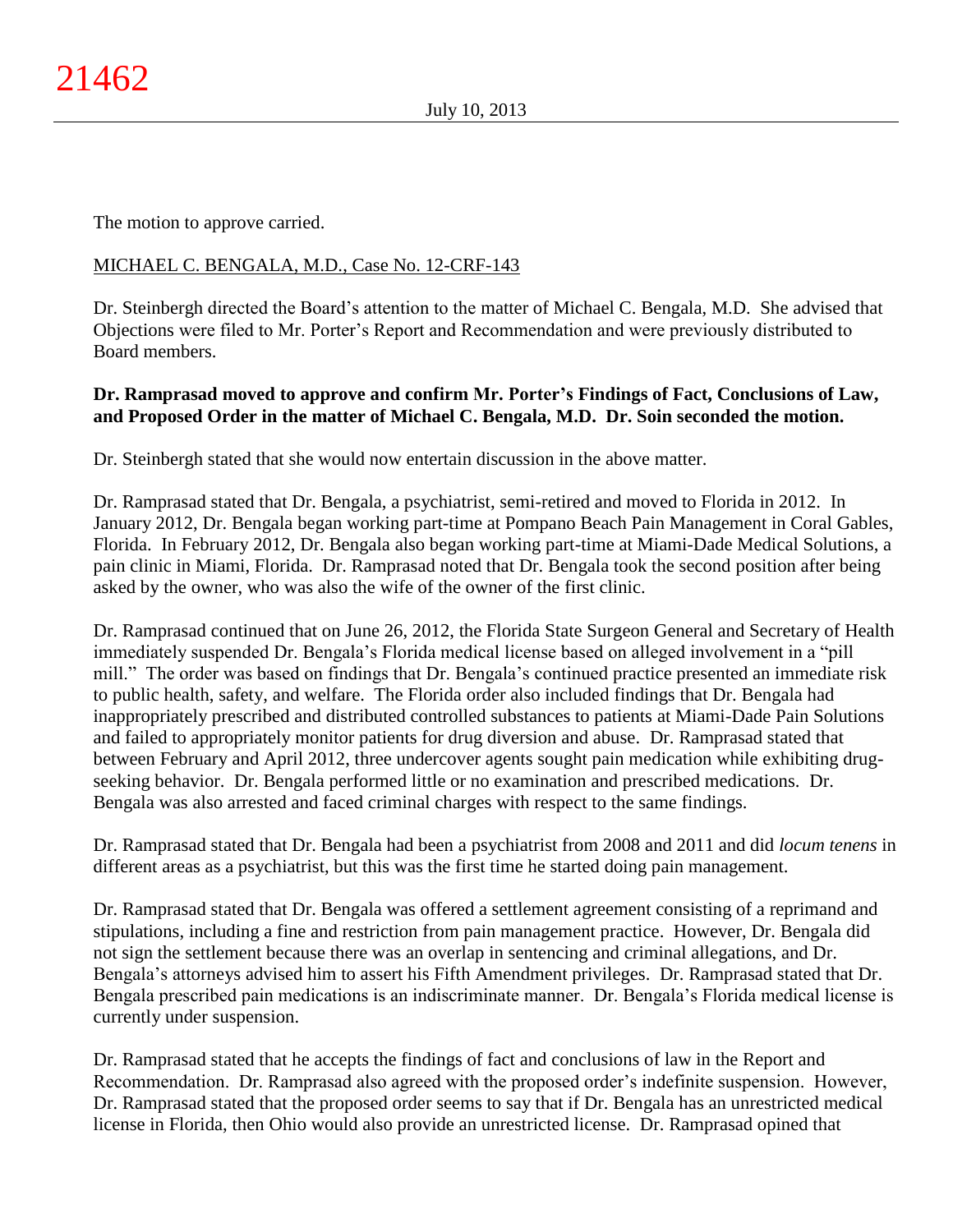safeguards are needed in this case. Dr. Ramprasad offered an amendment that would require a medical record-keeping course, a probationary term of at least five years, and the requirement that Dr. Bengala present a practice plan for Board approval should he seek to practice medicine in Ohio during his probation.

# **Dr. Ramprasad moved to amend the Proposed Order to read as follows:**

It is hereby ORDERED that:

- A. **SUSPENSION OF CERTIFICATE**: The certificate of Michael C. Bengala, M.D., to practice medicine and surgery in the State of Ohio shall be SUSPENDED for an indefinite period of time.
- B. **CONDITIONS FOR REINSTATEMENT OR RESTORATION**: The Board shall not consider reinstatement or restoration of Dr. Bengala's certificate to practice medicine and surgery until all of the following conditions have been met:
	- 1. **Application for Reinstatement or Restoration**: Dr. Bengala shall submit an application for reinstatement or restoration, accompanied by appropriate fees, if any.
	- 2. **Evidence of Unrestricted Licensure in Florida**: At the time he submits his application for reinstatement or restoration, Dr. Bengala shall provide the Board with acceptable documentation evidencing his full and unrestricted licensure in the State of Florida. If the sole remaining condition for full and unrestricted licensure in Florida is that Dr. Bengala must demonstrate full and unrestricted licensure in Ohio, then this requirement may be deemed by the Board to be satisfied.
	- 3. **Controlled Substances Prescribing Course(s)**: At the time he submits his application for reinstatement or restoration, or as otherwise approved by the Board, Dr. Bengala shall provide acceptable documentation of successful completion of a course or courses dealing with the prescribing of controlled substances. The exact number of hours and the specific content of the course or courses shall be subject to the prior approval of the Board or its designee. Any course(s) taken in compliance with this provision shall be in addition to the Continuing Medical Education requirements for relicensure for the Continuing Medical Education period(s) in which they are completed.

In addition, at the time Dr. Bengala submits the documentation of successful completion of the course(s) dealing with the prescribing of controlled substances, he shall also submit to the Board a written report describing the course(s), setting forth what he learned from the course(s), and identifying with specificity how he will apply what he has learned to his practice of medicine in the future.

4. **Medical Records Course(s)**: At the time he submits his application for reinstatement or restoration, or as otherwise approved by the Board, Dr. Bengala shall provide acceptable documentation of successful completion of a course or courses on maintaining adequate and appropriate medical records. The exact number of hours and the specific content of the course or courses shall be subject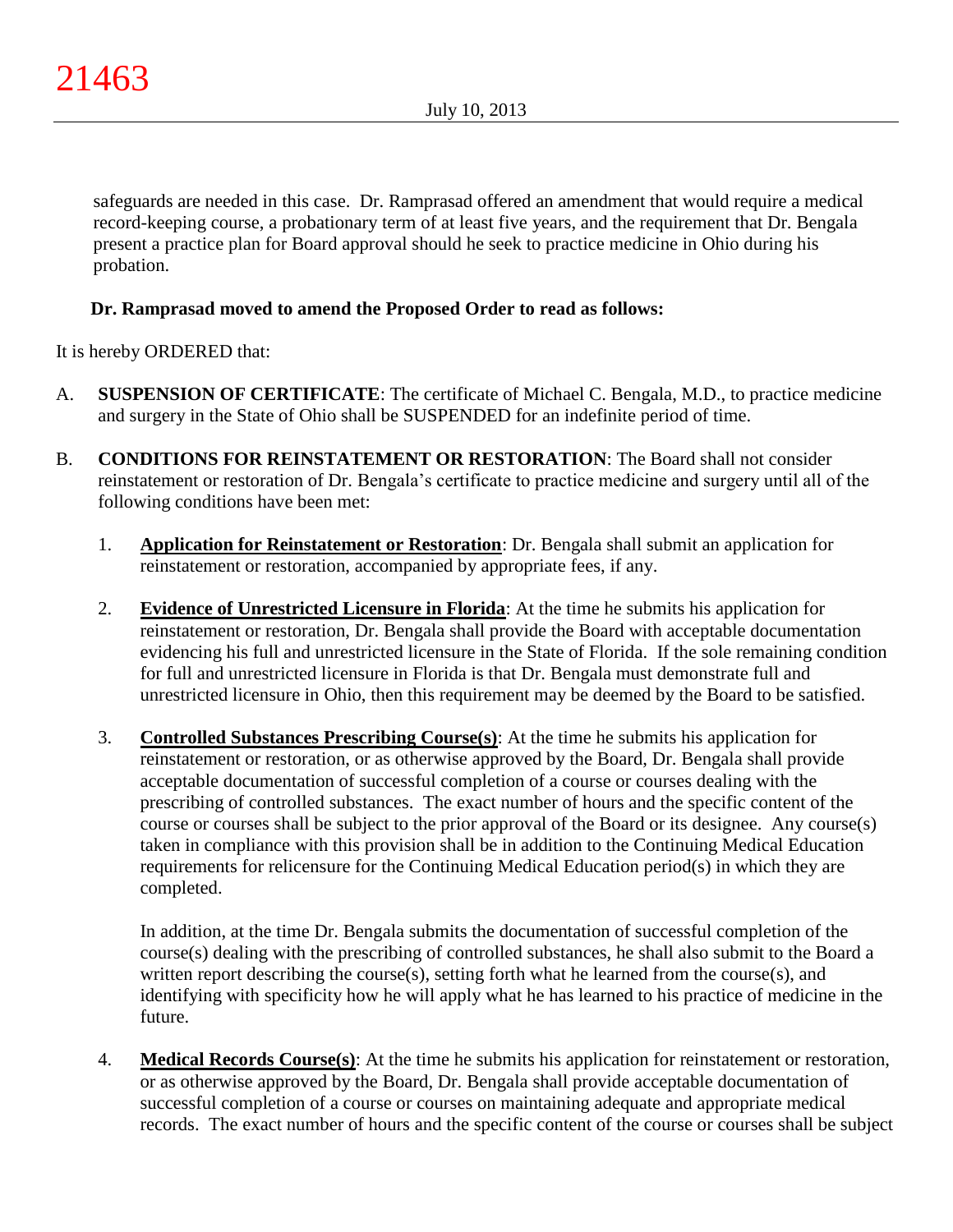to the prior approval of the Board or its designee. Any course(s) taken in compliance with this provision shall be in addition to the Continuing Medical Education requirements for relicensure for the Continuing Medical Education period(s) in which they are completed.

In addition, at the time Dr. Bengala submits the documentation of successful completion of the course(s) on maintaining adequate and appropriate medical records, he shall also submit to the Board a written report describing the course(s), setting forth what he learned from the course(s), and identifying with specificity how he will apply what he has learned to his practice of medicine in the future.

- 5. **Additional Evidence of Fitness To Resume Practice**: In the event that Dr. Bengala has not been engaged in the active practice of medicine and surgery for a period in excess of two years prior to application for reinstatement or restoration, the Board may exercise its discretion under Section 4731.222, Ohio Revised Code, to require additional evidence of his fitness to resume practice.
- C. **PROBATION**: Upon reinstatement or restoration, Dr. Bengala's certificate shall be subject to the following PROBATIONARY terms, conditions, and limitations for a period of at least five years:
	- 1. **Obey the Law**: Dr. Bengala shall obey all federal, state, and local laws, and all rules governing the practice of medicine in the state in which he is practicing.
	- 2. **Declarations of Compliance**: Dr. Bengala shall submit quarterly declarations under penalty of Board disciplinary action and/or criminal prosecution, stating whether there has been compliance with all the conditions of this Order. The first quarterly declaration must be received in the Board's offices on or before the first day of the third month following the month in which Dr. Bengala's certificate is restored or reinstated. Subsequent quarterly declarations must be received in the Board's offices on or before the first day of every third month.
	- 3. **Evidence of Compliance with the Order of the Florida Surgeon General and Secretary of Health**: At the time he submits his declarations of compliance, Dr. Bengala shall also submit declarations under penalty of Board disciplinary action and/or criminal prosecution stating whether he has complied with all the terms, conditions, and limitations imposed by the Florida Surgeon General and Secretary of Health in Case No. 2012-06505. Moreover, Dr. Bengala shall cause to be submitted to the Board copies of any reports that he submits to the Florida Surgeon General and Secretary of Health whenever and at the same time the Florida Surgeon General and Secretary of Health requires such submission.
	- 4. **Personal Appearances**: Dr. Bengala shall appear in person for an interview before the full Board or its designated representative during the third month following the month in which Dr. Bengala's certificate is restored or reinstated, or as otherwise directed by the Board. Subsequent personal appearances shall occur every six months thereafter, and/or as otherwise directed by the Board. If an appearance is missed or is rescheduled for any reason, ensuing appearances shall be scheduled based on the appearance date as originally scheduled.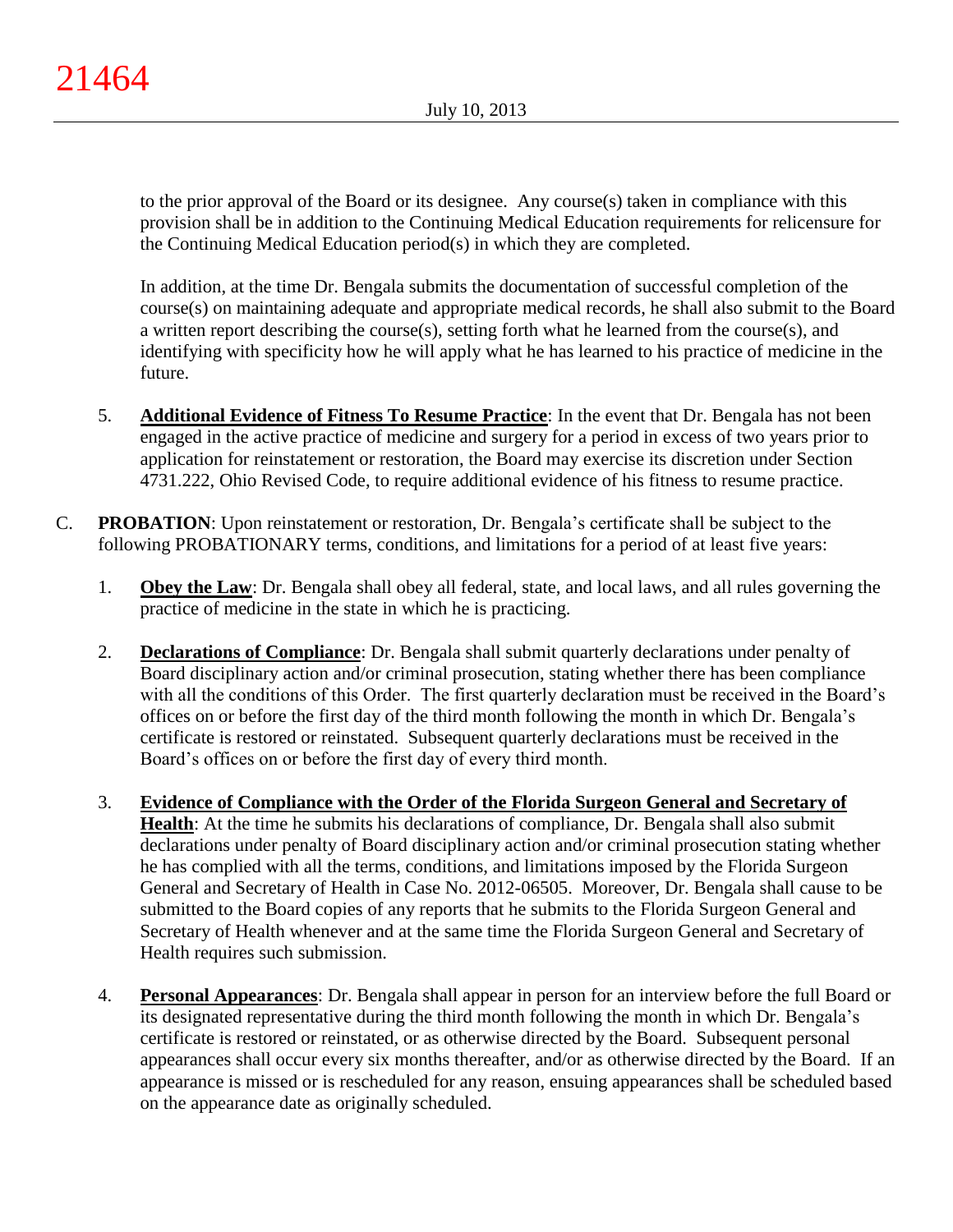5. **Practice Plan**: Prior to Dr. Bengala's commencement of practice in Ohio, or as otherwise determined by the Board, Dr. Bengala shall submit to the Board and receive its approval for a plan of practice in Ohio. The practice plan, unless otherwise determined by the Board, shall be limited to a supervised structured environment in which Dr. Bengala's activities will be directly supervised and overseen by a monitoring physician approved by the Board. Dr. Bengala shall obtain the Board's prior approval for any alteration to the practice plan approved pursuant to this Order.

At the time Dr. Bengala submits his practice plan, he shall also submit the name and curriculum vitae of a monitoring physician for prior written approval by the Secretary and Supervising Member of the Board. In approving an individual to serve in this capacity, the Secretary and Supervising Member will give preference to a physician who practices in the same locale as Dr. Bengala and who is engaged in the same or similar practice specialty.

The monitoring physician shall monitor Dr. Bengala and his medical practice, and shall review Dr. Bengala's patient charts. The chart review may be done on a random basis, with the frequency and number of charts reviewed to be determined by the Board.

Further, the monitoring physician shall provide the Board with reports on the monitoring of Dr. Bengala and his medical practice, and on the review of Dr. Bengala's patient charts. Dr. Bengala shall ensure that the reports are forwarded to the Board on a quarterly basis and are received in the Board's offices no later than the due date for Dr. Bengala's declarations of compliance.

In the event that the designated monitoring physician becomes unable or unwilling to serve in this capacity, Dr. Bengala shall immediately so notify the Board in writing. In addition, Dr. Bengala shall make arrangements acceptable to the Board for another monitoring physician within 30 days after the previously designated monitoring physician becomes unable or unwilling to serve, unless otherwise determined by the Board. Dr. Bengala shall further ensure that the previously designated monitoring physician also notifies the Board directly of his or her inability to continue to serve and the reasons therefor.

The Board, in its sole discretion, may disapprove any physician proposed to serve as Dr. Bengala's monitoring physician, or may withdraw its approval of any physician previously approved to serve as Dr. Bengala's monitoring physician, in the event that the Secretary and Supervising Member of the Board determine that any such monitoring physician has demonstrated a lack of cooperation in providing information to the Board or for any other reason.

- 6. **Required Reporting of Change of Address**: Dr. Bengala shall notify the Board in writing of any change of residence address and/or principal practice address within 30 days of the change.
- 7. **Tolling of Probationary Period While Out of Compliance**: In the event Dr. Bengala is found by the Secretary of the Board to have failed to comply with any provision of this Order, and is so notified of that deficiency in writing, such period(s) of noncompliance will not apply to the reduction of the probationary period under this Order.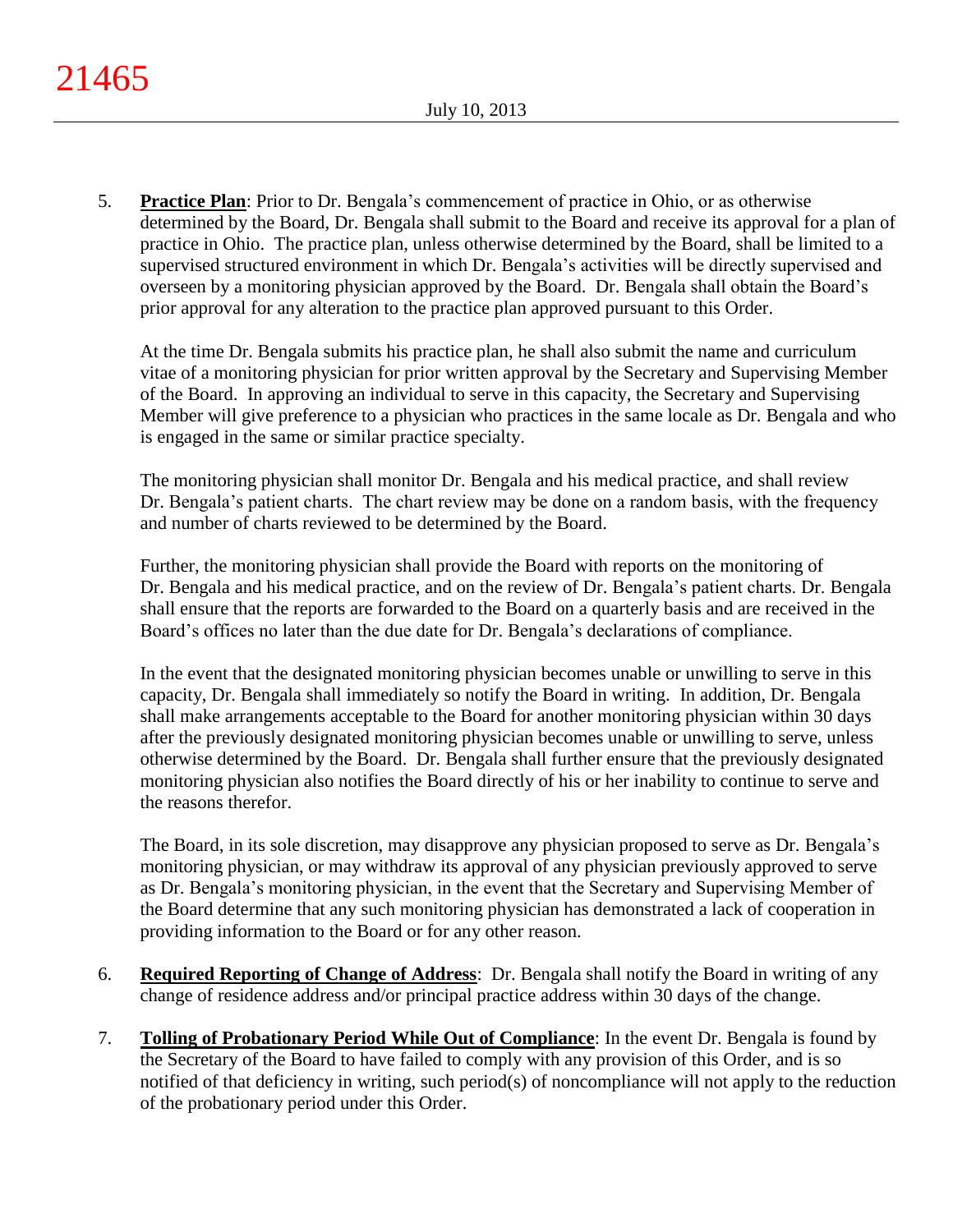- D. **TERMINATION OF PROBATION**: Upon successful completion of probation, as evidenced by a written release from the Board, Dr. Bengala's certificate will be fully restored.
- E. **VIOLATION OF THE TERMS OF THIS ORDER**: If Dr. Bengala violates the terms of this Order in any respect, the Board, after giving him notice and the opportunity to be heard, may institute whatever disciplinary action it deems appropriate, up to and including the permanent revocation of his certificate.

# F. **REQUIRED REPORTING WITHIN 30 DAYS OF THE EFFECTIVE DATE OF THIS ORDER**:

1. **Required Reporting to Employers and Others**: Within 30 days of the effective date of this Order, Dr. Bengala shall provide a copy of this Order to all employers or entities with which he is under contract to provide healthcare services (including but not limited to third-party payors), or is receiving training, and the Chief of Staff at each hospital or healthcare center where he has privileges or appointments. Further, Dr. Bengala shall promptly provide a copy of this Order to all employers or entities with which he contracts in the future to provide healthcare services (including but not limited to third-party payors), or applies for or receives training, and the Chief of Staff at each hospital or healthcare center where he applies for or obtains privileges or appointments.

In the event that Dr. Bengala provides any healthcare services or healthcare direction or medical oversight to any emergency medical services organization or emergency medical services provider in Ohio, within 30 days of the effective date of this Order, he shall provide a copy of this Order to the Ohio Department of Public Safety, Division of Emergency Medical Services.

These requirements shall continue until Dr. Bengala receives from the Board written notification of the successful completion of his probation.

- 2. **Required Reporting to Other Licensing Authorities**: Within 30 days of the effective date of this Order, Dr. Bengala shall provide a copy of this Order to the proper licensing authority of any state or jurisdiction in which he currently holds any professional license, as well as any federal agency or entity, including but not limited to the Drug Enforcement Administration, through which he currently holds any professional license or certificate. Also, Dr. Bengala shall provide a copy of this Order at the time of application to the proper licensing authority of any state or jurisdiction in which he applies for any professional license or reinstatement/restoration of any professional license. This requirement shall continue until Dr. Bengala receives from the Board written notification of the successful completion of his probation.
- 3. **Required Documentation of the Reporting Required by Paragraph F**: Dr. Bengala shall provide this Board with **one** of the following documents as proof of each required notification within 30 days of the date of each such notification: (a) the return receipt of certified mail within 30 days of receiving that return receipt, (b) an acknowledgement of delivery bearing the original ink signature of the person to whom a copy of the Order was hand delivered, (c) the original facsimile-generated report confirming successful transmission of a copy of the Order to the person or entity to whom a copy of the Order was faxed, or (d) an original computer-generated printout of electronic mail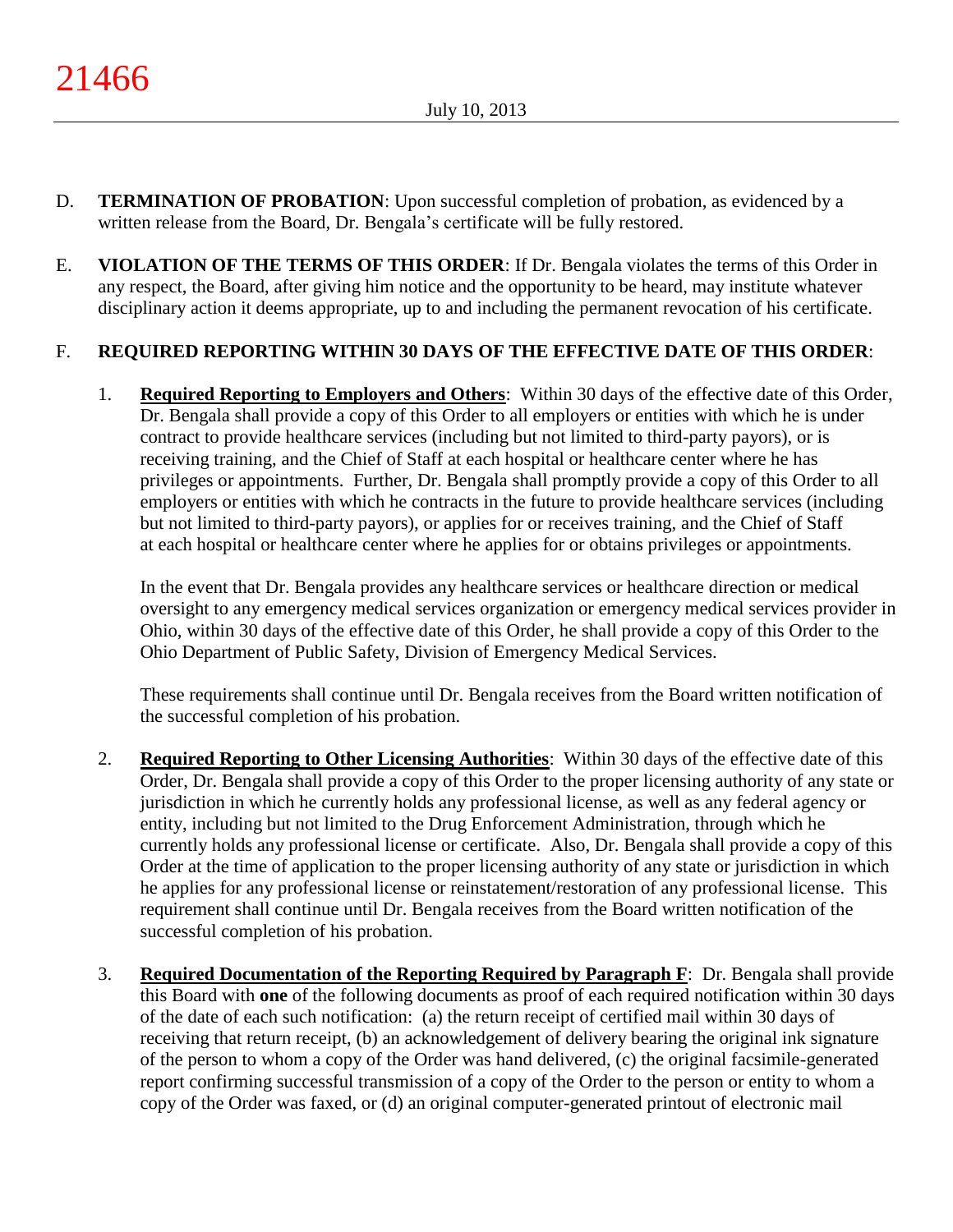communication documenting the e-mail transmission of a copy of the Order to the person or entity to whom a copy of the Order was e-mailed.

**EFFECTIVE DATE OF ORDER**: This Order shall become effective immediately upon the mailing of the notification of approval by the Board.

# **Dr. Soin seconded the motion.**

Dr. Steinbergh stated that she would now entertain discussion on the proposed amendment.

Dr. Steinbergh stated that Dr. Bengala's Florida order is very significant. Dr. Steinbergh opined that the Ohio Board should be certain that, if Dr. Bengala returns to practice in Ohio, that the Board can monitor him effectively. Dr. Steinbergh stated that if Dr. Bengala's Florida license is ultimately revoked, the Ohio Board can still reconsider the matter.

Dr. Soin stated that he was disturbed by this case, particularly the documentation of 30-second examinations and the dispensing of very large quantities of controlled substances, thus contributing to a prescription drug abuse problem. Dr. Soin asked, if Dr. Bengala's Florida license is reinstated with a restriction that he only practice psychiatry, would that prevent his reinstatement in Ohio under this order due to the order's requirement of an unrestricted Florida license. Dr. Steinbergh replied that the current proposed order would prevent Dr. Bengala's reinstatement in Ohio if his Florida license is restricted to psychiatry.

A vote was taken on Dr. Ramprasad's motion to amend:

ROLL CALL:

| <b>ROLL CALL:</b> | Dr. Strafford  | - abstain |
|-------------------|----------------|-----------|
|                   | Dr. Bechtel    | - abstain |
|                   | Dr. Soin       | - aye     |
|                   | Dr. Ramprasad  | - aye     |
|                   | Dr. Steinbergh | - aye     |
|                   | Dr. Sethi      | - aye     |
|                   | Mr. Kenney     | - aye     |
|                   | Mr. Gonidakis  | - aye     |

The motion to amend carried.

A vote was taken on Dr. Ramprasad's amended motion to approve:

| Dr. Strafford  | - abstain |
|----------------|-----------|
| Dr. Bechtel    | - abstain |
| Dr. Soin       | - aye     |
| Dr. Ramprasad  | - aye     |
| Dr. Steinbergh | - aye     |
| Dr. Sethi      | - aye     |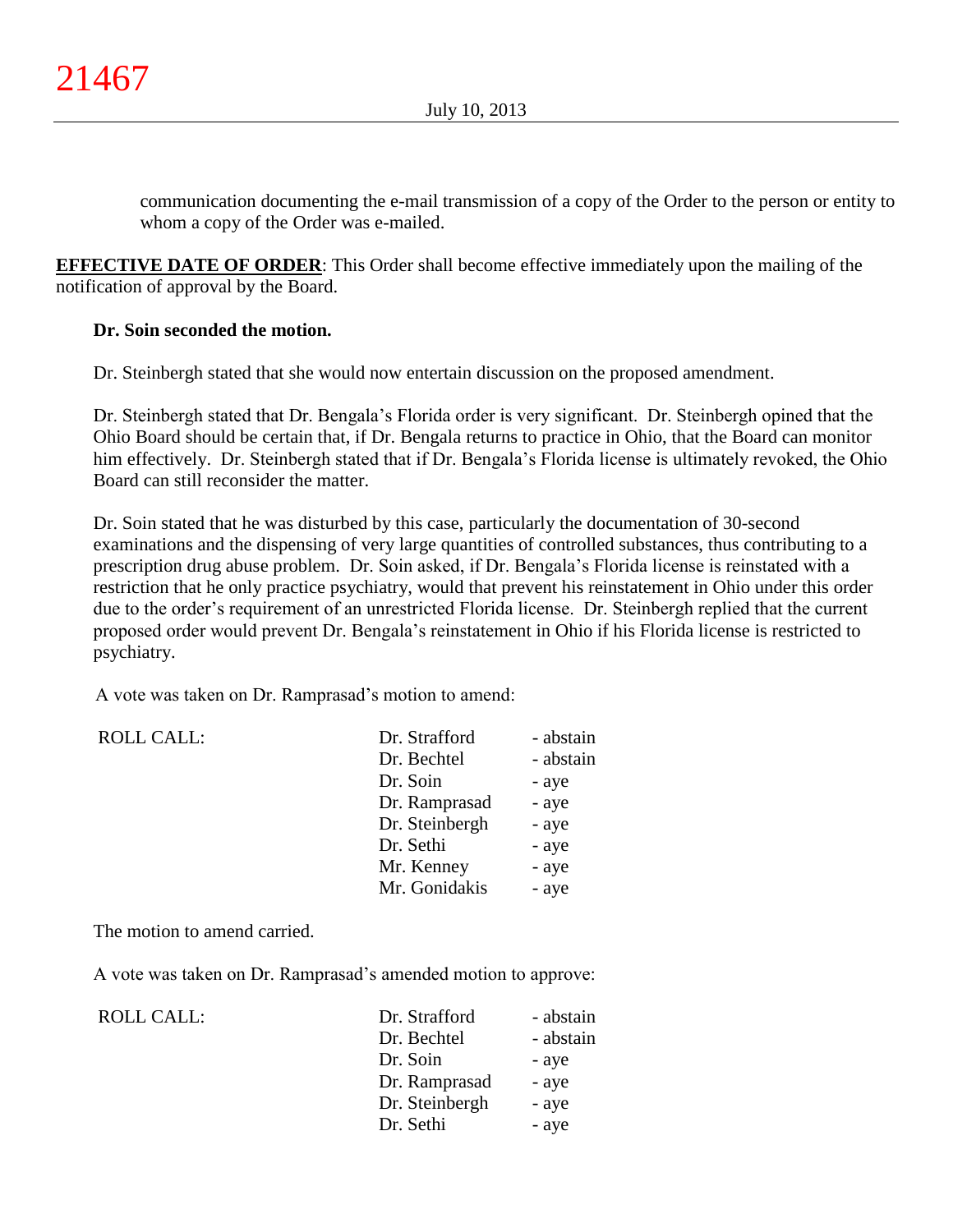| Mr. Kenney    | - aye |
|---------------|-------|
| Mr. Gonidakis | - aye |

The motion to approve carried.

# PROPOSED FINDINGS AND PROPOSED ORDERS

# HEATHER LYNN KOCHENASH, M.T., Case No. 13-CRF-024

Dr. Steinbergh directed the Board's attention to the matter of Heather Lynn Kochenash, M.T. She advised that the Board issued a Notice of Opportunity for Hearing to Ms. Kochenash and documentation of service was received. There was no request for hearing filed, and more than 30 days have elapsed since the mailing of the Notice. This matter was reviewed by Hearing Examiner Blue, who prepared Proposed Findings and Proposed Order, and it is now before the Board for final disposition.

**Dr. Ramprasad moved that the matter of Heather Lynn Kochenash, MT., Case No. 13-CRF-024, be remanded to the Hearing Examiner for review of all of the evidence contained in the Medical Board's records concerning the allegations of the Notice of Opportunity for Hearing issued to Ms. Kochenash on April 10, 2013. Dr. Soin seconded the motion.** A vote was taken:

| <b>ROLL CALL:</b> | Dr. Strafford  | - abstain |
|-------------------|----------------|-----------|
|                   | Dr. Bechtel    | - abstain |
|                   | Dr. Soin       | - aye     |
|                   | Dr. Ramprasad  | - aye     |
|                   | Dr. Steinbergh | - aye     |
|                   | Dr. Sethi      | - aye     |
|                   | Mr. Kenney     | - aye     |
|                   | Mr. Gonidakis  | - aye     |
|                   |                |           |

The motion to remand carried.

## FRANCES ELIZABETH WEBB-SMITH, M.D., Case No. 12-CRF-027

Dr. Steinbergh directed the Board's attention to the matter of Frances Elizabeth Webb-Smith, M.D. She advised that the Board issued a Notice of Opportunity for Hearing to Dr. Webb-Smith and documentation of service was received. There was no request for hearing filed, and more than 30 days have elapsed since the mailing of the Notice. This matter was reviewed by Hearing Examiner Porter, who prepared Proposed Findings and Proposed Order, and it is now before the Board for final disposition.

**Dr. Sethi moved to find that the allegations as set forth in the March 14, 2012 Notice of Opportunity for Hearing in the matter of Dr. Webb-Smith have been proven to be true by a preponderance of the evidence and to adopt the Proposed Findings and Proposed Order. Dr. Soin seconded the motion.**

Mr. Kenney stated that Dr. Webb-Smith's medical license expired on January 1, 2012. On October 3,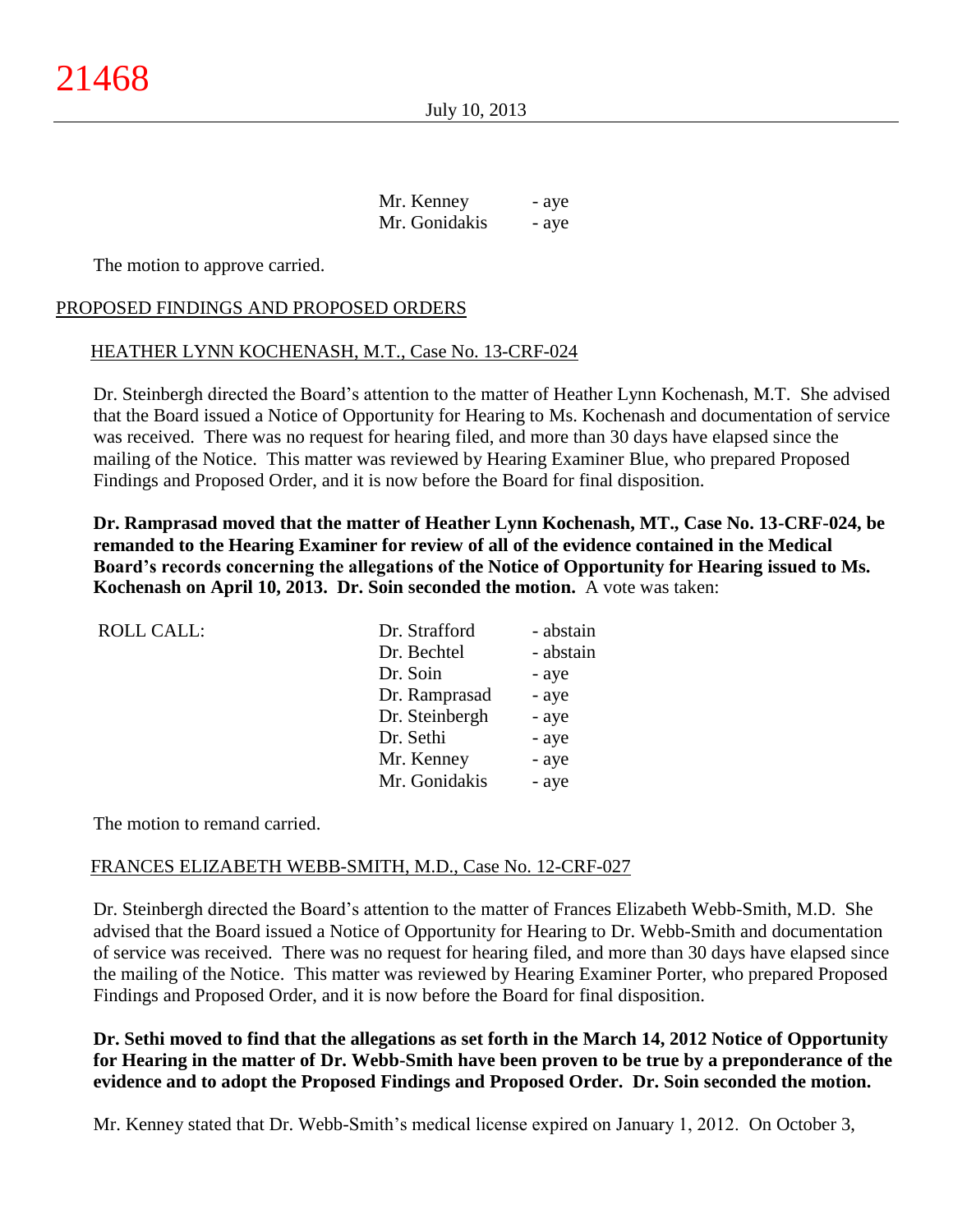2011, Dr. Webb-Smith was notified by the Board of several complaints alleging patient abandonment. Dr. Webb-Smith received and signed for a letter from the Medical Board on December 7, 2011. On or about November 11, 2011, Dr. Webb-Smith called the Board and left a message with an address and phone number for future contact. On November 21, 2011, investigator Amy Myers called and left a message asking that Dr. Webb-Smith call her. On November 22, 2011, after no returned call, Ms. Myers called again and was advised that Dr. Webb-Smith was not in. Ms. Myers called again on November 23, 2011, and her call was not returned. When Ms. Myers called again, the recording said that the number was no longer in service. Mr. Kenney stated that numerous other attempts to contact Dr. Webb-Smith were unsuccessful.

Mr. Kenney continued that on November 30, 2011, Ms. Myers went to Dr. Webb-Smith's address and left a business card in the door. Later that day, Ms. Myers called and the person who answered said "Fran, that woman is on the phone for you." Dr. Webb-Smith never answered the phone, and after 20 minutes Ms. Myers hung up. On January 12, 2012, another certified letter was sent to Dr. Webb-Smith, but she failed to respond.

Based on allegations that Dr. Webb-Smith failed to cooperate with a Board investigation, Mr. Kenney agreed with the proposed order to revoke Dr. Webb-Smith's license to practice medicine and surgery in Ohio.

Dr. Steinbergh stated that the findings in the proposed order were significant. Dr. Steinbergh stated that she was disturbed that this was not simply a matter of not being able to locate Dr. Webb-Smith or that she was not responding. Dr. Steinbergh stated that she was offended by the fact on November 30, 2011, Ms. Myers traveled to Dr. Webb-Smith's residence, saw a car in the driveway with a license plate that said "PHYSICIAN," knocked on the door, then left a business card in the door. When Ms. Myers called later that day, someone answered and said "Fran, that woman is on the phone for you" and she was ignored. Dr. Steinbergh opined that this is a significant event and was unprofessional. Dr. Steinbergh stated that this is one of the more significant cases of failure to cooperate with an investigation. Dr. Steinbergh stated that Dr. Webb-Smith is clearly not interested in maintaining her medical license and is not interested in what the Board has to say. According to the citation, Dr. Webb-Smith closed her office and patients going to the office found a note on the door that said "Effective September 1, Dr. Francis Webb-Smith will no longer practice as a gynecologist. I will continue to work part-time as a cosmetic surgeon, but my true passion is with my gourmet healthy coffee company."

Dr. Steinbergh suggested that the order be amended to a permanent revocation. Dr. Ramprasad favored keeping the proposed order of non-permanent revocation, stating that Dr. Webb-Smith cannot regain her Ohio medical license without answering the Board in any case. Dr. Soin agreed and opined that Dr. Webb-Smith seems to have no interest in returning to the practice of medicine.

A vote was taken on Dr. Sethi's motion to approve:

| <b>ROLL CALL:</b> | Dr. Strafford | - abstain |
|-------------------|---------------|-----------|
|                   | Dr. Bechtel   | - abstain |
|                   | Dr. Soin      | - ave     |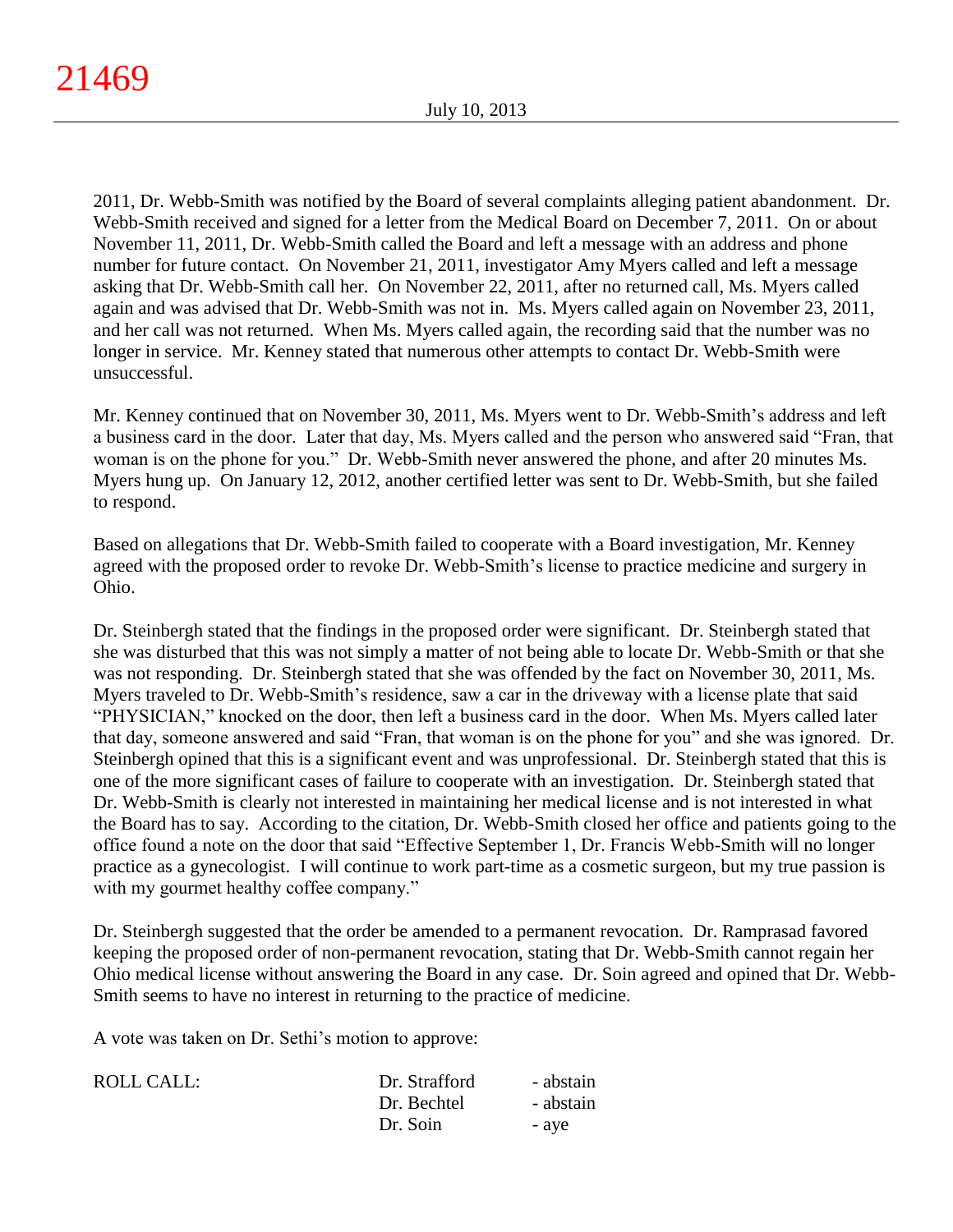| Dr. Ramprasad  | - aye |
|----------------|-------|
| Dr. Steinbergh | - aye |
| Dr. Sethi      | - aye |
| Mr. Gonidakis  | - aye |
| Mr. Kenney     | - aye |

The motion to approve carried.

#### FINDINGS, ORDERS, AND JOURNAL ENTRIES

Dr. Steinbergh advised that in the following matters, the Board issued Notices of Opportunity for Hearing, and documentation of service was received for each. There were no requests for hearing filed, and more than 30 days have elapsed since the mailing of the Notices. Dr. Steinbergh stated that the matter of Je Song, M.D., is disciplinary in nature, and therefore Dr. Strafford and Dr. Bechtel may not vote in that matter.

#### JE SONG, M.D., Case No. 12-CRF-127

Dr. Ramprasad stated that on or about October 20, 2011, in United States District Court in Mississippi, Dr. Song pled guilty to one felony count of distribution of Schedule II controlled substances outside the scope of a professional practice. Dr. Song was sentenced to 135 months of imprisonment, fined \$10,000.00, and imposed supervised release with conditions for a period of 36 months following release from prison. On or about March 5, 2012, the Pennsylvania State Board of Medicine issued an order of automatic suspension based on Dr. Song's conviction.

**Dr. Ramprasad moved to find that the allegations as set forth in the November 14, 2012 Notice in the matter of Dr. Song have been proven to be true by a preponderance of the evidence, and that the Board enter an Order, effective upon mailing, permanently revoking Dr. Song's license to practice medicine and surgery in Ohio. Dr. Soin seconded the motion.**

A vote was taken on Dr. Ramprasad's motion:

ROLL CALL:

| Dr. Strafford  | - abstain |
|----------------|-----------|
| Dr. Bechtel    | - abstain |
| Dr. Soin       | - aye     |
| Dr. Ramprasad  | - aye     |
| Dr. Steinbergh | - aye     |
| Dr. Sethi      | - aye     |
| Mr. Gonidakis  | - aye     |
| Mr. Kenney     | - aye     |

The motion to approve carried.

Dr. Steinbergh stated that the following Findings, Orders, and Journal Entries are not disciplinary in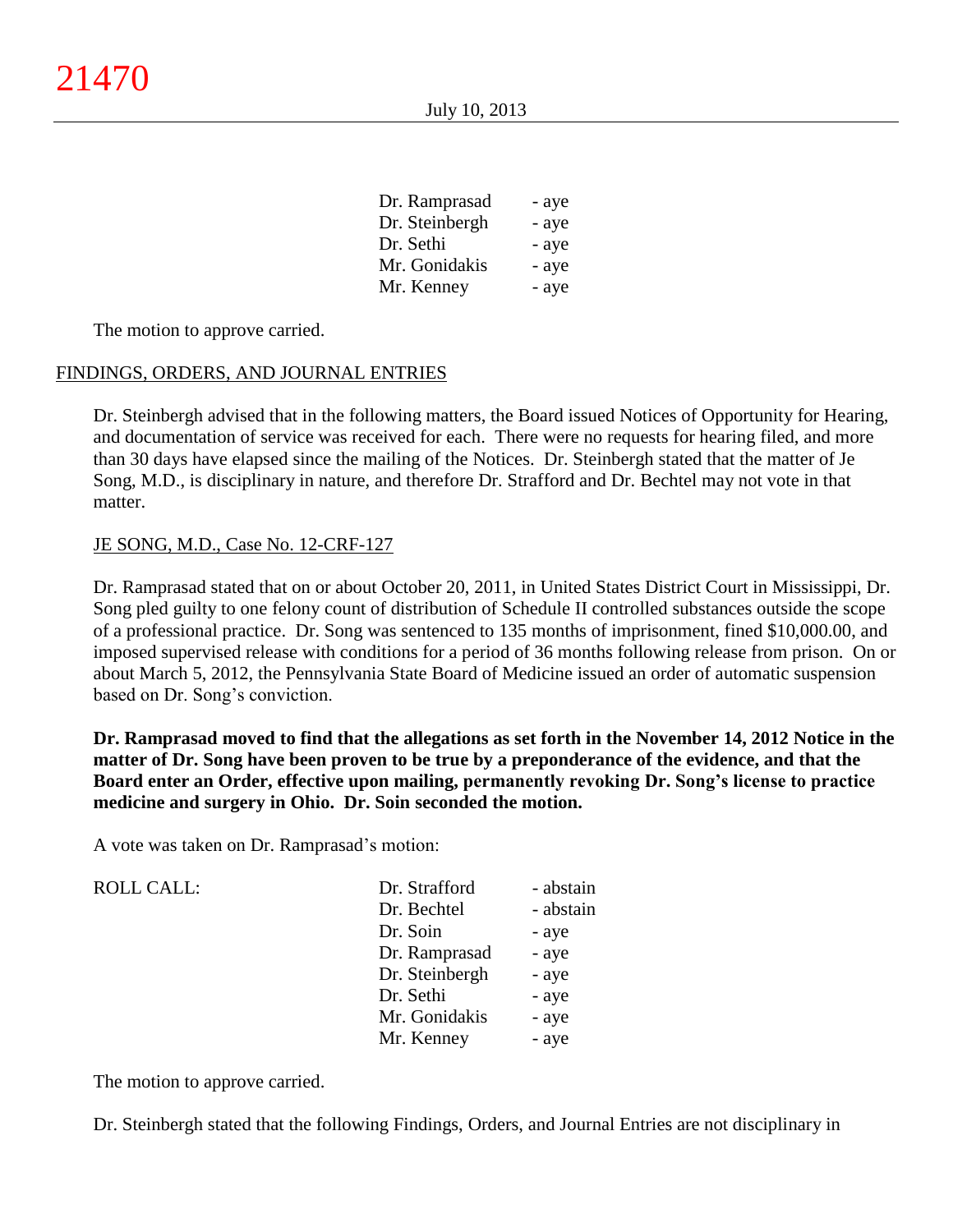nature, and therefore all Board members may vote.

# ANTHONY C. BENTLEY, Case No. 13-CRF-032

**Dr. Ramprasad moved to find that the allegations as set forth in the April 30, 2013 Notice in the matter of Mr. Bentley have been proven to be true by a preponderance of the evidence, and that the Board enter an Order, effective upon mailing, denying his application for a license to practice massage therapy in the state of Ohio. Dr. Soin seconded the motion.**

Dr. Steinbergh stated that she would now entertain discussion in the above matter.

Mr. Gonidakis stated that Mr. Bentley has applied for a license to practice massage therapy in Ohio. Mr. Gonidakis noted that Mr. Bentley has had 500 hours of instruction in massage therapy and has been licensed as a massage therapist in Florida since 2009. Mr. Gonidakis stated that he supports the proposed order to deny because Mr. Bentley did not graduate from a massage therapy school in good standing with the Medical Board, his course of instruction does not meet the Board requirements, and he has not been licensed as a massage therapist in another state for at least five years.

A vote was taken on Dr. Ramprasad's motion:

| <b>ROLL CALL:</b> | Dr. Strafford  | - aye |
|-------------------|----------------|-------|
|                   | Dr. Bechtel    | - aye |
|                   | Dr. Soin       | - aye |
|                   | Dr. Ramprasad  | - aye |
|                   | Dr. Steinbergh | - aye |
|                   | Dr. Sethi      | - aye |
|                   | Mr. Gonidakis  | - aye |
|                   | Mr. Kenney     | - aye |
|                   |                |       |

The motion carried.

#### HEATHER ROCHELLE HOUGLAND, Case No. 13-CRF-030

**Dr. Soin moved to find that the allegations as set forth in the April 22, 2013 Notice in the matter of Ms. Hougland have been proven to be true by a preponderance of the evidence, and that the Board enter an Order, effective upon mailing, denying her application for a license to practice massage therapy in the state of Ohio. Dr. Bechtel seconded the motion.**

Dr. Steinbergh stated that she would now entertain discussion in the above matter.

Dr. Ramprasad stated that Ms. Hougland has applied for a license to practice massage therapy in Ohio. Ms. Hougland graduated from the Heritage Institute in Fort Myers, Florida, in 2004. Ms. Hougland submitted documentation of her course of study. Although Ms. Hougland stated in her application that she is licensed in Florida, no record of such a license was located. Dr. Ramprasad stated that Ms. Hougland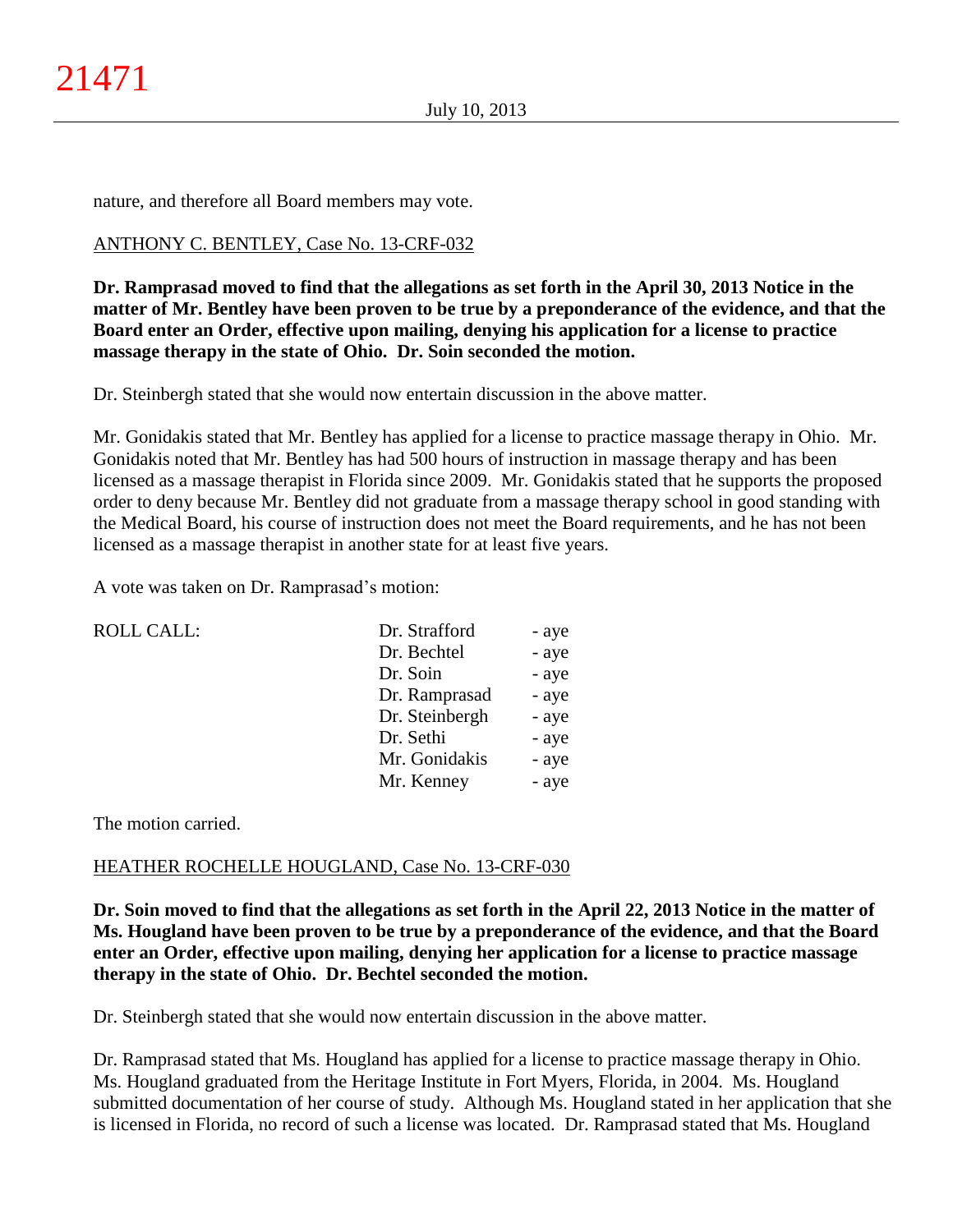was licensed as a massage therapist in North Carolina in 2005, but that license lapsed in 2010, and therefore she has not been licensed for at least five years prior to the date of her application in Ohio.

Dr. Ramprasad stated that the Heritage Institute does not hold a Certificate of Good Standing from the Ohio Medical Board, and Ms. Hougland's course of instruction included only 150 hours of instruction in anatomy and physiology, 240 hours of instruction in massage theory and practice, and no instruction in ethics. Dr. Ramprasad stated that Ms. Hougland's instruction does not meet the minimum hours required in Ohio. Dr. Ramprasad agreed with the proposed order to deny Ms. Hougland's application.

A vote was taken on Dr. Ramprasad's motion:

| <b>ROLL CALL:</b> | Dr. Strafford  | - aye |
|-------------------|----------------|-------|
|                   | Dr. Bechtel    | - aye |
|                   | Dr. Soin       | - aye |
|                   | Dr. Ramprasad  | - aye |
|                   | Dr. Steinbergh | - aye |
|                   | Dr. Sethi      | - aye |
|                   | Mr. Gonidakis  | - aye |
|                   | Mr. Kenney     | - aye |
|                   |                |       |

The motion carried.

## HAYLEE BRIANNE WILLIAMS, M.T., Case No. 13-CRF-047

**Dr. Soin moved to find that the allegations as set forth in the May 10, 2013 Notice in the matter of Ms. Williams have been proven to be true by a preponderance of the evidence, and that the Board enter an Order, effective upon mailing, approving her application for restoration of her license to practice massage therapy in the state of Ohio, provided that Ms. Williams takes and passes the Massage and Bodywork Licensing Examination (MBLEX) within six months of May 10, 2013. Dr. Ramprasad seconded the motion.**

Dr. Steinbergh stated that she would now entertain discussion in the above matter.

Mr. Kenney stated that Ms. Williams' massage therapy license lapsed in 2009 for nonrenewal. Ms. Williams submitted an application for restoration of her license on April 12, 2013. Mr. Kenney stated that Ms. Williams has not been engaged in the practice of massage therapy for more than two years, and therefore supported the proposed order.

A vote was taken on Ms. Elsass' motion:

| ROLL CALL: | Dr. Strafford | - aye |
|------------|---------------|-------|
|            | Dr. Bechtel   | - aye |
|            | Dr. Soin      | - aye |
|            | Dr. Ramprasad | - aye |
|            |               |       |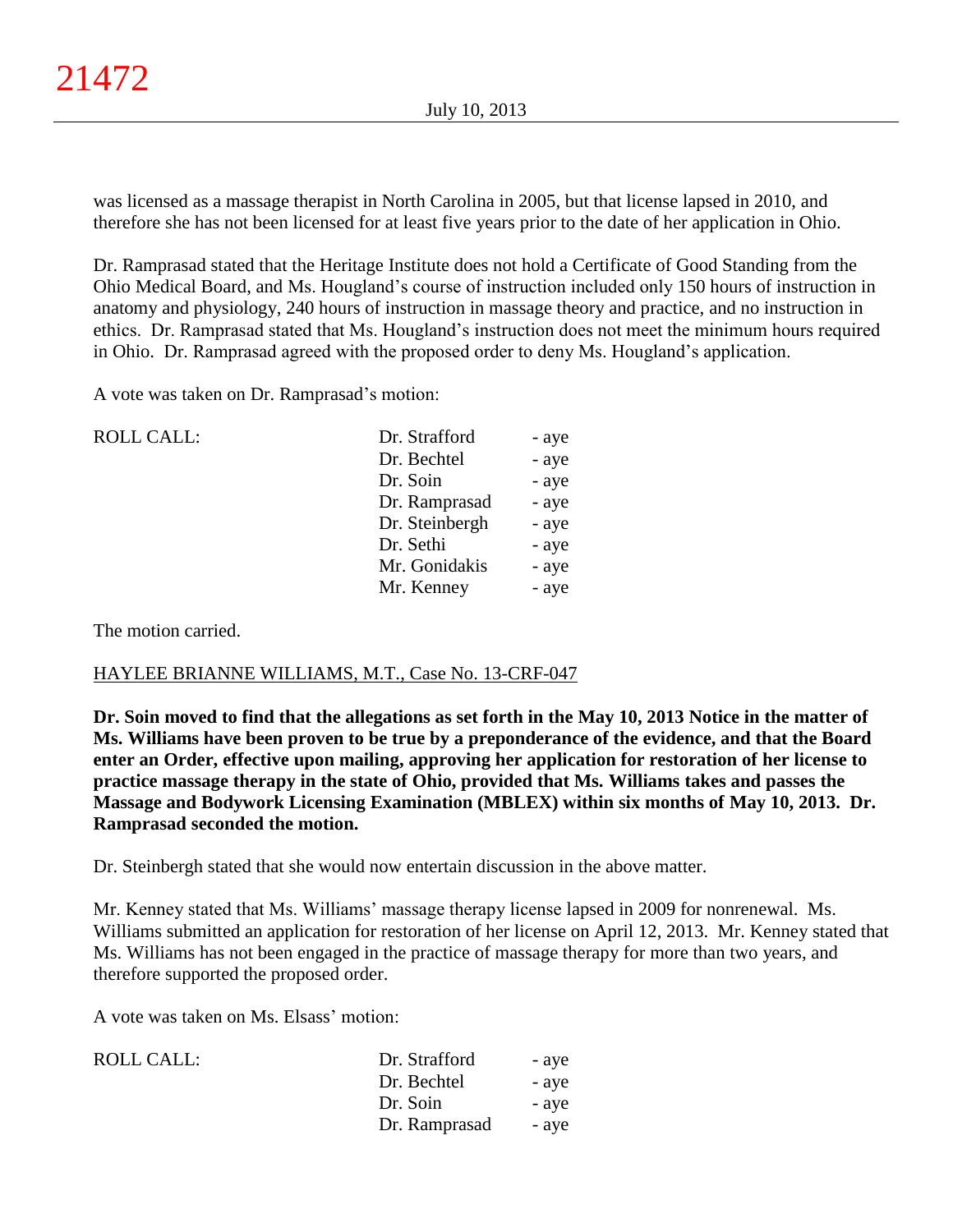| Dr. Steinbergh | - aye |
|----------------|-------|
| Dr. Sethi      | - aye |
| Mr. Gonidakis  | - aye |
| Mr. Kenney     | - aye |

The motion carried.

# CITATIONS, PROPOSED DENIALS, DISMISSALS, ORDERS OF SUMMARY SUSPENSION & NOTICES OF IMMEDIATE SUSPENSION

#### JOHN D. AMMON, M.D. – CITATION LETTER

At this time the Board read and considered the proposed Citation Letter in the above matter, a copy of which shall be maintained in the exhibits section of this Journal.

**Dr. Ramprasad moved to send the Citation Letter to Dr. Ammon. Dr. Soin seconded the motion.** A vote was taken:

| <b>ROLL CALL:</b> | Dr. Strafford  | - abstain |
|-------------------|----------------|-----------|
|                   | Dr. Bechtel    | - abstain |
|                   | Dr. Soin       | - aye     |
|                   | Dr. Ramprasad  | - aye     |
|                   | Dr. Steinbergh | - aye     |
|                   | Dr. Sethi      | - aye     |
|                   | Mr. Gonidakis  | - aye     |
|                   | Mr. Kenney     | - aye     |
|                   |                |           |

The motion to send carried.

#### STANLEY BEEKMAN, L.M.T., D.P.M. - CITATION LETTER

At this time the Board read and considered the proposed Citation Letter in the above matter, a copy of which shall be maintained in the exhibits section of this Journal.

**Dr. Ramprasad moved to send the Citation Letter to Dr. Beekman. Dr. Soin seconded the motion.** A vote was taken:

| <b>ROLL CALL:</b> | Dr. Strafford  | - abstain |
|-------------------|----------------|-----------|
|                   | Dr. Bechtel    | - abstain |
|                   | Dr. Soin       | - aye     |
|                   | Dr. Ramprasad  | - aye     |
|                   | Dr. Steinbergh | - aye     |
|                   | Dr. Sethi      | - aye     |
|                   | Mr. Gonidakis  | - aye     |
|                   |                |           |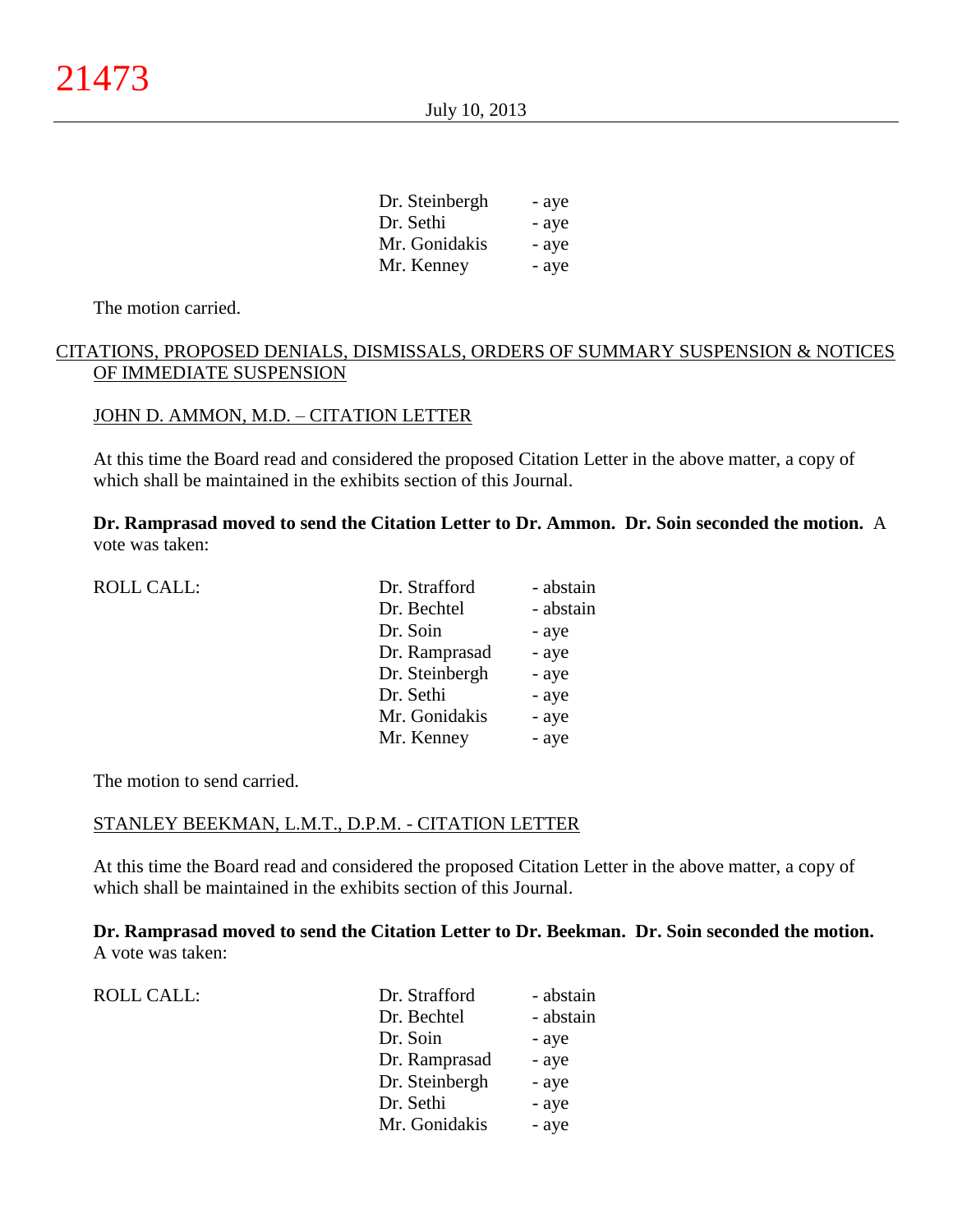July 10, 2013

Mr. Kenney - aye

The motion to send carried.

# KEITH DONALD GOLDBLUM, M.D. – NOTICE OF AUTOMATIC SUSPENSION AND OPPORTUNITY FOR HEARING

At this time the Board read and considered the proposed Notice of Automatic Suspension and Opportunity for Hearing in the above matter, a copy of which shall be maintained in the exhibits section of this Journal.

**Dr. Ramprasad moved to send the Notice of Automatic Suspension and Opportunity for Hearing Letter to Dr. Goldblum. Dr. Soin seconded the motion.** A vote was taken:

| <b>ROLL CALL:</b> | Dr. Strafford  | - abstain |
|-------------------|----------------|-----------|
|                   | Dr. Bechtel    | - abstain |
|                   | Dr. Soin       | - aye     |
|                   | Dr. Ramprasad  | - aye     |
|                   | Dr. Steinbergh | - aye     |
|                   | Dr. Sethi      | - aye     |
|                   | Mr. Gonidakis  | - aye     |
|                   | Mr. Kenney     | - aye     |
|                   |                |           |

The motion to send carried.

#### MARVIN H. RORICK, M.D. – CITATION LETTER

At this time the Board read and considered the proposed Citation Letter in the above matter, a copy of which shall be maintained in the exhibits section of this Journal.

**Dr. Ramprasad moved to send the Citation Letter to Dr. Rorick. Dr. Soin seconded the motion.** A vote was taken:

| ROLL CALL: | Dr. Strafford  | - abstain |
|------------|----------------|-----------|
|            | Dr. Bechtel    | - abstain |
|            | Dr. Soin       | - aye     |
|            | Dr. Ramprasad  | - aye     |
|            | Dr. Steinbergh | - aye     |
|            | Dr. Sethi      | - aye     |
|            | Mr. Gonidakis  | - aye     |
|            | Mr. Kenney     | - aye     |
|            |                |           |

The motion to send carried.

## RATIFICATION OF SETTLEMENT AGREEMENTS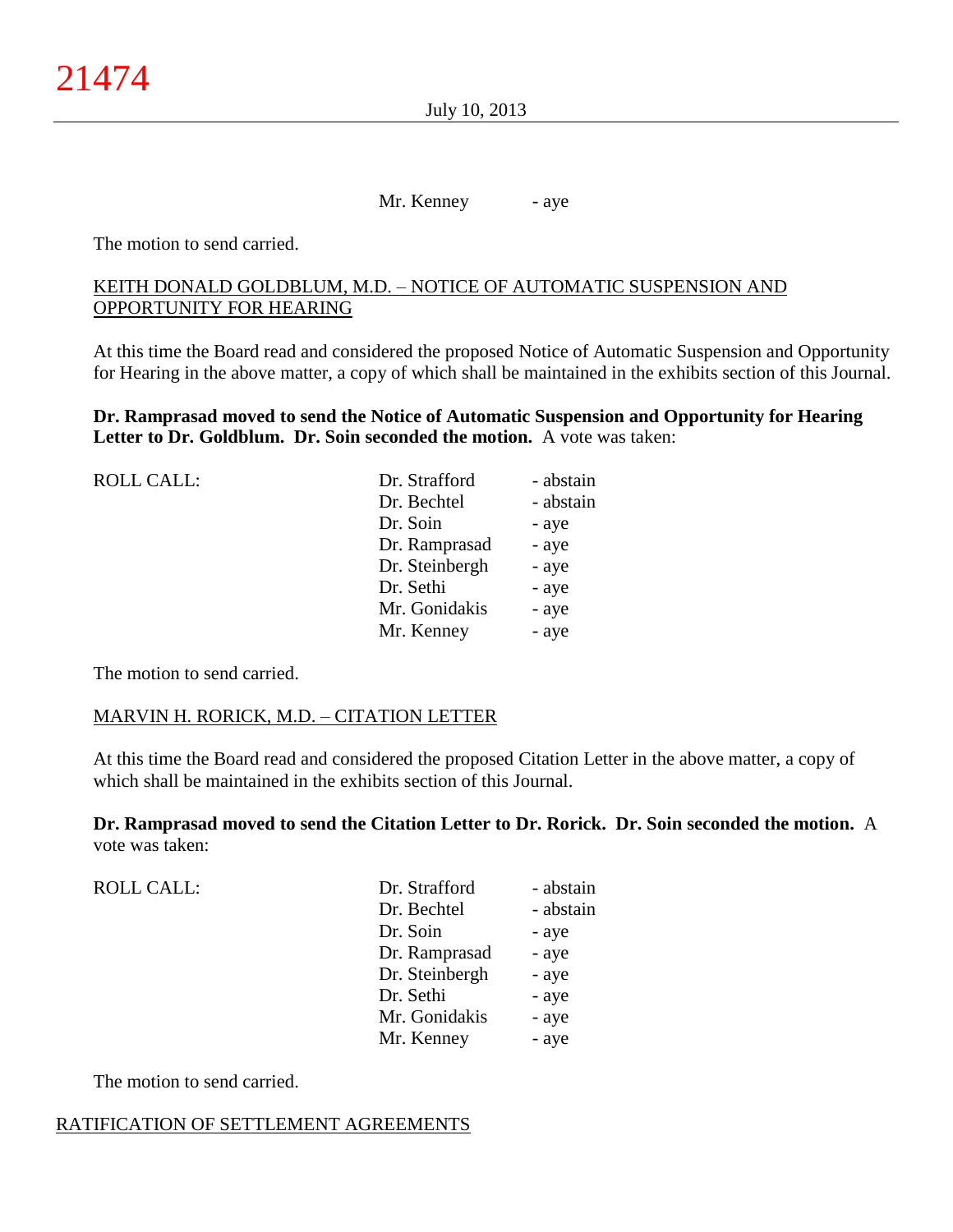# BRIAN BRUCE BEAM, M.D. –CONSENT AGREEMENT

# **Dr. Ramprasad moved to ratify the Proposed Consent Agreement with Dr. Beam. Dr. Soin seconded the motion.** A vote was taken:

Dr. Steinbergh stated that she will now entertain discussion in the above matter.

Dr. Ramprasad asked questions regarding the physician's loss of hearing and the options available to him. Ms. Marshall stated that the Board is not unsympathetic is these situations and that various options were explored with the physician. Ms. Marshall stated that this proposed Consent Agreement is what best suits the physician at this time and also accomplishes the Board's objective of patient safety.

A vote was taken on Dr. Ramprasad's motion to ratify:

| <b>ROLL CALL:</b> | Dr. Strafford  | - abstain |
|-------------------|----------------|-----------|
|                   | Dr. Bechtel    | - abstain |
|                   | Dr. Soin       | - aye     |
|                   | Dr. Ramprasad  | - aye     |
|                   | Dr. Steinbergh | - aye     |
|                   | Dr. Sethi      | - aye     |
|                   | Mr. Gonidakis  | - aye     |
|                   | Mr. Kenney     | - aye     |
|                   |                |           |

The motion to ratify carried.

## DUANE GORDON PETERSON, M.D. – PERMANENT SURRENDER OF CERTIFICATE

# **Dr. Soin moved to ratify the Proposed Permanent Surrender with Dr. Peterson. Dr. Ramprasad seconded the motion.**

Dr. Steinbergh stated that she will now entertain discussion in the above matter.

Dr. Steinbergh asked why a permanent surrender and revocation was warranted in this case. Ms. Marshall replied, not referring to this specific case, that someone who holds an active unrestricted medical license is not necessarily practicing medicine. Ms. Marshall stated that this individual is almost 80 years old and this permanent surrender is what he wanted to do. Ms. Marshall reviewed the various safeguards that exist to ensure that permanent surrenders are negotiated fairly.

A vote was taken on Dr. Soin's motion to ratify:

| ROLL CALL: | Dr. Strafford | - abstain |
|------------|---------------|-----------|
|            | Dr. Bechtel   | - abstain |
|            | Dr. Soin      | - ave     |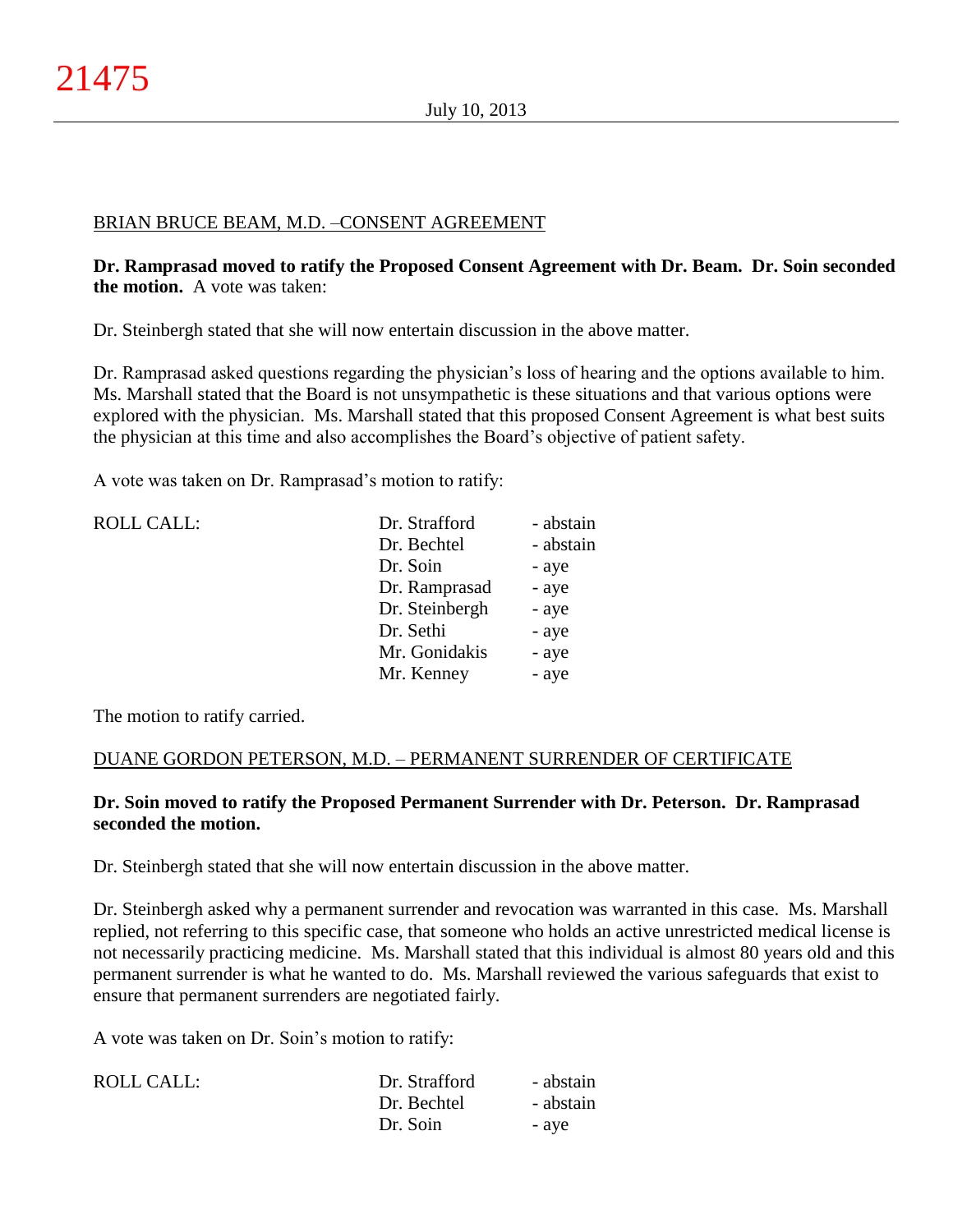| Dr. Ramprasad  | - aye |
|----------------|-------|
| Dr. Steinbergh | - aye |
| Dr. Sethi      | - aye |
| Mr. Gonidakis  | - aye |
| Mr. Kenney     | - aye |
|                |       |

The motion to ratify carried.

#### LEE ADAM BALAKLAW, M.D. – PERMANENT SURRENDER OF CERTIFICATE

**Dr. Soin moved to ratify the Proposed Permanent Surrender with Dr. Balaklaw. Dr. Ramprasad seconded the motion.** A vote was taken:

| <b>ROLL CALL:</b> | Dr. Strafford  | - abstain |
|-------------------|----------------|-----------|
|                   | Dr. Bechtel    | - abstain |
|                   | Dr. Soin       | - aye     |
|                   | Dr. Ramprasad  | - aye     |
|                   | Dr. Steinbergh | - aye     |
|                   | Dr. Sethi      | - aye     |
|                   | Mr. Gonidakis  | - aye     |
|                   | Mr. Kenney     | - aye     |
|                   |                |           |

The motion to ratify carried.

#### CHRISTOPHER S. CROOM, M.D. – STEP II CONSENT AGREEMENT

**Dr. Ramprasad moved to ratify the Proposed Step II Consent Agreement with Dr. Croom. Dr. Soin seconded the motion.** A vote was taken:

| <b>ROLL CALL:</b> | Dr. Strafford  | - abstain |
|-------------------|----------------|-----------|
|                   | Dr. Bechtel    | - abstain |
|                   | Dr. Soin       | - aye     |
|                   | Dr. Ramprasad  | - aye     |
|                   | Dr. Steinbergh | - aye     |
|                   | Dr. Sethi      | - aye     |
|                   | Mr. Gonidakis  | - aye     |
|                   | Mr. Kenney     | - aye     |
|                   |                |           |

The motion to ratify carried.

#### TONI LOUISE CARMAN, M.D. – PERMANENT SURRENDER OF CERTIFICATE

**Dr. Ramprasad moved to ratify the Proposed Permanent Surrender with Dr. Carman. Dr. Soin seconded the motion.** A vote was taken: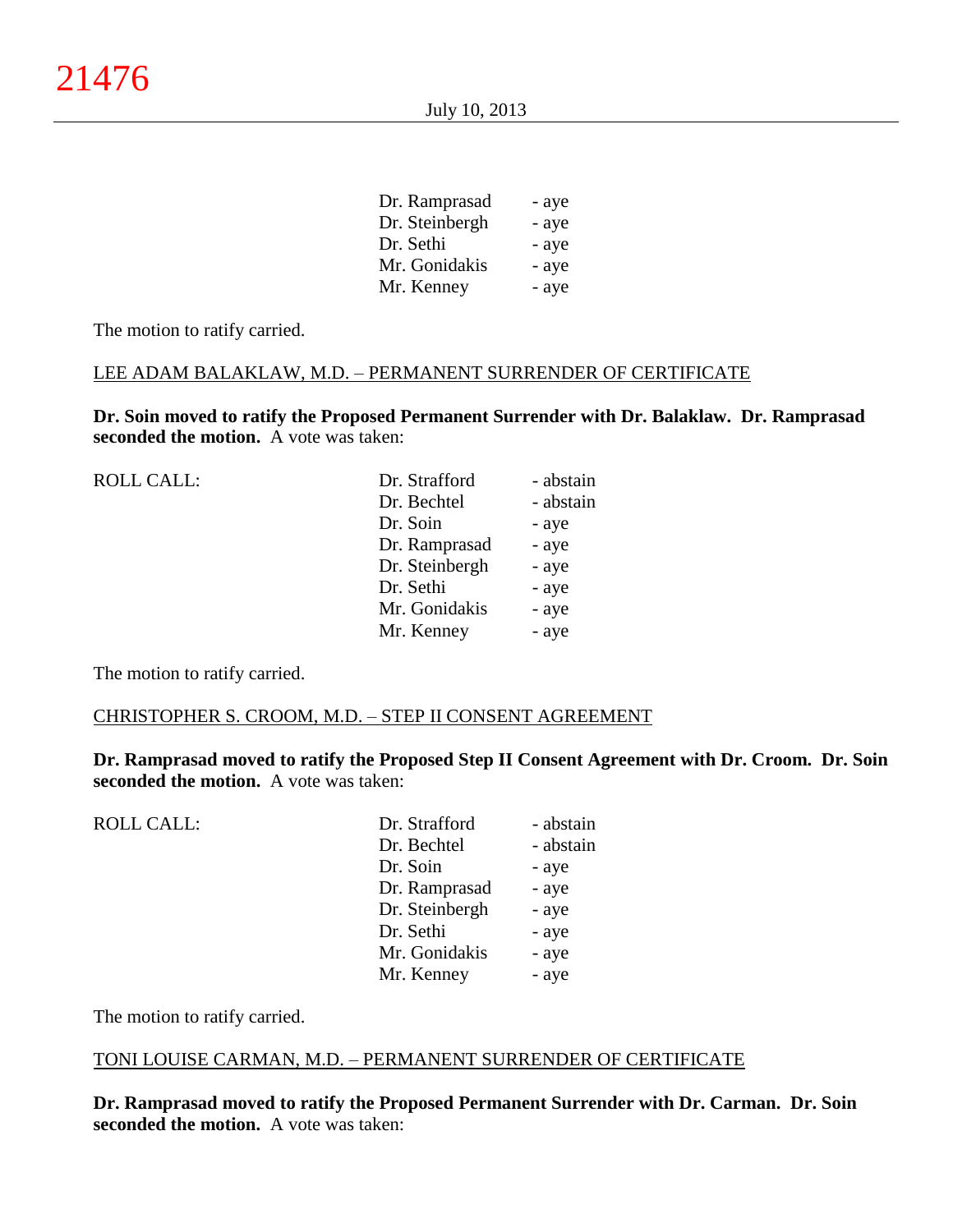| <b>ROLL CALL:</b> | Dr. Strafford  | - abstain |
|-------------------|----------------|-----------|
|                   | Dr. Bechtel    | - abstain |
|                   | Dr. Soin       | - aye     |
|                   | Dr. Ramprasad  | - aye     |
|                   | Dr. Steinbergh | - aye     |
|                   | Dr. Sethi      | - aye     |
|                   | Mr. Gonidakis  | - aye     |
|                   | Mr. Kenney     | - aye     |
|                   |                |           |

The motion to ratify carried.

#### JOSEPH MICHAEL FERRARA, M.D. – PERMANENT SURRENDER OF CERTIFICATE

# **Dr. Ramprasad moved to ratify the Proposed Permanent Surrender with Dr. Ferrara. Dr. Soin seconded the motion.** A vote was taken:

| <b>ROLL CALL:</b> | Dr. Strafford  | - abstain |
|-------------------|----------------|-----------|
|                   | Dr. Bechtel    | - abstain |
|                   | Dr. Soin       | - aye     |
|                   | Dr. Ramprasad  | - aye     |
|                   | Dr. Steinbergh | - aye     |
|                   | Dr. Sethi      | - aye     |
|                   | Mr. Gonidakis  | - aye     |
|                   | Mr. Kenney     | - aye     |

The motion to ratify carried.

#### PETER TSAI, M.D. – PERMANENT SURRENDER OF CERTIFICATE

**Dr. Ramprasad moved to ratify the Proposed Permanent Surrender with Dr. Peter Tsai. Dr. Soin seconded the motion.** A vote was taken:

| Dr. Strafford  | - abstain |
|----------------|-----------|
| Dr. Bechtel    | - abstain |
| Ms. Elsass     | - aye     |
| Dr. Ramprasad  | - aye     |
| Dr. Steinbergh | - aye     |
| Dr. Sethi      | - aye     |
| Dr. Talmage    | - aye     |
| Mr. Kenney     | - aye     |
| Mr. Gonidakis  | - aye     |
|                |           |

The motion to ratify carried.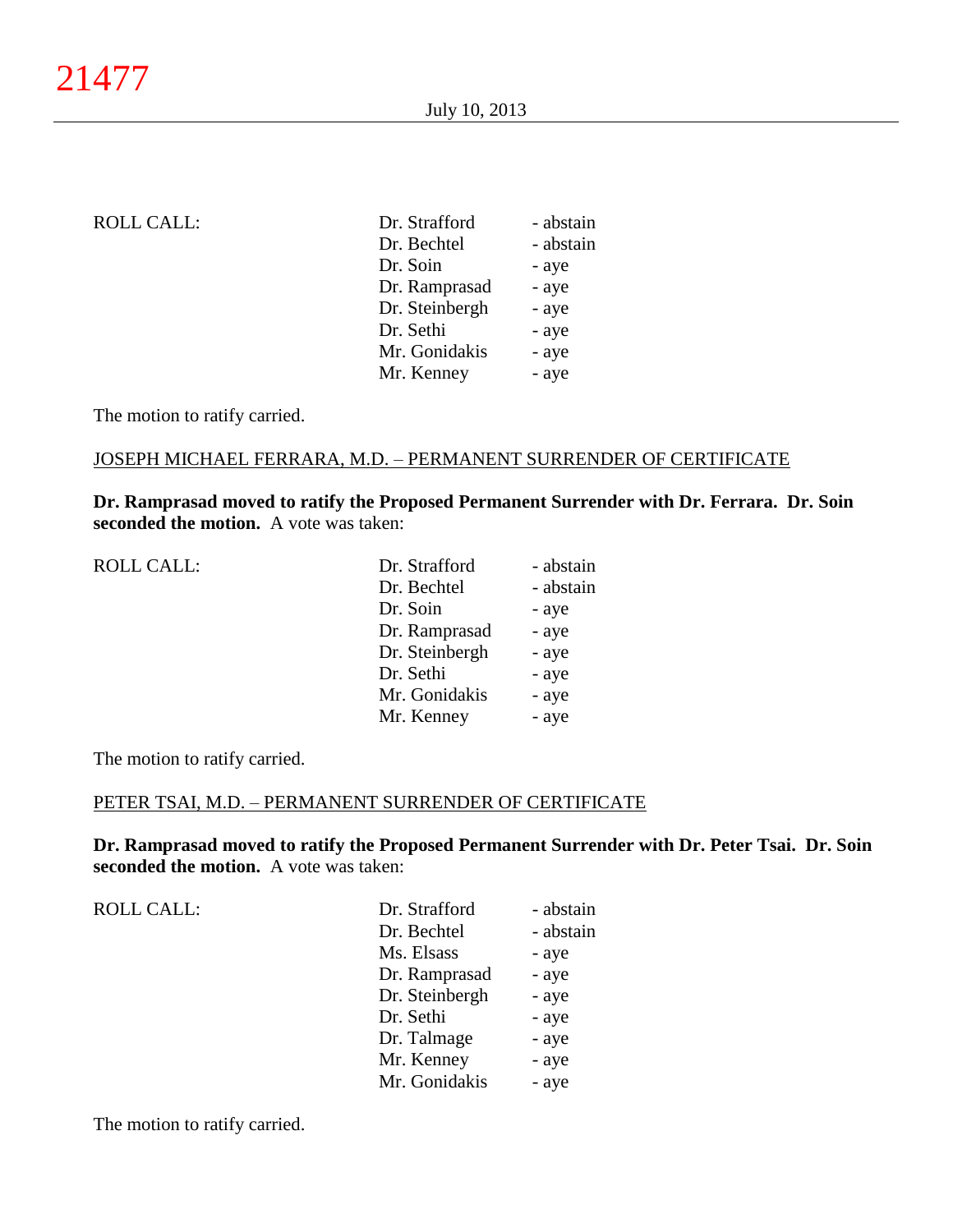## TAHSIUNG TSAI, M.D. – PERMANENT SURRENDER OF CERTIFICATE

# **Dr. Ramprasad moved to ratify the Proposed Step II Consent Agreement with Dr. Tahsiung Tsai. Dr. Soin seconded the motion.** A vote was taken:

| <b>ROLL CALL:</b> | Dr. Strafford  | - abstain |
|-------------------|----------------|-----------|
|                   | Dr. Bechtel    | - abstain |
|                   | Dr. Soin       | - aye     |
|                   | Dr. Ramprasad  | - aye     |
|                   | Dr. Steinbergh | - aye     |
|                   | Dr. Sethi      | - aye     |
|                   | Mr. Gonidakis  | - aye     |
|                   | Mr. Kenney     | - aye     |
|                   |                |           |

The motion to ratify carried.

#### JOHN P. WINDZIGL, P.A. – PERMANENT SURRENDER OF CERTIFICATE

**Dr. Ramprasad moved to ratify the Proposed Permanent Surrender with Mr. Windzigl. Dr. Soin seconded the motion.** A vote was taken:

| <b>ROLL CALL:</b> | Dr. Strafford  | - abstain |
|-------------------|----------------|-----------|
|                   | Dr. Bechtel    | - abstain |
|                   | Dr. Soin       | - aye     |
|                   | Dr. Ramprasad  | - aye     |
|                   | Dr. Steinbergh | - aye     |
|                   | Dr. Sethi      | - aye     |
|                   | Mr. Gonidakis  | - aye     |
|                   | Mr. Kenney     | - aye     |
|                   |                |           |

The motion to ratify carried.

#### TERRY ALAN DRAGASH, D.O. – PERMANENT SURRENDER OF CERTIFICATE

**Dr. Soin moved to ratify the Proposed Permanent Surrender with Dr. Dragash. Dr. Ramprasad seconded the motion.** A vote was taken:

| <b>ROLL CALL:</b> |  |
|-------------------|--|
|-------------------|--|

| Dr. Strafford  | - abstain |
|----------------|-----------|
| Dr. Bechtel    | - abstain |
| Dr. Soin       | - aye     |
| Dr. Ramprasad  | - aye     |
| Dr. Steinbergh | - aye     |
| Dr. Sethi      | - aye     |
|                |           |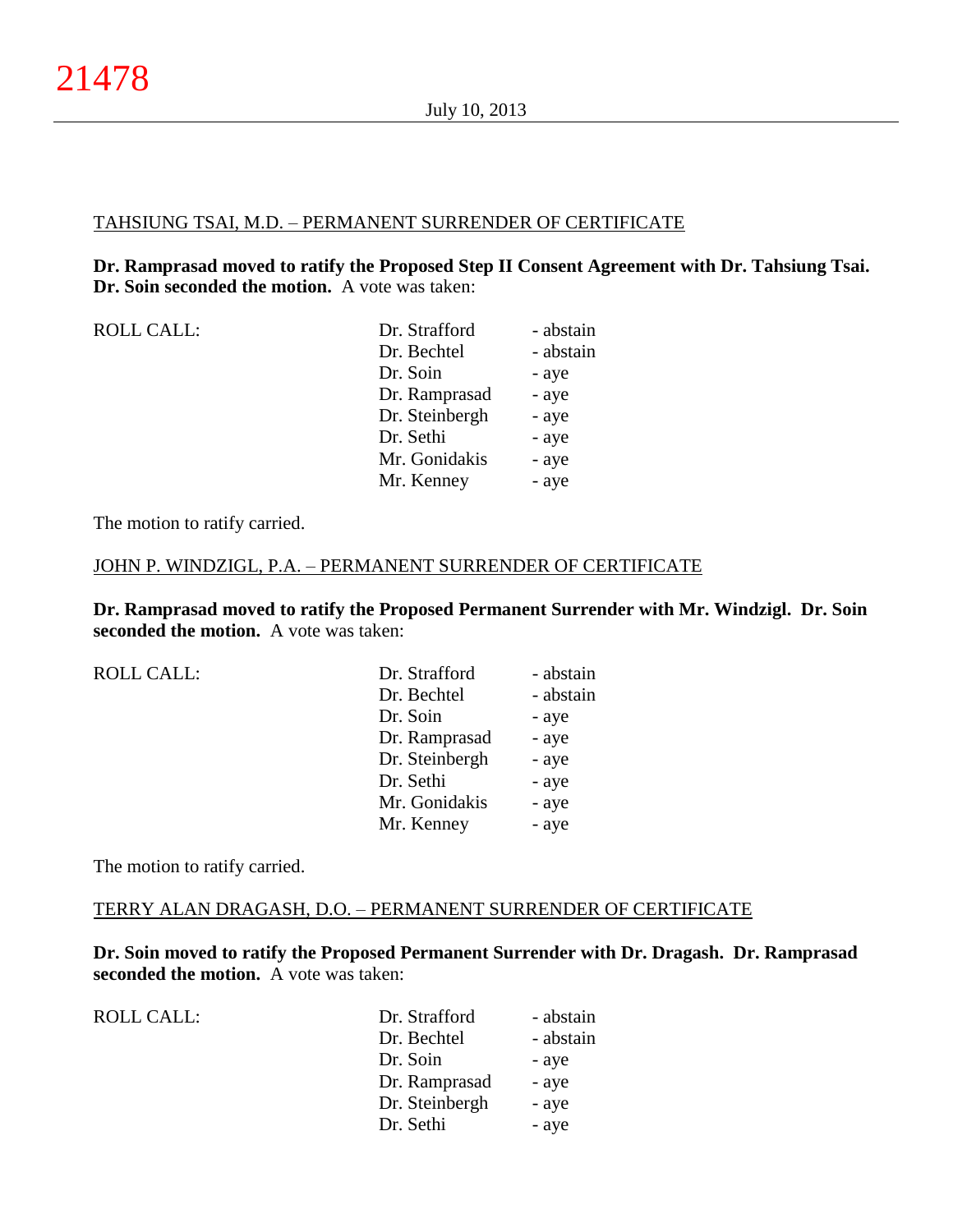July 10, 2013

| Mr. Gonidakis | - aye |
|---------------|-------|
| Mr. Kenney    | - aye |

The motion to ratify carried.

#### DONALD KAPLAN, D.O. – PERMANENT SURRENDER OF CERTIFICATE

**Dr. Ramprasad moved to ratify the Proposed Permanent Surrender with Dr. Kaplan. Dr. Soin seconded the motion.** A vote was taken:

| Dr. Strafford  | - abstain |
|----------------|-----------|
| Dr. Bechtel    | - abstain |
| Dr. Soin       | - aye     |
| Dr. Ramprasad  | - aye     |
| Dr. Steinbergh | - aye     |
| Dr. Sethi      | - aye     |
| Mr. Gonidakis  | - aye     |
| Mr. Kenney     | - aye     |
|                |           |

The motion to ratify carried.

#### MARGARET ANN EDWARDS, M.D. – PERMANENT SURRENDER OF CERTIFICATE

**Dr. Soin moved to ratify the Proposed Permanent Surrender with Dr. Edwards. Dr. Ramprasad seconded the motion.** A vote was taken:

| ROLL CALL: | Dr. Strafford | - abstain |
|------------|---------------|-----------|
|            | Dr. Bechtel   | - abstain |
|            | Dr. Soin      | - aye     |
|            | Dr. Ramprasad | - ave     |

| Dr. Strafford  | - abstain |
|----------------|-----------|
| Dr. Bechtel    | - abstain |
| Dr. Soin       | - aye     |
| Dr. Ramprasad  | - aye     |
| Dr. Steinbergh | - aye     |
| Dr. Sethi      | - aye     |
| Mr. Gonidakis  | - aye     |
| Mr. Kenney     | - aye     |
|                |           |

The motion to ratify carried.

# MARCELLUS JAJUAN GILREATH, M.D. – PERMANENT SURRENDER OF CERTIFICATE

**Dr. Ramprasad moved to ratify the Proposed Permanent Surrender with Dr. Gilreath. Dr. Soin seconded the motion.** A vote was taken:

| ROLL CALL: | Dr. Strafford | - abstain |
|------------|---------------|-----------|
|            | Dr. Bechtel   | - abstain |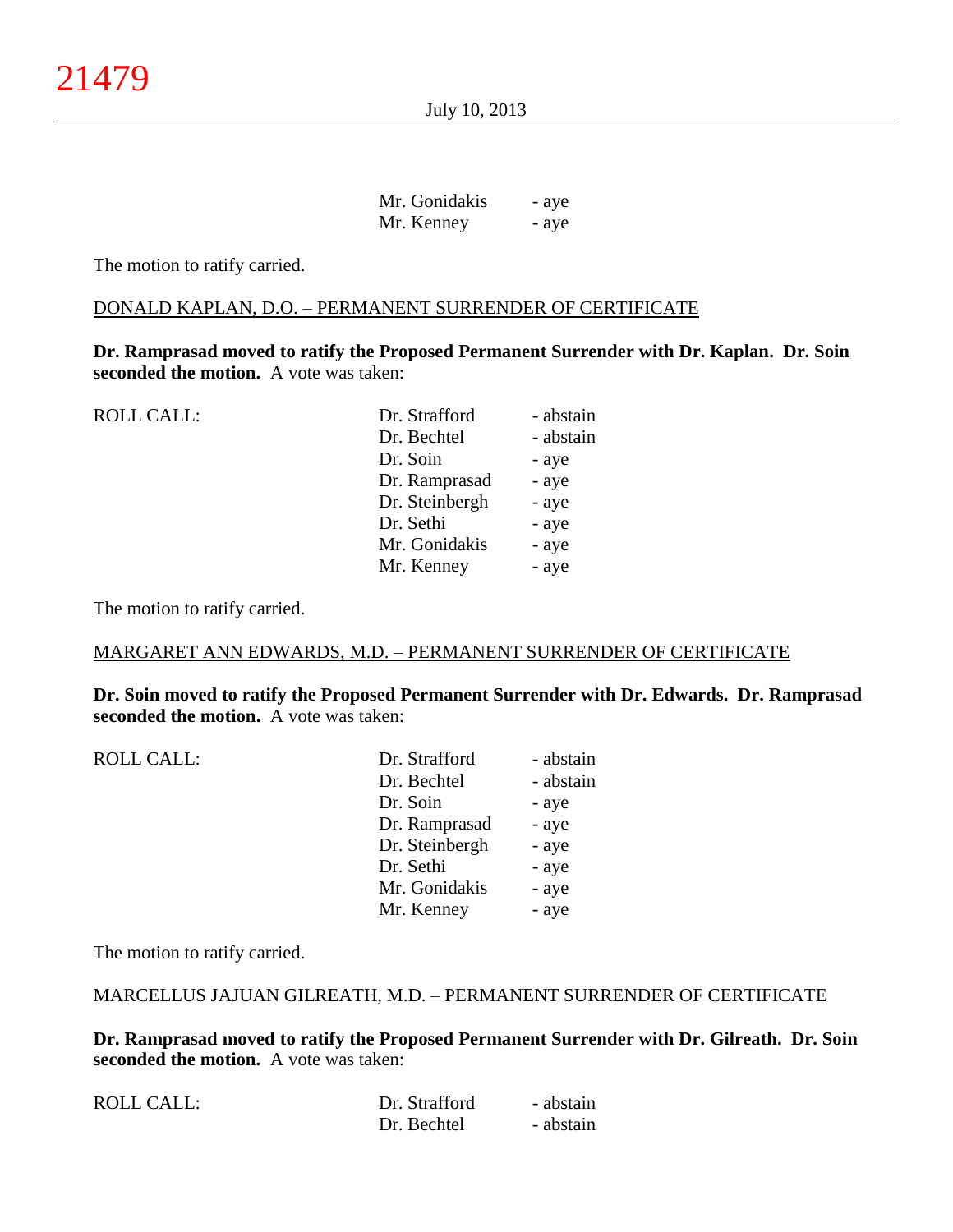| Dr. Soin       | - aye |
|----------------|-------|
| Dr. Ramprasad  | - aye |
| Dr. Steinbergh | - aye |
| Dr. Sethi      | - aye |
| Mr. Gonidakis  | - aye |
| Mr. Kenney     | - aye |
|                |       |

The motion to ratify carried.

#### TERRY LINN THOMAS, D.O. – STEP II CONSENT AGREEMENT

**Dr. Soin moved to ratify the Proposed Step II Consent Agreement with Dr. Thomas. Dr. Ramprasad seconded the motion.** A vote was taken:

| <b>ROLL CALL:</b> | Dr. Strafford  | - abstain |
|-------------------|----------------|-----------|
|                   | Dr. Bechtel    | - abstain |
|                   | Dr. Soin       | - aye     |
|                   | Dr. Ramprasad  | - aye     |
|                   | Dr. Steinbergh | - aye     |
|                   | Dr. Sethi      | - aye     |
|                   | Mr. Gonidakis  | - aye     |
|                   | Mr. Kenney     | - aye     |
|                   |                |           |

The motion to ratify carried.

#### ERIK J. KRAENZLER, M.D. – STEP I CONSENT AGREEMENT

**Dr. Soin moved to ratify the Proposed Step I Consent Agreement with Dr. Kraenzler. Dr. Ramprasad seconded the motion.** A vote was taken:

| <b>ROLL CALL:</b> | Dr. Strafford  | - abstain |
|-------------------|----------------|-----------|
|                   | Dr. Bechtel    | - abstain |
|                   | Dr. Soin       | - aye     |
|                   | Dr. Ramprasad  | - aye     |
|                   | Dr. Steinbergh | - aye     |
|                   | Dr. Sethi      | - aye     |
|                   | Mr. Gonidakis  | - aye     |
|                   | Mr. Kenney     | - aye     |
|                   |                |           |

The motion to ratify carried.

**Dr. Ramprasad moved to table this topic in case of possible additional settlement agreements. Dr. Soin seconded the motion.** All members voted aye. The motion carried.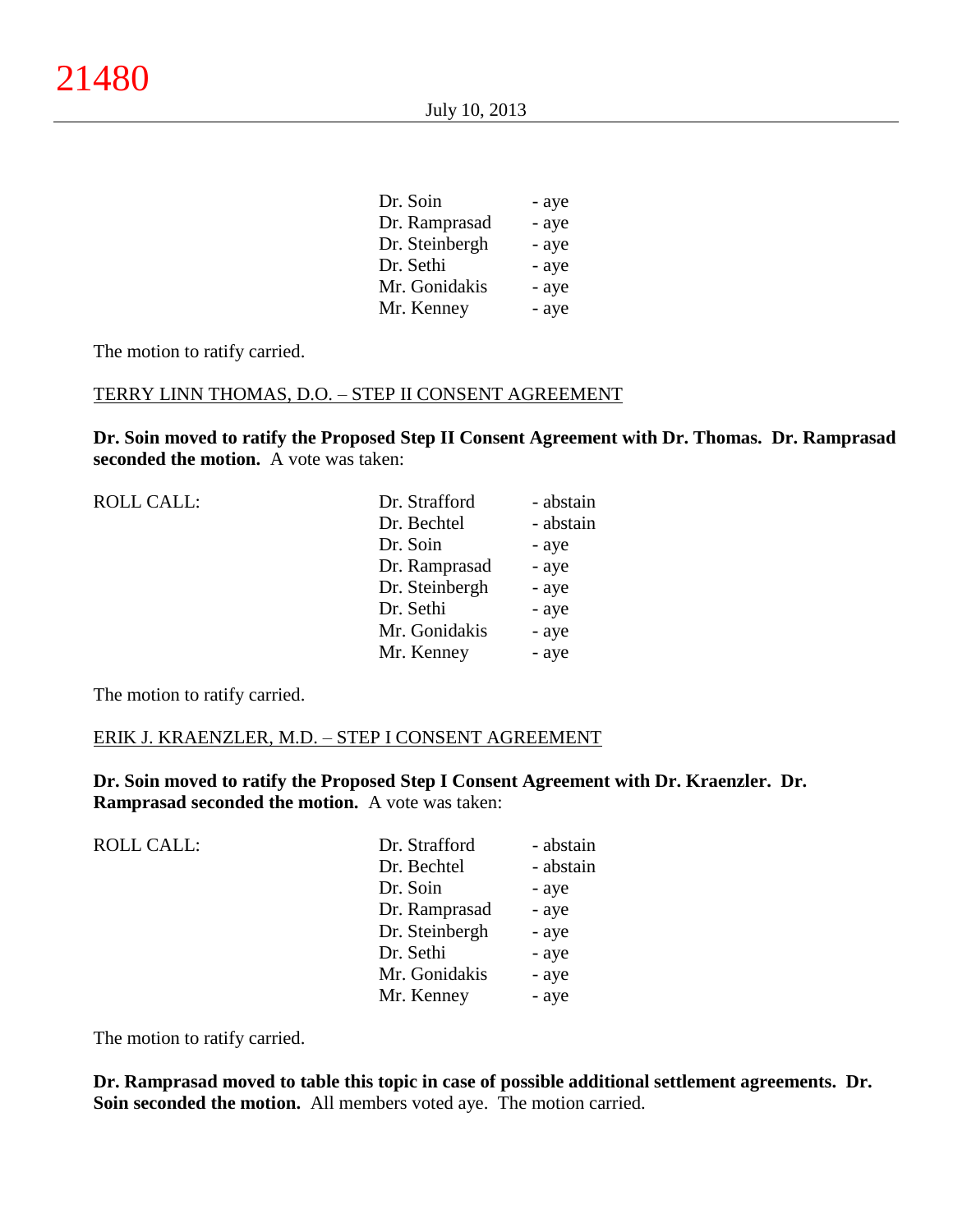#### REINSTATEMENT REQUEST

#### JENNIFER J. FURIN, M.D.

**Dr. Ramprasad moved that the request for the reinstatement of the license of Jennifer J. Furin, M.D., be approved, subject to the probationary terms and conditions as outlined in the January 9, 2013 Board Order for a minimum of five years. Dr. Soin seconded the motion.** A vote was taken:

| <b>ROLL CALL:</b> | Dr. Strafford  | - abstain |
|-------------------|----------------|-----------|
|                   | Dr. Bechtel    | - abstain |
|                   | Dr. Soin       | - aye     |
|                   | Dr. Ramprasad  | - aye     |
|                   | Dr. Steinbergh | - aye     |
|                   | Dr. Sethi      | - aye     |
|                   | Mr. Gonidakis  | - aye     |
|                   | Mr. Kenney     | - aye     |
|                   |                |           |

The motion carried.

The Board took a brief recess at 3:30 p.m. and returned at 3:50 p.m.

#### PROBATIONARY APPEARANCES

#### DAVID K. CARSON, M.D.

Dr. Carson was making his final appearance before the Board pursuant to his request for release from the terms of his May 12, 2010 Consent Agreement. Ms. Bickers reviewed Dr. Carson's history with the Board.

Dr. Steinbergh asked Dr. Carson to describe his current practice. Dr. Carson stated that he practices family medicine with one other physician. Dr. Steinbergh asked if Dr. Carson's practice is going well. Dr. Carson replied that the practice has seen better days, but it has been pretty good.

Dr. Steinbergh asked Dr. Carson to share what he has learned in this experience. Dr. Carson stated that he had tried to be supportive of his daughter and made an error in judgment. Dr. Carson stated that he has learned that he has to put his own feelings of family on the backburner to what he needs to do professionally. Dr. Carson admitted to his mistake and stated that he needs to move on with his life.

Dr. Steinbergh asked if Dr. Carson would have an opportunity to share his experience with other physicians. Dr. Carson stated that his practice is quite small and no such opportunities have come up. Dr. Steinbergh asked if Dr. Carson is on staff at a hospital. Dr. Carson replied that he is not on a hospital staff and he works strictly in an outpatient setting. Dr. Carson stated that in the past, he has spoken to community groups as a practitioner of adolescent medicine on subjects such as human sexuality and sex counseling.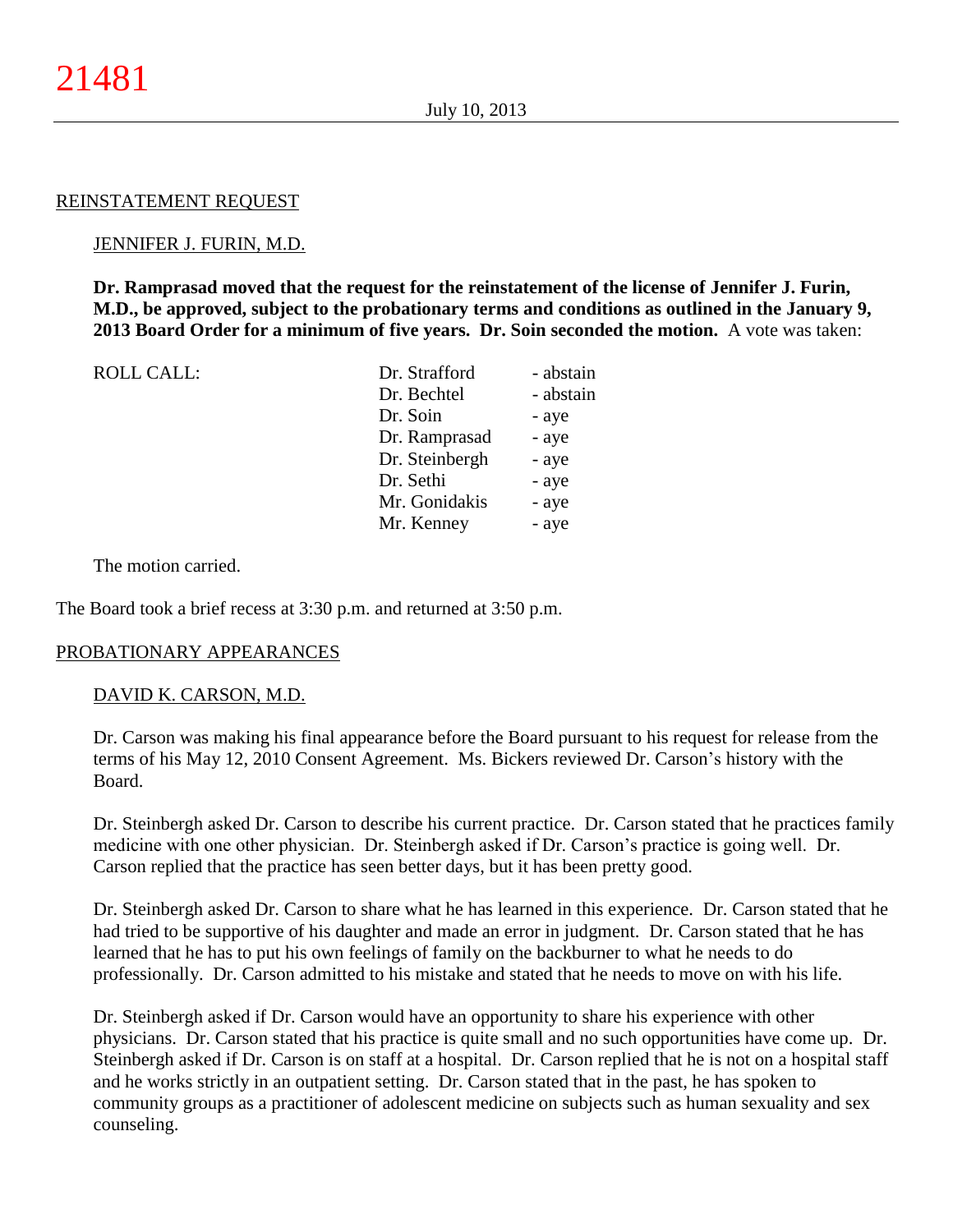Dr. Ramprasad noted that Dr. Carson purchased a book on ethics and asked which book it was. Dr. Carson replied that he purchased the book from Case Western Reserve University and he still has it on his shelf. Dr. Carson felt that every physician of all specialties needs a book of ethics as a reminder to prevent possible short-comings.

# **Dr. Ramprasad moved to release Dr. Carson from the terms of his May 12, 2010 Consent Agreement. Dr. Soin seconded the motion.** All members voted aye. The motion carried.

# TONYA N. CROAK, M.T.

Ms. Croak was making her final appearance before the Board pursuant to her request for release from the terms of the Board's Order of December 8, 2010. Ms. Bickers reviewed Ms. Croak's history with the Board.

Dr. Steinbergh asked Ms. Croak to speak briefly about what her ethics course meant to her, especially as the Board looks at opportunities to develop and offer courses for massage therapists. Ms. Croak found the course very effective and felt that she benefited from it. Ms. Croak stated that the course was very convenient and the instructor, Dr. Donna Homenko from Case Western Reserve University, actually traveled to Columbus to meet with Ms. Croak.

Dr. Ramprasad asked if that ethics course was different from the ethics course she took during massage therapy school. Ms. Croak stated that she has taken several medical ethics courses, noting that she is also a registered nurse. Dr. Steinbergh asked if any action has been taken on Ms. Croak's nursing license. Ms. Croak replied that she notified the Nursing Board about her situation, but they have not contacted her regarding this matter.

Dr. Steinbergh asked if Ms. Croak has opportunities to share her experience with others in the massage therapy and nursing profession. Ms. Croak replied that she does have such opportunities and does so often.

# **Dr. Ramprasad moved to release Ms. Croak from the terms of the Board's Order of December 8, 2010. Dr. Soin seconded the motion.** All members voted aye. The motion carried.

# SEAN M. KLEPPER, M.D.

Dr. Klepper was making his final appearance before the Board pursuant to his request for release from the terms of his July 13, 2011 Consent Agreement. Ms. Bickers reviewed Dr. Klepper's history with the Board.

Dr. Steinbergh asked how Dr. Klepper is feeling. Dr. Klepper replied that he is feeling fine and his bipolar disorder has been well-controlled since his diagnosis seven years ago. Dr. Steinbergh asked if Dr. Klepper is still on the medications Depakote and Zyprexa. Dr. Klepper replied that that is the case, though the Depakote has been reduced.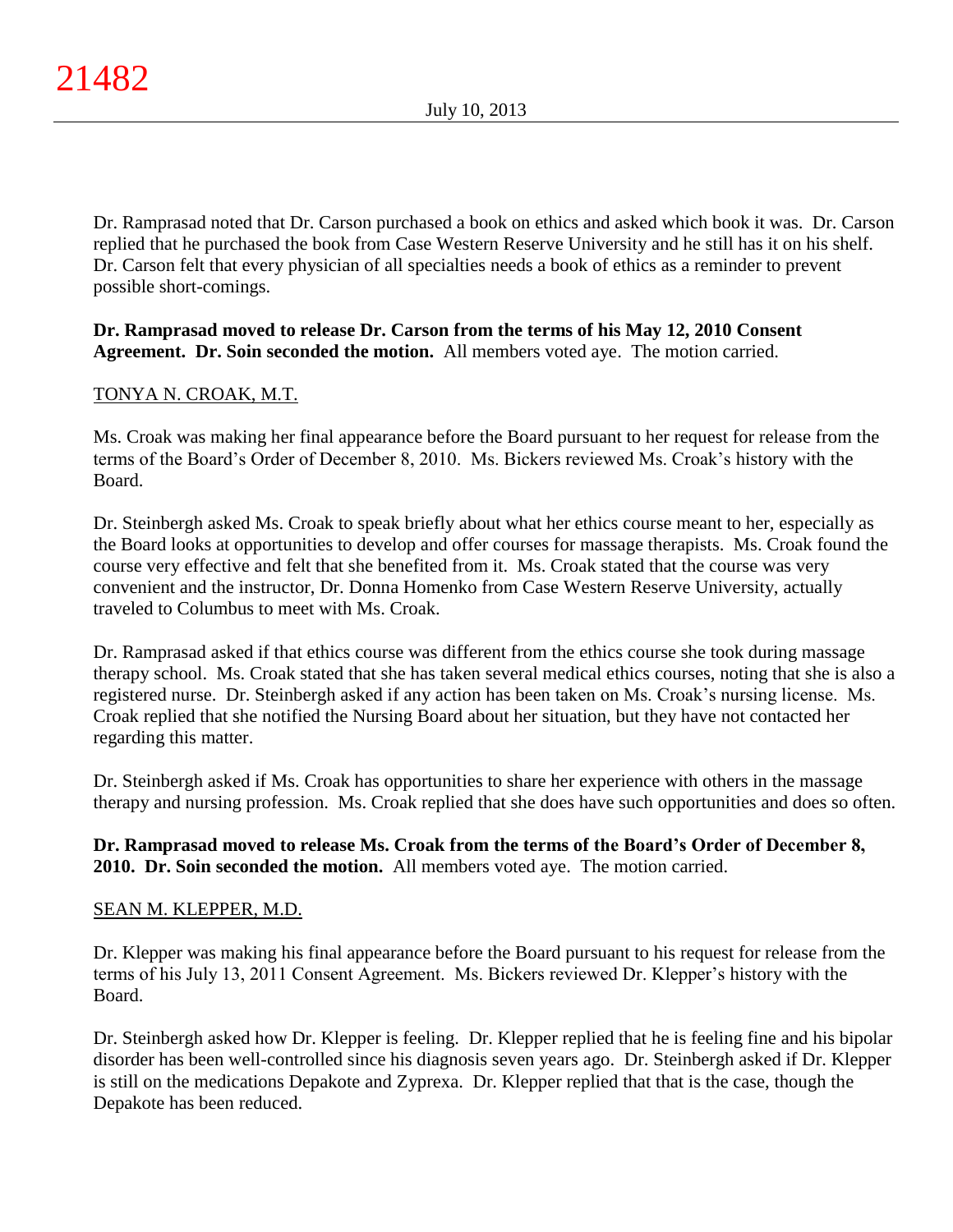Dr. Ramprasad asked if Dr. Klepper is currently working. Dr. Klepper stated that he is currently working *locum tenens* in Dayton, but is looking for a position.

Dr. Steinbergh asked how often Dr. Klepper sees his psychiatrist. Dr. Klepper replied that he sees his psychiatrist monthly. In addition, Dr. Klepper attends 10 meetings per month and has been sober for six years and three months. Dr. Steinbergh asked if Dr. Klepper intends to continue the meetings after he is released from the Consent Agreement. Dr. Klepper replied that the will continue and his sobriety is very important to him.

Dr. Ramprasad noted that Dr. Klepper spent two months in rehabilitation. Dr. Klepper stated that two to three months is standard for the facility he attended in Pennsylvania.

**Dr. Ramprasad moved to release Dr. Klepper from the terms of his July 13, 2011 Consent Agreement. Dr. Soin seconded the motion.** All members voted aye. The motion carried.

# BRIAN E. LEVE, M.D.

Dr. Leve was making his final appearance before the Board pursuant to his request for release from the terms of his July 9, 2008 Consent Agreement. Ms. Bickers reviewed Dr. Leve's history with the Board.

Dr. Ramprasad asked if Dr. Leve is currently practicing obstetrics and gynecology. Dr. Leve replied that he is only practicing gynecology now in an office practice.

Dr. Ramprasad observed that Dr. Leve has stated that he is not sponsoring anyone and he feels that he is giving enough by taking care of patients. Dr. Leve stated that that is correct and he still feels that way. Dr. Leve stated that it is not that he does not want to sponsor anyone, but he has not been approached by anyone.

Dr. Soin asked how Dr. Leve's experience with addiction affected how he treats patients with addiction issues. Dr. Leve replied that he does not share his experiences with his patients, but his experience has helped his practice and has enlightened him. Dr. Leve stated that he prescribes Suboxone to his pregnant patients.

Dr. Ramprasad asked if Dr. Leve feels his program has been worthwhile. Dr. Leve replied that his program has been worthwhile and has helped him regain his focus and keep things in perspective.

**Dr. Ramprasad moved to release Dr. Leve from the terms of his July 9, 2008 Consent Agreement. Dr. Soin seconded the motion.** All members voted aye, except Dr. Steinbergh, who abstained. The motion carried.

## CHRISTINE C. MCKAIN, M.D.

Dr. McKain was making her final appearance before the Board pursuant to her request for release from the terms of the Board's Order of December 9, 2009. Ms. Bickers reviewed Dr. McKain's history with the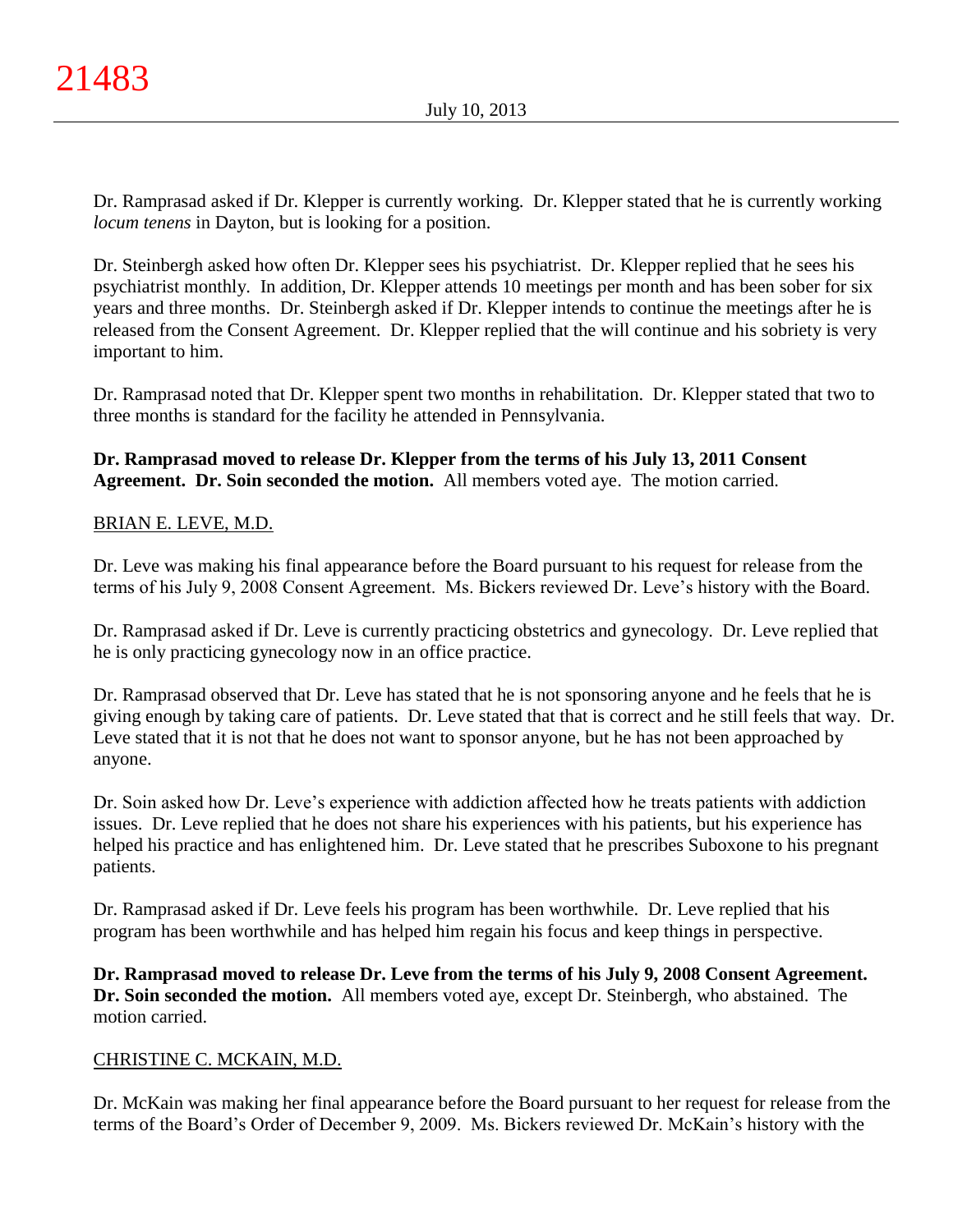Board.

Dr. Steinbergh stated that she enjoyed reading Dr. McKain's comments about her ethics course. Dr. Steinbergh asked what Dr. McKain is currently doing. Dr. McKain replied that she is practicing full-time emergency medicine in Portsmouth, Ohio. Dr. McKain also stated that her hospital has an emergency residency program. Dr. McKain stated that she has also been taking care of her daughter and things are going well.

Mr. Gonidakis exited the meeting at this time.

Dr. Steinbergh stated that from reviewing Dr. McKain's courses, she feels confident that Dr. McKain has learned from this and will move forward with that knowledge. Dr. McKain thanked the Board for not revoking her medical license. Dr. McKain stated that what she did was a mistake that was isolated to one patient who was also a colleague. Dr. McKain stated that she has learned her lesson and she shares her experience with any residents and medical students she interacts with.

# **Dr. Ramprasad moved to release Dr. McKain from the terms of the Board's Order of December 9, 2009. Dr. Bechtel seconded the motion.** All members voted aye. The motion carried.

# KAREN ORLOSKY, M.T.

Ms. Orlosky was making her final appearance before the Board pursuant to her request for release from the terms of her May 11, 2011 Consent Agreement. Ms. Bickers reviewed Ms. Orlosky's history with the Board.

Dr. Steinbergh stated that practicing massage therapy without a license is very concerning to the Board. Dr. Steinbergh asked if Ms. Orlosky could suggest ways that the Board can impress upon massage therapists the need to renew their licenses. Ms. Orlosky replied that in her case, she has simply not remembered to renew her license. Ms. Orlosky stated that she had a full-time position in healthcare separate from her massage therapy, which was a part-time career. Ms. Orlosky stated that this was a mistake and it had not been her intention to practice without a license. Since that time, Ms. Orlosky stated that she renews her license as soon as she receives the first notice.

Dr. Steinbergh asked if Ms. Orlosky is in a position to discuss this issue with her colleagues. Ms. Orlosky replied that she does speak of it, but usually not in a public venue.

Mr. Gonidakis returned to the meeting at this time.

Dr. Ramprasad asked why massage therapists seem to forget to renew, noting that physicians do not forget. Ms. Orlosky stated that she is also an anesthesiologist assistant and she has never forgotten to renew that license. Ms. Orlosky stated that at that time, massage therapy was not her primary career, but now it is. Ms. Orlosky stated that this is not an excuse, noting that many people have more than one way of earning a living these days.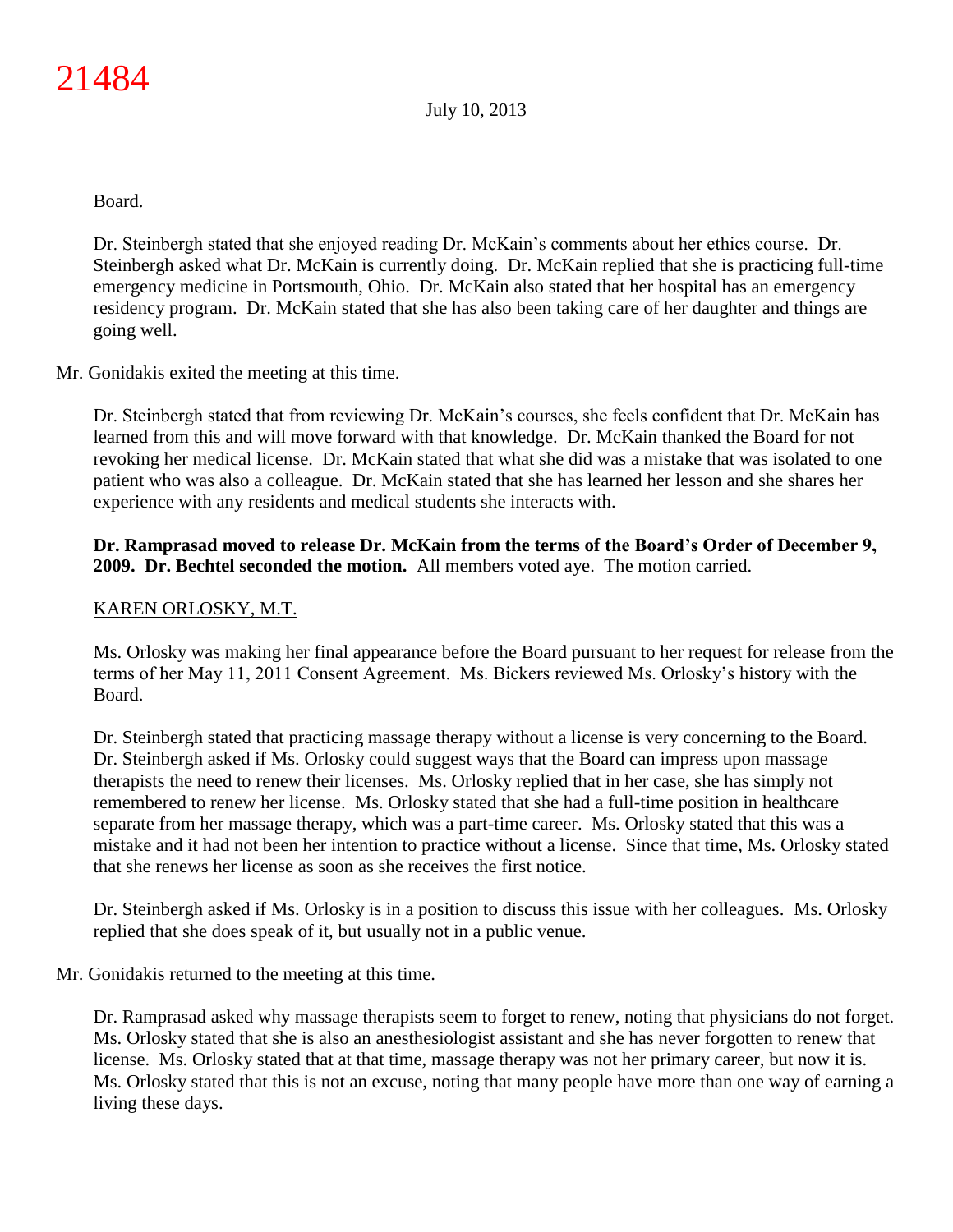# **Dr. Ramprasad moved to release Ms. Orlosky from the terms of her May 11, 2011 Consent Agreement. Dr. Soin seconded the motion.** All members voted aye. The motion carried.

# KYLE W. STEPHENS, M.D.

Dr. Stephens was making his final appearance before the Board pursuant to his request for release from the terms of his July 14, 2010 Consent Agreement. Ms. Bickers reviewed Dr. Stephens' history with the Board.

Dr. Ramprasad asked if Dr. Stephens has moved to Texas. Dr. Stephens replied that he has moved to Texas and he is waiting for his license to be granted in that state. In the meantime, Dr. Stephens has been conducting research at the hospital where he will be doing a fellowship. Dr. Ramprasad also noted that Dr. Stephens had been chief resident at the University of Toledo.

Dr. Ramprasad asked if Dr. Stephens is still taking Effexor. Dr. Stephens replied that he is still on Effexor. Dr. Ramprasad asked if Dr. Stephens is doing okay. Dr. Stephens replied that he is doing well and has settled into his new home in Houston.

Dr. Soin asked if Dr. Stephens will continue with his recovery in Texas. Dr. Stephens answered that he will continue with recovery and he has already attended some meetings in Texas. Dr. Stephens stated that he does not have a sponsor in Texas yet, but he is in contact with his Ohio sponsor by telephone.

Dr. Steinbergh stated that Dr. Stephens has a great career ahead of him. Dr. Steinbergh advised Dr. Stephens to be vigilant and commit to sobriety.

**Dr. Ramprasad moved to release Dr. Stephens from the terms of his July 14, 2010. Dr. Soin seconded the motion.** All members voted aye. The motion carried.

# REGIS P. BURLAS, D.O.

Dr. Burlas was making his initial appearance before the Board pursuant to the terms of his June 12, 2013 Consent Agreement. Ms. Bickers reviewed Dr. Burlas' history with the Board.

Dr. Steinbergh asked how Dr. Burlas is feeling. Dr. Burlas replied that he is feeling grateful. Dr. Steinbergh asked when Dr. Burlas' most recent sobriety date is. Dr. Burlas replied that his most recent sobriety date is April 16, 2013. Dr. Steinbergh asked if Dr. Burlas' drugs of choice were alcohol and benzodiazepines. Dr. Burlas responded that his drug of choice is only alcohol. Dr. Burlas stated that the benzodiazepines had been a physical dependency and he had been taking it as prescribed for sleep for one and a half year. Dr. Burlas stated that he never abused benzodiazepines and has not had any for almost three years.

Dr. Steinbergh asked if Dr. Burlas has a psychiatric diagnosis. Dr. Burlas replied that he does not have a psychiatric diagnosis. Dr. Steinbergh asked if Dr. Burlas is taking any other medications. Dr. Burlas replied that he takes medication for hypertension and diabetes, as well as Lasix and Trazodone as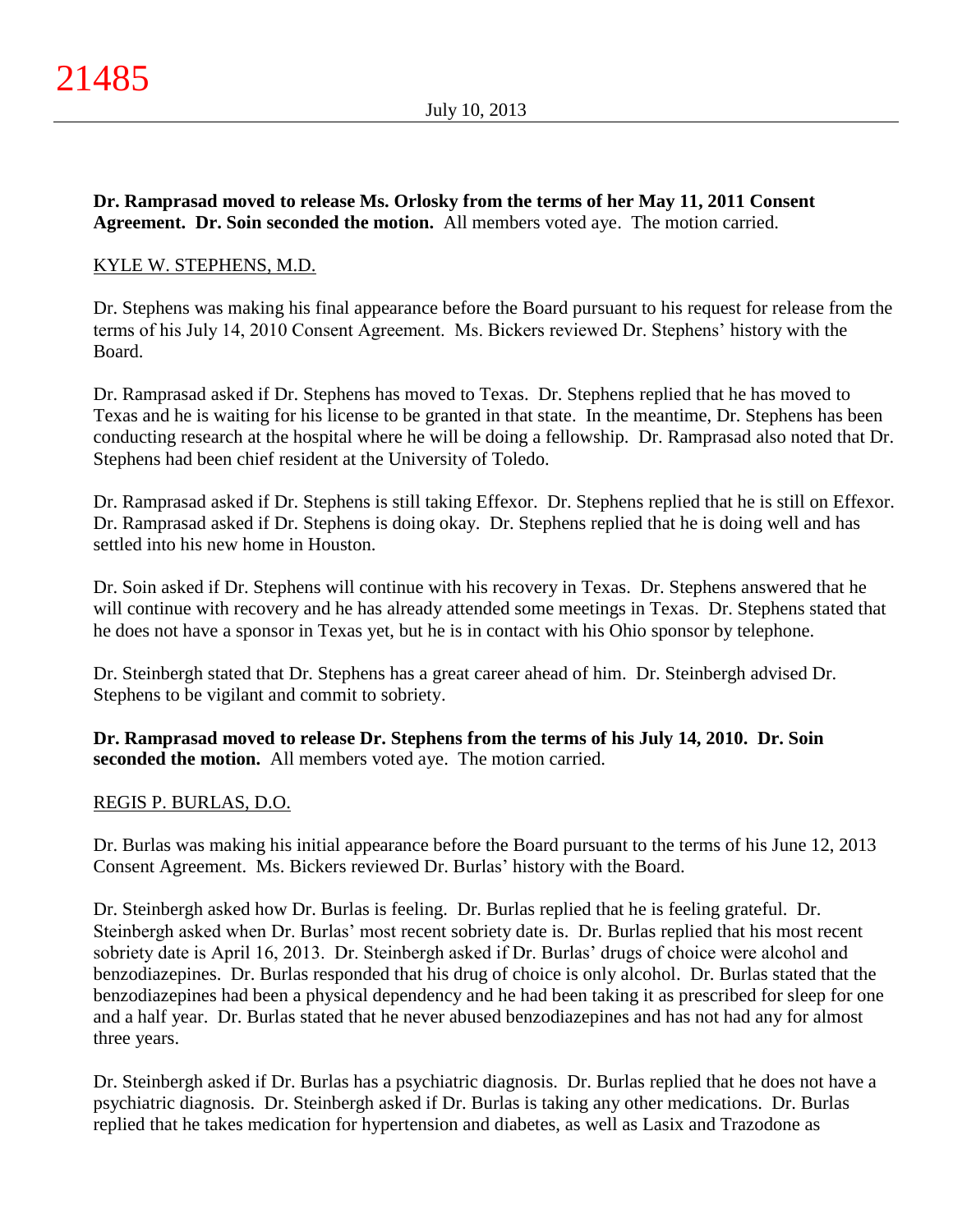prescribed by his primary care physician. Dr. Steinbergh asked if Dr. Burlas' primary care physician is aware of his current Consent Agreement. Dr. Burlas responded that his primary care physician is aware of his relapse.

Dr. Ramprasad asked for Dr. Burlas' opinion of his future outcome from Talbot Recovery Center, noting that Dr. Burlas has attempted multiple treatments at Glenbeigh Hospital. Dr. Burlas opined that his outlook is hopeful. Dr. Burlas stated that Glenbeigh has a good program, but about 80% or 90% of the patients are 20-year-old heroin addicts. Dr. Burlas stated that Talbot has individual therapy that has uncovered some childhood issues that he had not been aware of that were part of the reason he had a hard time controlling his alcohol issues. Dr. Burlas stated that he has committed to a six-month treatment at Talbot.

Dr. Ramprasad noted that Dr. Burlas' medical license is suspended for three years. Dr. Burlas stated that his medical license is currently the farthest thing from his mind. Dr. Burlas stated that it would be nice to get his license back, but without sobriety it would not matter. Dr. Burlas stated that at the age of 65, he would not be getting back into his specialty. Dr. Burlas stated that he will probably find a second career doing something.

Dr. Ramprasad asked if Dr. Burlas has family. Dr. Burlas replied that he has two daughters, aged 26 and 24. Dr. Burlas stated that he and his wife had a dissolution in January.

Dr. Steinbergh asked if Dr. Burlas has any questions for the Board. Dr. Burlas replied that he has no questions.

**Dr. Ramprasad moved to continue Dr. Burlas under the terms of his June 12, 2013 Consent Agreement. Dr. Bechtel seconded the motion.** All members voted aye. The motion carried.

# JEAN A. CAIRNS, M.D.

Dr. Cairns was making her initial appearance before the Board pursuant to the terms of her April 10, 2013 Consent Agreement. Ms. Bickers reviewed Dr. Cairns' history with the Board.

Dr. Steinbergh asked if Dr. Cairns has taken her required courses. Dr. Cairns stated that she has taken the medical record-keeping course, but has not taken the prescribing course. Dr. Steinbergh asked Dr. Cairns to describe her record-keeping course. Dr. Cairns replied that the course was excellent and she learned a lot, especially about billing. Dr. Cairns stated that her problem, prescribing to family members, was not discussed. However, Dr. Cairns stated that when the Medical Board investigator came to her office some years ago, she rectified the problem immediately.

Dr. Steinbergh asked when Dr. Cairns will take her course on prescribing controlled substances. Dr. Cairns replied that she had signed up for a course, but it was cancelled due to low turnout, so she is waiting for it to become available again. Dr. Ramprasad stated that the Board had discussed whether the course, offered by the Ohio State Medical Association (OSMA), would be useful. Dr. Ramprasad stated that the OSMA course has been approved by the Board, but asked Dr. Cairns to consider if another course would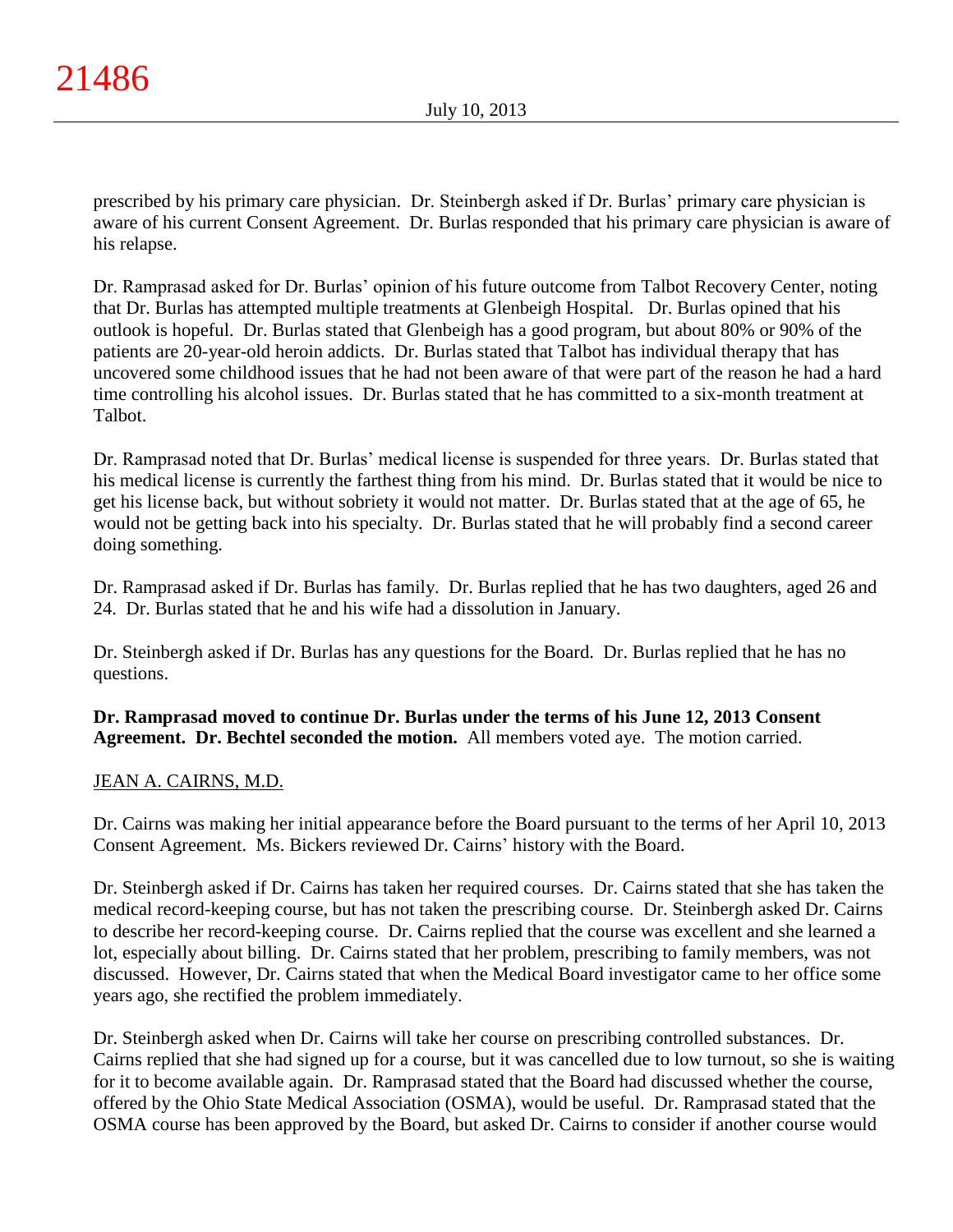offer more benefit. Dr. Ramprasad stated that the OSMA course is good, but may not be geared towards Dr. Cairns problem. Dr. Steinbergh agreed.

Dr. Steinbergh asked if Dr. Cairns has questions for the Board. Dr. Cairns stated that she has no questions, but commented that she discusses her experience with every physician she comes in contact with.

# **Dr. Ramprasad moved to continue Dr. Cairns under the terms of her April 10, 2013 Consent Agreement. Dr. Bechtel seconded the motion.** All members voted aye. The motion carried.

# JOHN A. HEATHER, M.D.

Dr. Heather was making his initial appearance before the Board pursuant to the terms of his April 10, 2013 Consent Agreement. Ms. Bickers reviewed Dr. Heather's history with the Board.

Dr. Ramprasad asked if Dr. Heather has taken the intensive course on controlled substances at Case Western Reserve University. Dr. Heather replied that he has signed up to take the course in September. Dr. Heather stated that he has already taken the medical record-keeping course and found it to be very eyeopening.

Dr. Steinbergh asked what Dr. Heather has learned from his experience. Dr. Heather replied that when treating a family member, his psychiatric training and all his medical training is useless because he cannot be objective. Dr. Heather stated that he went into a state of denial when he was doing it, and that was probably why did not maintain medical records on that treatment. Dr. Heather stated that when his kids get sick there is a gut instinct to take care of them, but you really don't know what is best for them.

Dr. Steinbergh asked if Dr. Heather had any questions about his Consent Agreement. Dr. Heather replied that he has no questions.

# **Dr. Ramprasad moved to continue Dr. Heather under the terms of his April 10, 2013 Consent Agreement. Dr. Soin seconded the motion.** All members voted aye. The motion carried.

# SHARON L. MCRAE, M.D.

Dr. McRae was making her initial appearance before the Board pursuant to the terms of the Board's Order of January 10, 2013. Dr. McRae was also requesting approval of Samuel L. Bradshaw, M.D., to conduct the psychiatric assessment and subsequent treatment. Ms. Bickers reviewed Dr. McRae's history with the Board.

Dr. Steinbergh noted that Dr. McRae currently lives in Brookline, Massachusetts. Dr. McRae stated that her daughter is in Brookline and she splits her time between there and Kansas, where her mother is sick. Dr. McRae stated that her official address is in Michigan.

Dr. Steinbergh asked how Dr. McRae is doing. Dr. McRae replied that she is disillusioned that she is before the Board even though there is no evidence that she is impaired or has any mental illness. Dr.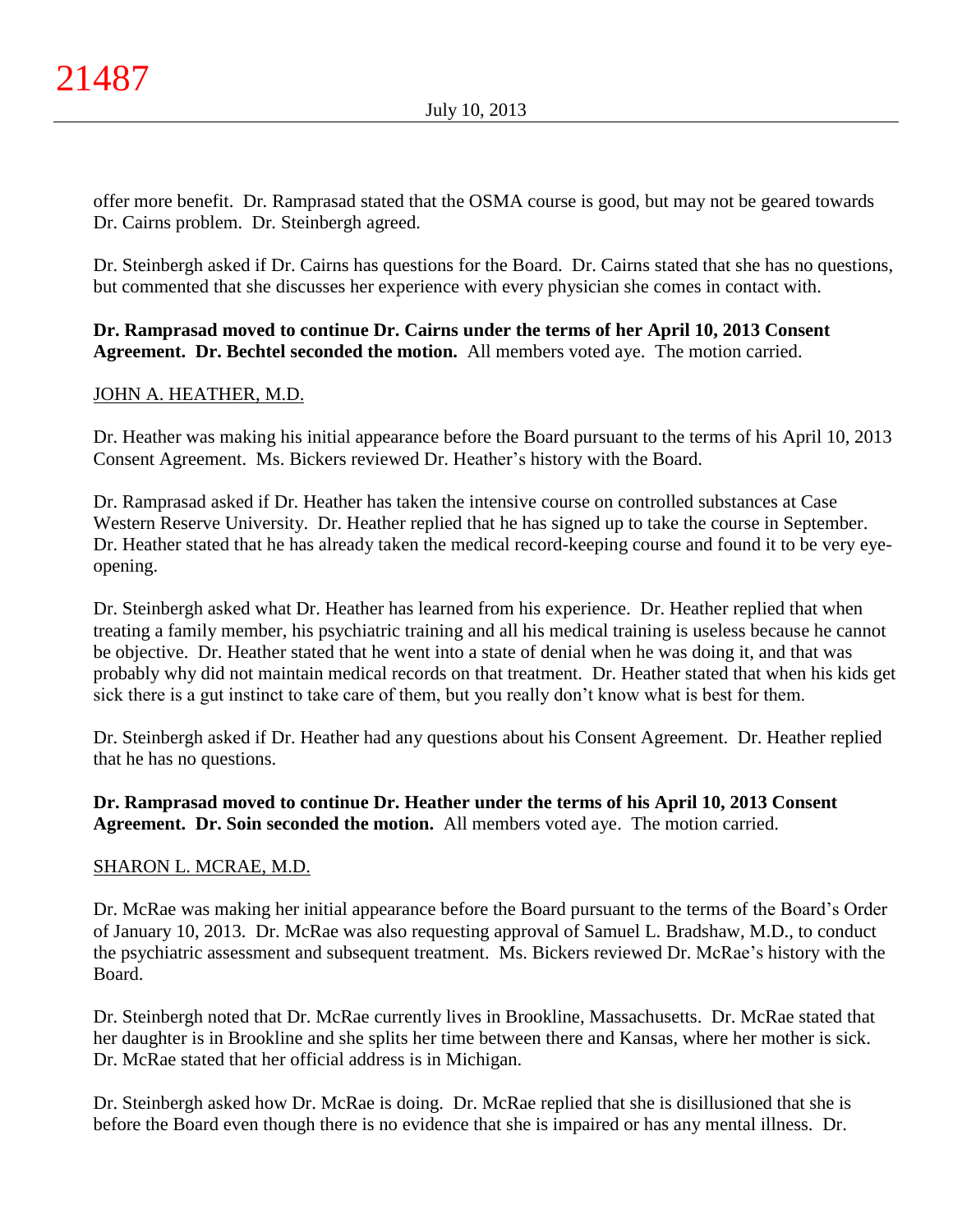McRae stated that she has worked from the time she graduated from residency until the present with no medical errors. Dr. McRae stated that she does not drink or smoke. Dr. McRae stated that the Iowa Board of Medicine, which took into account all the evidence, exonerated her, and the Michigan Board of Medicine is about to do the same. Dr. McRae stated that she does not know what evidence the Ohio Board has, but wanted it on the record that there are some falsified and inaccurate records.

Dr. McRae continued that she has never been on any medication for psychiatric illness and she is clinically competent. Dr. McRae also stated that she has over 50 letters of recommendation and has been credentialed at 16 hospitals with no disciplinary action. Dr. McRae stated that she has had no lawsuits, no Drug Enforcement Administration violations, and no medication errors. Dr. McRae stated that she is still not clear as to why her Ohio license is under probation and opined that an injustice has been done to her.

Dr. McRae stated that she has only been hospitalized twice. The first hospitalization was due to chest pain; psychiatric illness was ruled out. In that case, the physician opined that Dr. McRae's anxiety was related to job employment matters and referred her to an employment attorney. The other hospitalization occurred on January 2, 2011, after working four shifts of 80 hours and having only one energy drink during that time. Dr. McRae stated that no other physicians were showing up to relieve her, so she was stuck at the hospital working an extremely busy emergency department. After leaving that job, Dr. McRae became ill on the highway and had a secondary mental status related to her work. When Dr. McRae admitted to the hospital, she was given IV fluids, she was alert and oriented, and the EMS records and police records state that she was normal. In the emergency department, she was given Haldol and Ativan, which did cause some altered mental status. Dr. McRae stated that she was discharged at 8:30 a.m. on January 3. Dr. McRae stated that records showing that she was discharged on January 4 are inaccurate and that she has receipts from restaurants and different places that show that she was not in the hospital at that time.

Dr. McRae continued that when she returned to the hospital on January 7 for a follow-up visit, the psychiatrist stated that the emergency physician had been concerned about Dr. McRae's mental status, which was secondary to dehydration and exhaustion. The psychiatrist asked Dr. McRae to have herself evaluated or be reported to the Ohio Medical Board. Dr. McRae stated that she complied and signed a voluntary admission order. Dr. McRae stated that she was supposed to have been there for one day, but the attending psychiatrist said that no one informed her that she was supposed to be discharged. The psychiatrist refused to release her and kept her there for three days. Dr. McRae stated that she kept her own records of events during her stay and they do not coincide with the medical record, which therefore is falsified.

Dr. McRae stated that she has appealed this matter to a court. Dr. McRae stated that she is mentally competent, clinically proficient, has never had any disciplinary actions anywhere, and this is very wrong. Dr. McRae stated that she is here today because she has always complied with the law.

Dr. Steinbergh stated that Dr. McRae's appearance before the Board today is not a hearing. Rather, this is a time for Dr. McRae to appear so that the Board can get a sense of how she is doing and to answer any questions Dr. McRae might have. Dr. Steinbergh stated that after this appearance, Dr. McRae will continue under the terms of her Board Order. Dr. Steinbergh stated that nothing will change today and her only legal recourse to change the Board Order is to appeal to the courts, a process which Dr. McRae has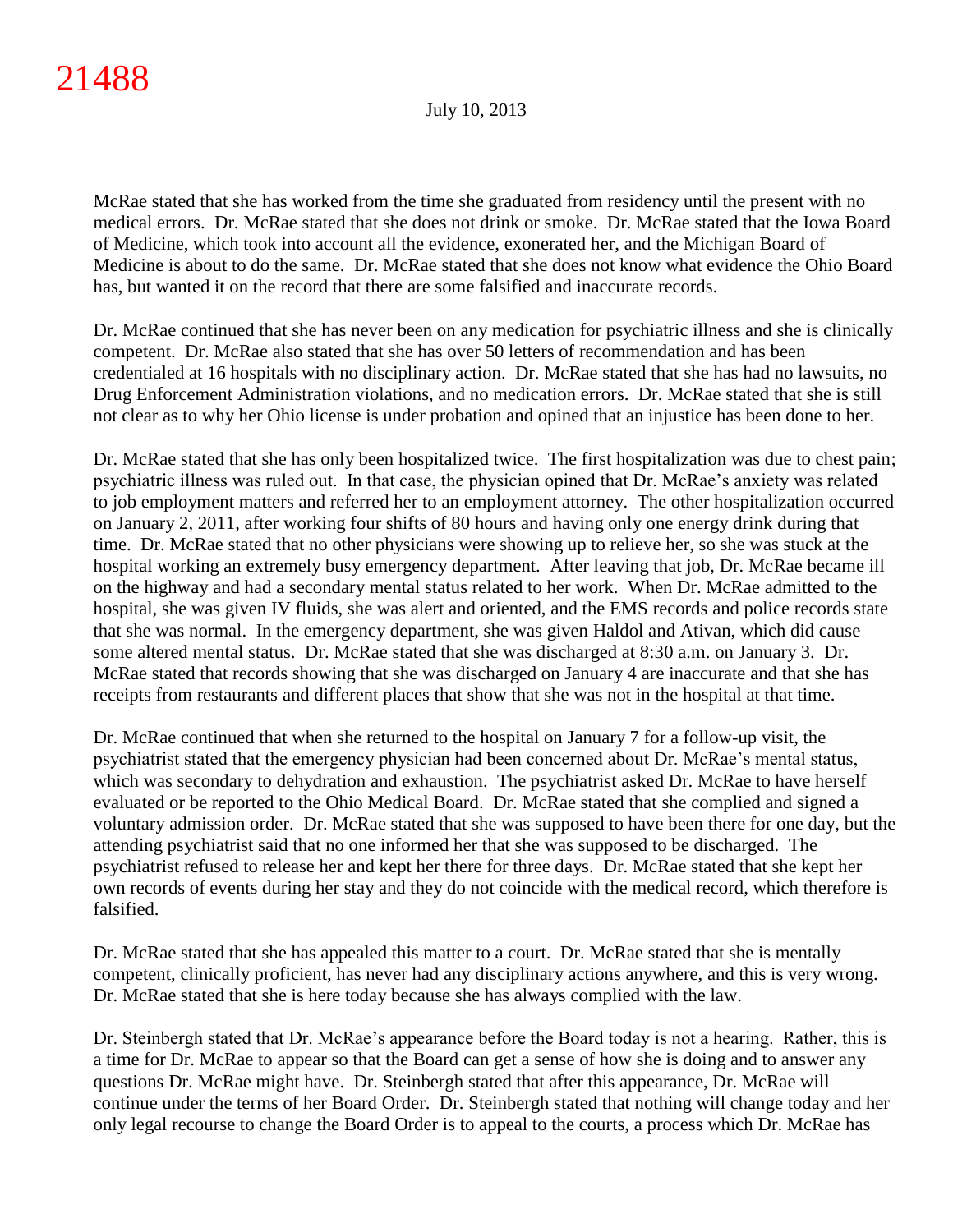already begun. Dr. Steinbergh stated that the Board has already made its determination and Dr. McRae is obligated at this point to follow the Board Order.

Dr. McRae asked how her Ohio license, which is currently inactive because she allowed it to expire, can be on probation. Dr. Steinbergh explained that the Ohio Medical Board has jurisdiction over Dr. McRae's license even if it has been allowed to expire. Dr. McRae asked where she can find evidence that the Ohio Medical Board has such jurisdiction. Dr. Steinbergh stated that Ms. Bickers can refer Dr. McRae to the proper statute.

Dr. Steinbergh noted that Dr. McRae is asking that Dr. Bradshaw be approved to conduct Dr. McRae's psychiatric assessment and subsequent treatment. Dr. Steinbergh stated that Dr. Bradshaw participated in Dr. McRae's defense during the Board hearing. Dr. Steinbergh asked if there is any legal reason that the Board could not approve him. Dr. Ramprasad opined that Dr. Bradshaw seems appropriate. Ms. Bickers stated that the Board has approved such individuals in the past.

**Dr. Ramprasad moved to continue Dr. McRae under the terms of the Board's Order of January 10, 2013, and to approve Samuel L. Bradshaw, M.D., to conduct the psychiatric assessment and subsequent treatment. Dr. Bechtel seconded the motion.** All members voted aye. The motion carried.

# NATALIE A. MONDARY, M.D.

Dr. Mondary was making her initial appearance before the Board pursuant to the terms of her April 10, 2013 Consent Agreement. Ms. Bickers reviewed Dr. Mondary's history with the Board.

Dr. Ramprasad asked if Dr. Mondary is a partner with Dr. Cairns', who appeared before the Board earlier. Dr. Mondary replied that that is the case.

Dr. Steinbergh asked if Dr. Mondary is currently working. Dr. Mondary replied that she is practicing obstetrics and gynecology fulltime with Dr. Cairns. Dr. Steinbergh asked if Dr. Mondary has taken the required medical record-keeping course. Dr. Mondary answered that she has taken the course and found it to be the most informative of all the continuing medical education she has taken. Dr. Mondary stated that her medical records were examined and only a few problems were found.

Regarding the required prescribing course, Dr. Steinbergh opined that Case Western Reserve University course may be more beneficial to Dr. Mondary than the Ohio State Medical Association (OSMA) course, which is a short review course that the Board has approved.

Dr. Ramprasad asked if Dr. Mondary's practice has electronic medical records (EMR). Dr. Mondary replied that she and Dr. Cairns are still trying to determine which system would be best for their practice. Dr. Ramprasad asked if EMR is used at the hospital where she has privileges. Dr. Mondary answered that her hospital is just starting initial implementation of EMR.

Dr. Steinbergh asked if Dr. Mondary had any questions for the Board. Dr. Mondary replied that she had no questions, but stated that this experience has been eye-opening. Dr. Mondary stated that she had been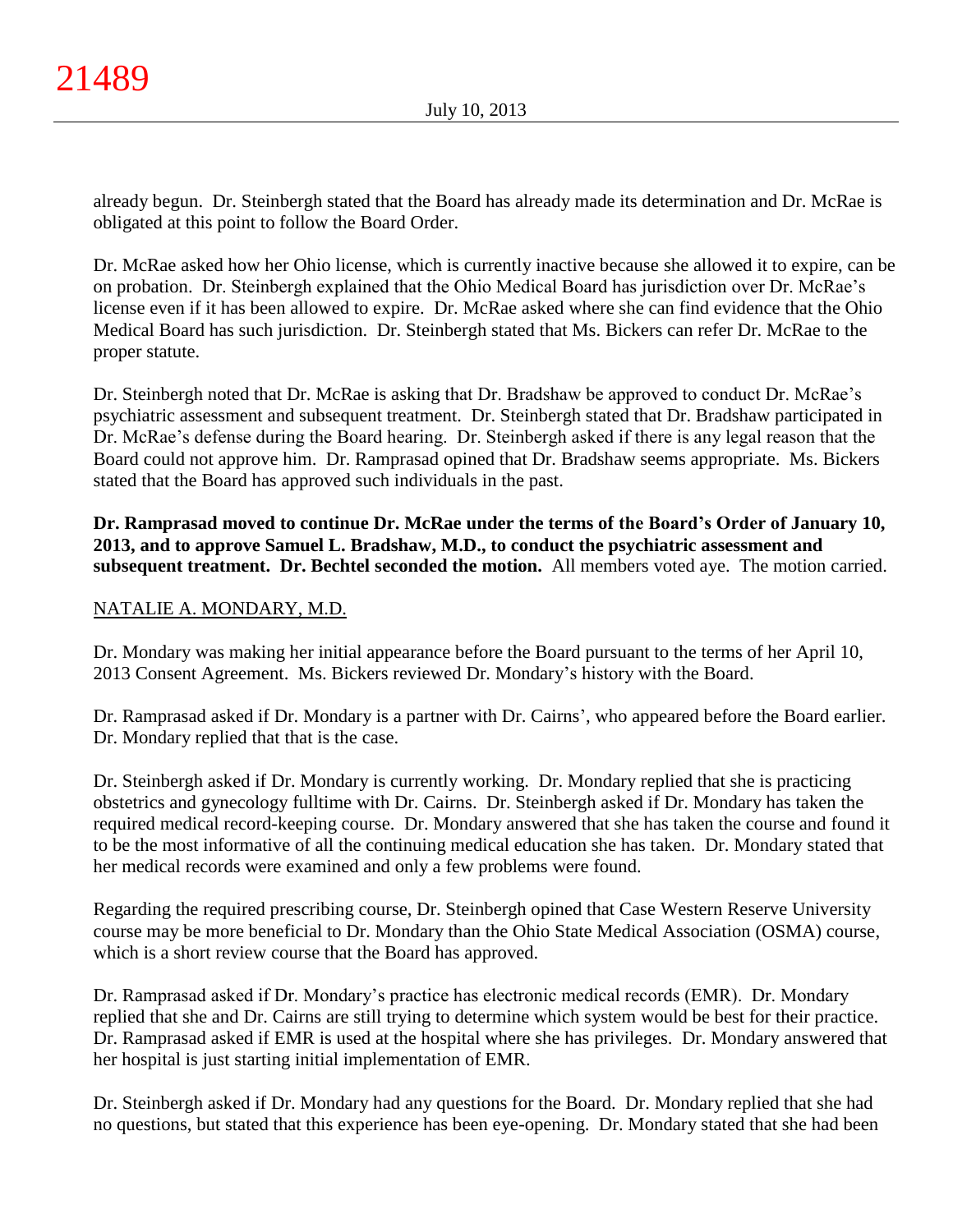ignorant on this issue and she is trying to inform other physicians because treating family members seems like a common practice.

Dr. Ramprasad asked how this issue came to the attention of the Board. Dr. Mondary replied that Dr. Cairns, who is her sister-in-law as well as her partner, performed a C-section on her. Dr. Mondary stated that in her residency in Akron, everyone treated their families and partners. Dr Mondary stated that she delivered some of Dr. Cairn's children and she had delivered some of hers. Dr. Steinbergh commented that her hospital system has a policy against that. Dr. Steinbergh also stated that it is against American Medical Association guidelines. Dr. Mondary stated that everyone knew of her and Dr. Cairns' situation and it was even reported in the local newspaper.

# **Dr. Ramprasad moved to continue Dr. Mondary under the terms of her April 10, 2013 Consent Agreement. Dr. Soin seconded the motion.** All members voted aye. The motion carried.

# JAMES H. SILVERBLATT, M.D.

Dr. Silverblatt was making his initial appearance before the Board pursuant to the terms of his April 10, 2013 Consent Agreement. Ms. Bickers reviewed Dr. Silverblatt's history with the Board.

Dr. Steinbergh asked where Dr. Silverblatt is in the process of taking the required medical ethics courses. Dr. Silverblatt replied that he will sign up for two courses that will be given in the autumn.

Dr. Steinbergh asked if Dr. Silverblatt is actively practicing internal medicine and if people are aware of his Consent Agreement. Dr. Silverblatt answered that he is practicing internal medicine and he has notified all of his hospitals of his Consent Agreement, as well as insurance companies that cover his services. Dr. Silverblatt stated that he has encountered some problems with two insurance companies due to his Consent Agreement.

Dr. Steinbergh asked Dr. Silverblatt to describe his recent experience. Dr. Silverblatt answered that his experience has been eye-opening. Dr. Silverblatt stated that the thing he loves and lives for was being threatened and he must have great vigilance about his understanding of the law. Dr. Silverblatt stated that he is from an era when nurses would routinely approach physicians and ask them to write them prescriptions for their colds. Dr. Silverblatt stated that it was a different world then and it is incumbent upon him to protect his livelihood by understanding the laws. Dr. Silverblatt provided an example in which a patient had seen a chiropractor and was asking for a retroactive referral to the chiropractor. Dr. Silverblatt stated that this happens all the time, but he must be careful not to commit fraud.

Dr. Steinbergh asked if Dr. Silverblatt understands his Consent Agreement. Dr Silverblatt replied that he understands his Consent Agreement.

**Dr. Soin moved to continue Dr. Silverblatt under the terms of his April 10, 2013 Consent Agreement. Dr. Ramprasad seconded the motion.** All members voted aye. The motion carried.

# ROBERT C. TURNER, M.D.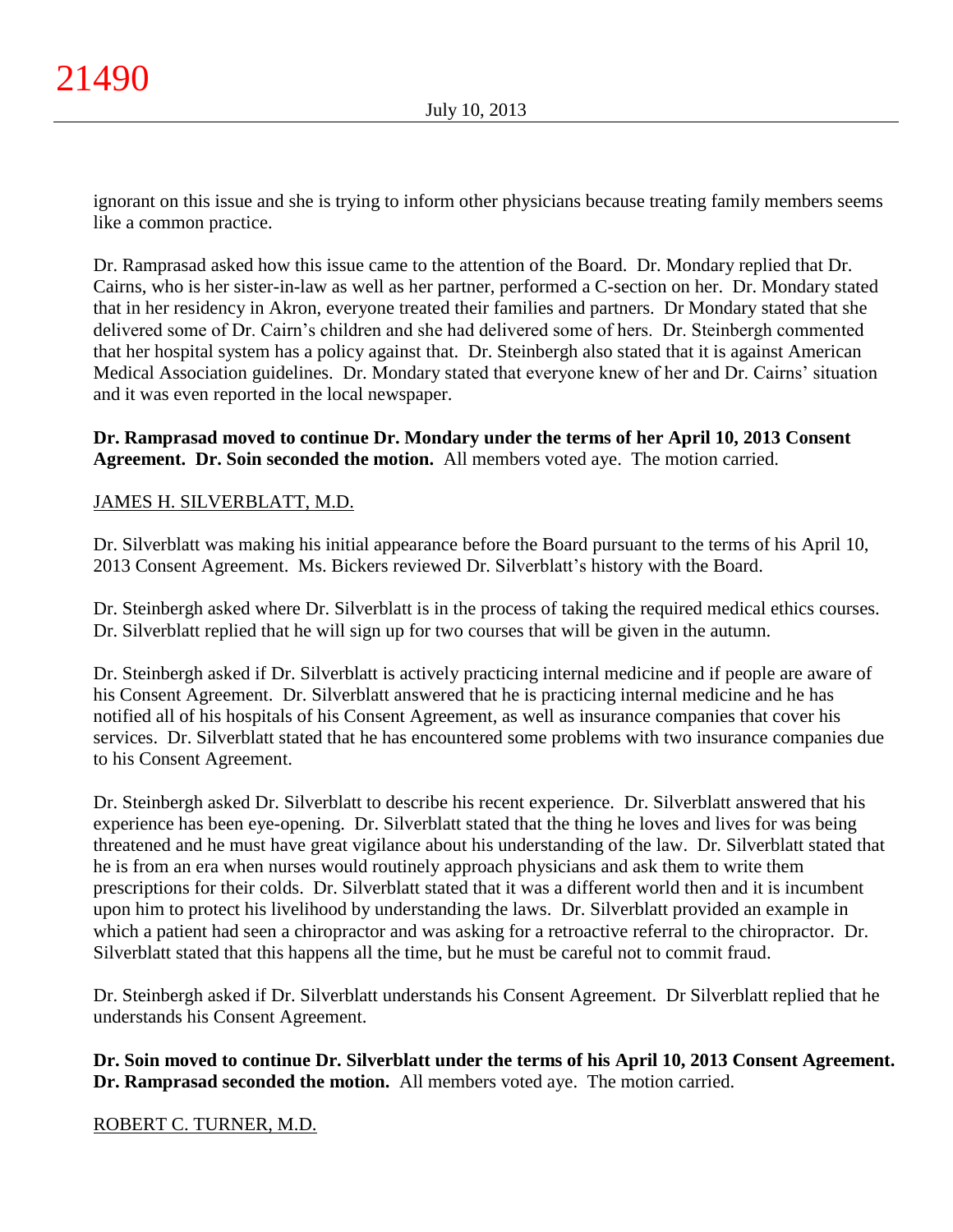Dr. Turner was making his initial appearance before the Board pursuant to the terms of his April 10, 2013 Consent Agreement. Ms. Bickers reviewed Dr. Turner's history with the Board.

Dr. Ramprasad noted that Dr. Turner's medical license is currently suspended and asked how he is managing. Dr. Turner replied that things are difficult. Dr. Turner stated that he had hoped to be doing administrative things for the hospital, but that did not work out. Dr. Turner stated that he has done work with Habitat for Humanity and found it to be a good experience. Dr. Turner stated that his biggest concern is his lack of knowledge regarding medical records as they relate to controlled substances. Dr. Turner commented that many of his colleagues are just as ignorant and it is surprising how many people have never heard of House Bill 93. Dr. Turner stated that he had not known what an Ohio Automated Rx Reporting System (OARRS) report was. Dr. Turner stated that he is trying to take this message to those who will listen to it. Dr. Turner stated that he is also doing work for the Ohio State Medical Association (OSMA) that he hopes will educate people.

Dr. Ramprasad asked if Dr. Turner had practiced in a group practice. Dr. Turner replied that he was in a group practice. Dr. Ramprasad asked if Dr. Turner will be able to return to that practice when his license is reinstated. Dr. Turner stated that he does not know if he will be able to go back. Dr. Turner stated that a physician whose license has been suspended is not a good mark for a reputable group, and his partners have legitimate concerns about that. Dr. Ramprasad stated that Dr. Turner is a better physician now than he was before his suspension. Dr. Turner agreed, stating that the controlled substances course was particularly eye-opening.

Dr. Ramprasad asked if Dr. Turner had any questions for the Board. Dr. Turner replied that he has no questions.

**Dr. Ramprasad moved to continue Dr. Turner under the terms of his April 10, 2013 Consent Agreement. Dr. Soin seconded the motion.** All members voted aye, except Dr. Steinbergh, who abstained. The motion carried.

# PROBATION AND REINSTATEMENT CONSENT AGENDA

Dr. Steinbergh advised that at this time she would like the Board to consider the probationary reports and probationary requests on today's consent agenda. Dr. Steinbergh stated that she wished to discuss a probationary request separately.

# JASON L. RICH, M.D.

Dr. Steinbergh stated that Jason Rich, M.D., has asked for approval of a coding and billing course that he took on March 2012. Dr. Steinbergh stated that Dr. Rich's Consent Agreement requires the Medical Board to approve Dr. Rich's courses in advance. Dr. Steinbergh asked Ms. Bickers to speak on this matter.

Ms. Bickers stated that ideally, if a physician is required to take a course they submit a written request for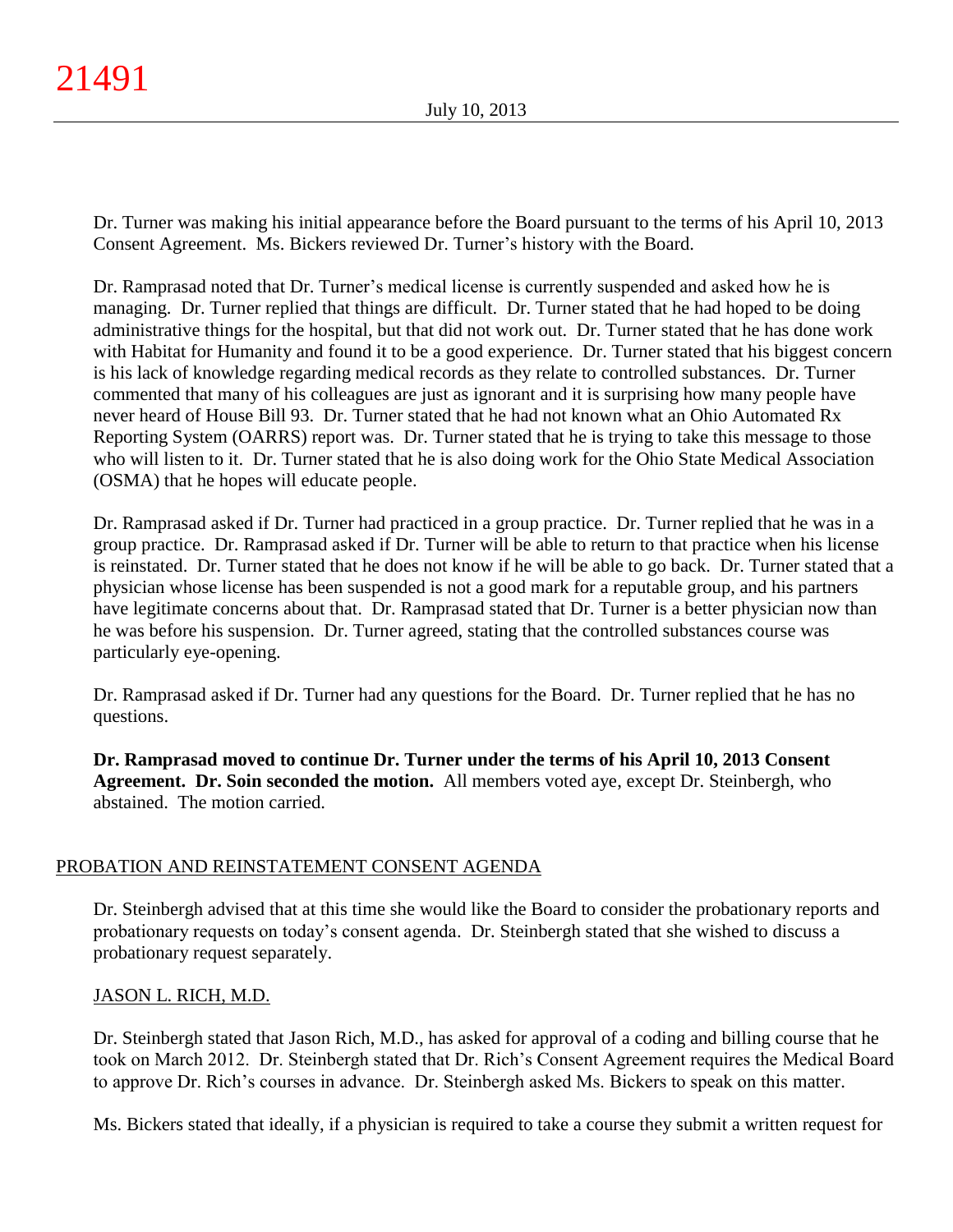approval of that course along with a course outline. The course is submitted to the Secretary and/or Supervising Member for consideration, then ultimately to the full Board. Sometimes, the physician takes the course before they are approved, so the Board has to go back and consider the course retroactively to see if the course fits the Board's expectations.

Dr. Steinbergh stated that she brought this out for discussion so that new Board members can understand the processes involved. Dr. Steinbergh opined that Dr. Rich's course was appropriate.

**Dr. Sethi moved to accept the Compliance staff's Reports of Conferences on June 10 & 11, 2013, with: Maryrose P. Bauschka, M.D.; Arturo J. Bonnin, M.D.; Dustin M. Clark, M.D.; Michael D. Cragel, D.P.M.; John P. Ellis, D.P.M.; Mary Jo Foote, P.A.; Peter Fragatos, M.D.; Deborah Lynne Frankowski, M.D.; Kristie L. Gibson, L.M.T.; Paul H. Goodman, D.O.; Wesley F. Hard, M.D.; Matthew R. Harris, D.O.; Brian D. Hesler, M.D.; W. Andrew Highberger, M.D.; James Cameron Johnson, D.O.; James M. Kennen, D.O.; Joseph Francis Lydon, Jr., M.D.; Michael C. Macatol, M.D.; Adam C. Mace, M.D.; Dominic J. Maga, D.O.; Patrick K. McGriff, D.O.; David A. McMaken, M.D.; Aiyappan Menon, M.D.; Breton Lee Morgan, M.D.; Barbara G. O'Keefe Murrell, M.D.; Siva Rao Murthy, M.D.; Jerry G. Purvis, Jr., M.D.; Sheila S. Reddy, M.D.; Charles W. Reyes, M.D.; Mark A. Rhodeback, M.T.; Matthew C. Riesen, M.D.; Steven E. Schwartz, P.A.; Richard S. Skoblar, M.D.; Paul Sresthadatta, D.O.; Kimberly M. Telmanik, P.A.; Terry L. Thomas, D.O.; and Amy R. Weidman, M.D.**

**Dr. Sethi further moved to accept the Compliance staff's Reports of Conferences and the Secretary and Supervising Member's recommendations, as amended, as follows:**

- $\bullet$ **To grant Matthew S. Cohen, D.O.'s request for approval of Karen J. Jacobs, D.O., to serve as the new treating psychiatrist;**
- **To grant Gary A. Dunlap, D.O.'s request for approval of Ryan P. Peirson, M.D., to conduct the**   $\bullet$ **psychiatric assessment and subsequent treatment, if required;**
- $\bullet$ **To grant Ewa Marie Hansen, M.D.'s requests for approval of Dorrance Talbut, M.D., to serve as the monitoring physician; and determination of the frequency and number of charts to be reviewed at 10 charts per week;**
- **To grant Christopher J. Karakasis, M.D.'s request for approval to continue under the terms of**   $\bullet$ **his September 12, 2012 Step II Consent Agreement while residing in North Carolina;**
- **To grant Steven J. Kaz, M.D.'s requests for approval of Paul Hershberger, Ph.D., to serve as the**   $\bullet$ **treating psychotherapist; and approval of Kenneth D. Glass, M.D., to serve as the treating psychiatrist; and**
- $\bullet$ **To grant Jason L. Rich, M.D.'s request for approval of** *Coding & Billing: Primary Care Services Course***, administered by the Ohio State Medical Association, to fulfill the medical billing course requirement.**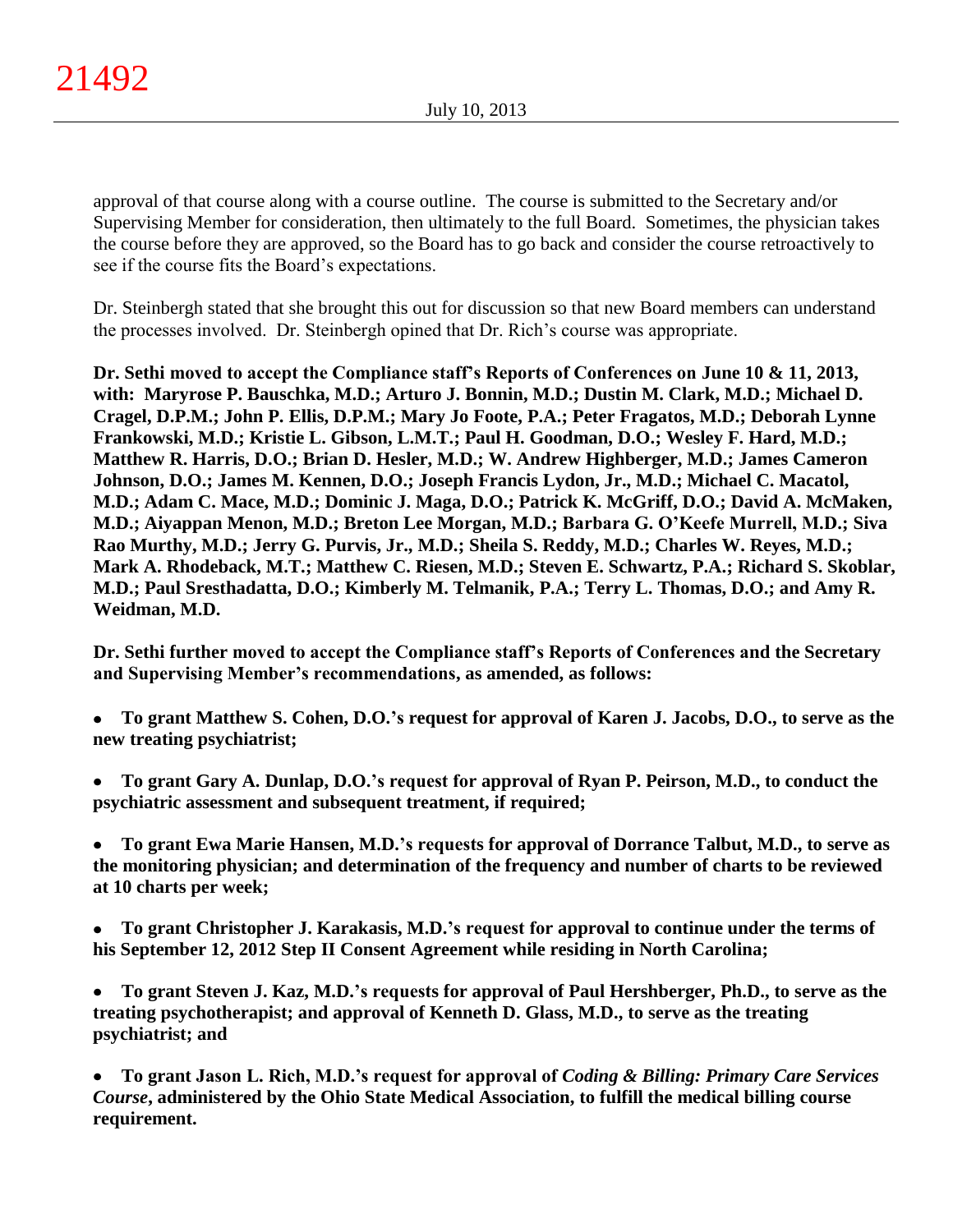#### **Dr. Ramprasad seconded the motion.** A vote was taken:

| <b>ROLL CALL:</b> | Dr. Strafford  | - abstain |
|-------------------|----------------|-----------|
|                   | Dr. Soin       | - aye     |
|                   | Dr. Ramprasad  | - aye     |
|                   | Dr. Steinbergh | - aye     |
|                   | Dr. Sethi      | - aye     |
|                   | Mr. Kenney     | - aye     |
|                   | Mr. Gonidakis  | - aye     |
|                   |                |           |

The motion carried.

#### EXECUTIVE SESSION

**Dr. Soin moved that the Board declare Executive Session to consider the discipline of a public employee and the employment of public employees. Dr. Sethi seconded the motion.** A vote was taken:

| ROLL CALL: | Dr. Strafford  | - aye |
|------------|----------------|-------|
|            | Dr. Soin       | - aye |
|            | Dr. Ramprasad  | - aye |
|            | Dr. Steinbergh | - aye |
|            | Dr. Sethi      | - aye |
|            | Mr. Kenney     | - aye |
|            | Mr. Gonidakis  | - aye |

The motion carried.

Pursuant to Section 121.22(G)(3), Ohio Revised Code, the Board went into executive session with Mr. Haslam, Ms. Anderson, Ms. Loe, and Ms. Debolt in attendance.

Mr. Kenney exited the meeting during the Executive Session.

The Board returned to public session.

Thereupon, at 5:50 p.m., the July 10, 2013 session of the State Medical Board of Ohio was adjourned by Dr. Steinbergh.

We hereby attest that these are the true and accurate approved minutes of the State Medical Board of Ohio meeting on July 10, 2013, as approved on August 14, 2013.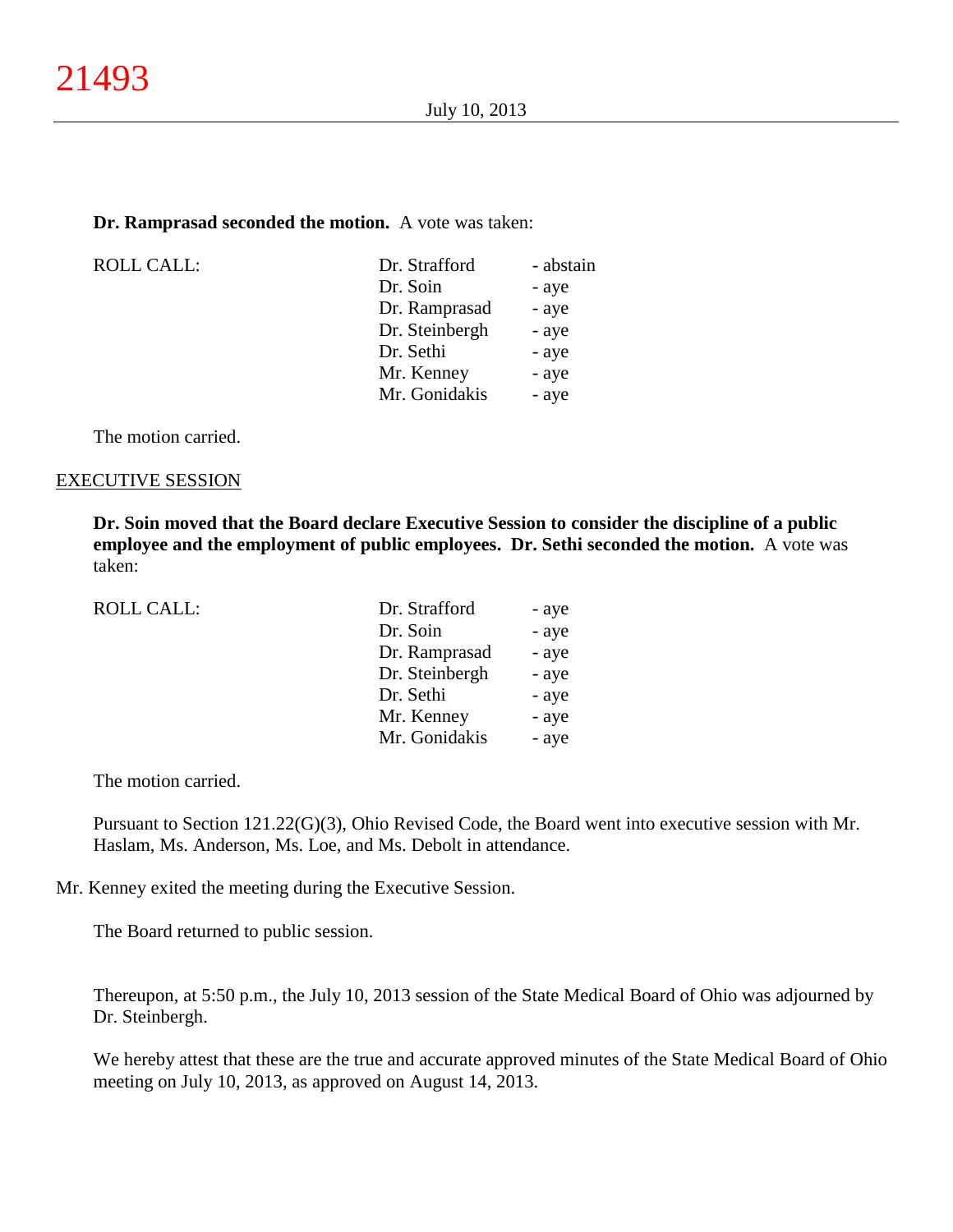# 21494

lente le févides de la

Anita M. Steinbergh, D.O., President

J. Crosis Staggful ManpH

J. Craig Strafford, M.D., M.P.H., Secretary



(SEAL)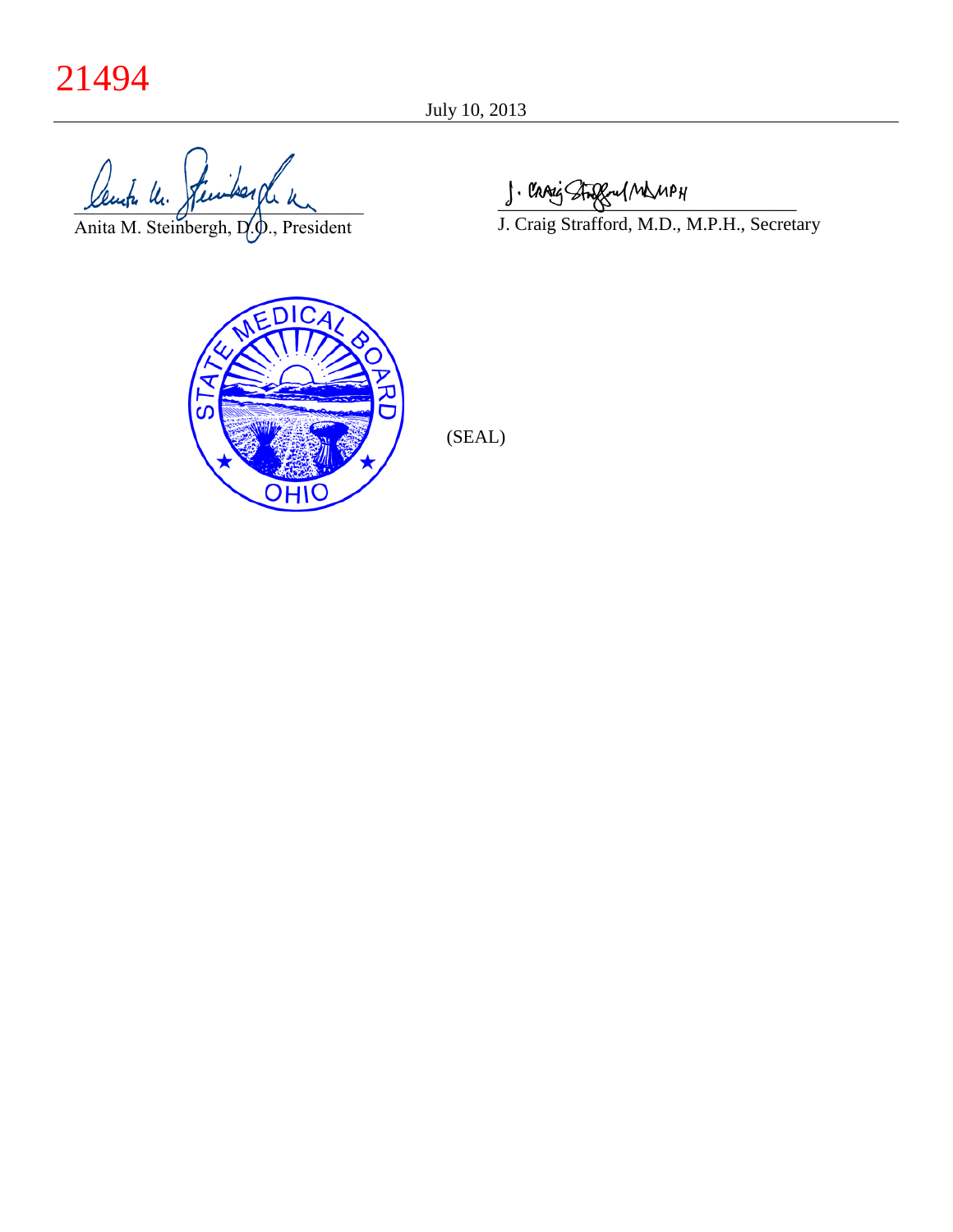#### **MINUTES**

## **THE STATE MEDICAL BOARD OF OHIO**

#### **July 11, 2013**

Anita M. Steinbergh, D.O., President, called the meeting to order at 8:00 a.m., in the Administrative Hearing Room of the James A. Rhodes State Office Tower, 30 E. Broad St., Columbus, Ohio 43215, with the following members present: Kris Ramprasad, M.D., Vice-President; J. Craig Strafford, M.D., Secretary; Mark A. Bechtel, M.D., Supervising Member; Donald R. Kenney, Sr.; Michael L. Gonidakis; and Amol Soin, M.D. The following member arrived at a later time: Sushil M. Sethi, M.D. The following members did not attend the meeting: Lance A. Talmage, M.D.; and Laurie O. Elsass.

Also present were: Aaron Haslam, Executive Director; Kimberly Anderson, Interim Executive Director; Susan Loe, Assistant Executive Director, Program Management and Operations; Michael Miller, Interim Assistant Executive Director, Licensure and Renewal; Sallie J. Debolt, General Counsel; William Schmidt, Senior Counsel; Joan K. Wehrle, Education & Outreach Program Manager; Rebecca Marshall, Chief Enforcement Attorney; Katherine Bockbrader, Kyle Wilcox, and Melinda Snyder, Assistant Attorneys General; Kay Rieve, Administrative Officer; Barbara Jacobs, Senior Executive Staff Attorney; Cathy Hacker, Physician Assistant Program Administrator; and Benton Taylor, Executive Assistant to the Executive Director.

#### EXECUTIVE SESSION

**Dr. Bechtel moved that the Board declare Executive Session to confer with the Medical Board's attorneys on matters of pending court action. Dr. Soin seconded the motion.** A vote was taken:

| <b>ROLL CALL:</b> | Dr. Strafford  | - aye |
|-------------------|----------------|-------|
|                   | Dr. Bechtel    | - aye |
|                   | Dr. Soin       | - aye |
|                   | Dr. Ramprasad  | - aye |
|                   | Dr. Steinbergh | - aye |
|                   | Mr. Kenney     | - aye |
|                   | Mr. Gonidakis  | - aye |
|                   |                |       |

The motion carried.

Pursuant to Section 121.22(G)(3), Ohio Revised Code, the Board went into executive session with Mr. Haslam, Ms. Anderson, Ms. Loe, Mr. Miller, Ms. Debolt, Mr. Schmidt, Ms. Wehrle, Ms. Marshall, the Assistant Attorneys General, Ms. Rieve, Ms. Jacobs, and Mr. Taylor in attendance.

Dr. Sethi entered the meeting during the Executive Session.

The Board returned to public session.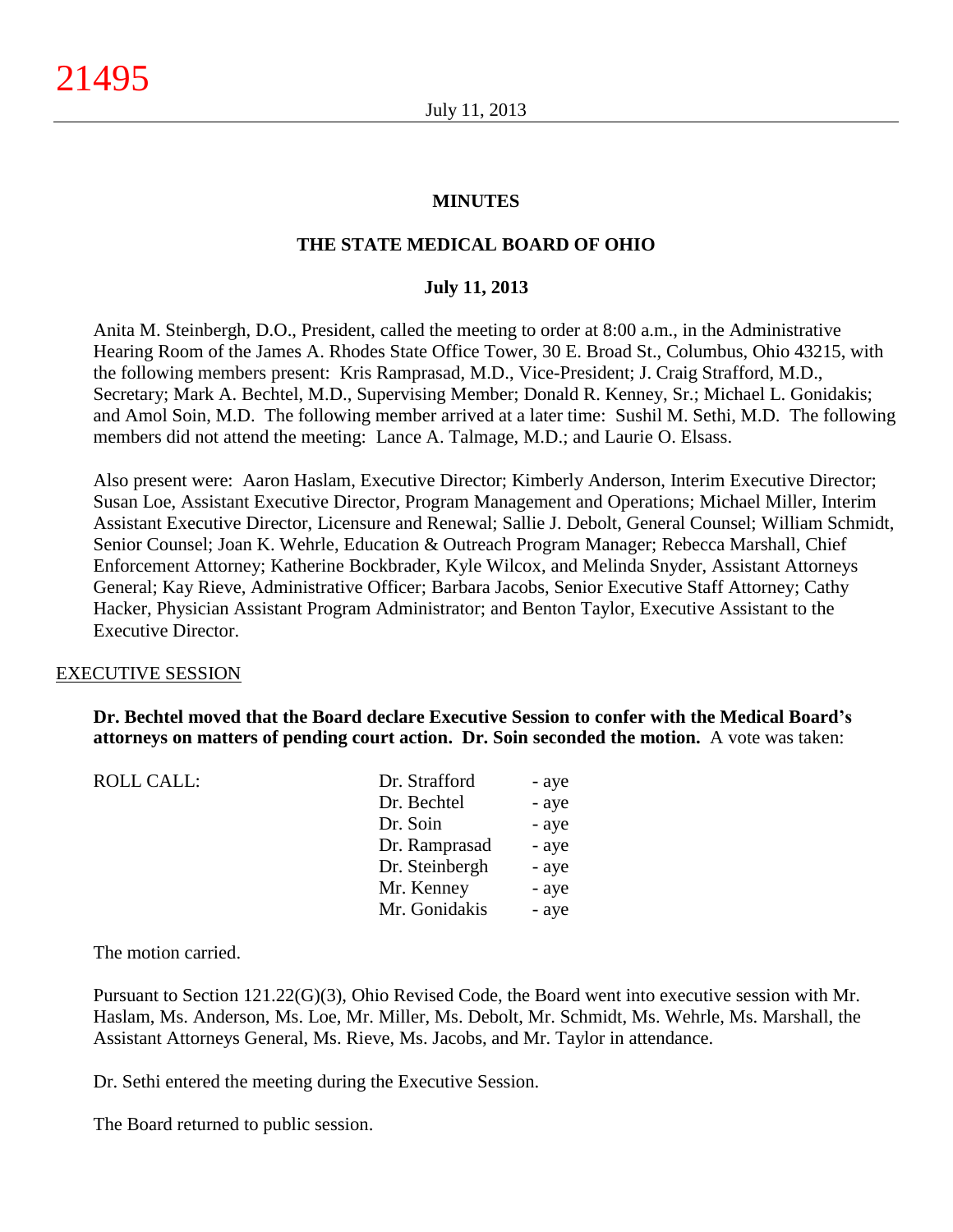# ADMINISTRATIVE REPORT

Mr. Haslam stated that this month's Administrative Report will be presented by both himself and Ms. Anderson, who was Interim Executive Director of the Board for half of the previous month.

**Fiscal Year 2014-2015 Biennial Budget:** Mr. Haslam stated that the Governor approved the Biennial Budget passed by the Legislature for Fiscal Years 2014 and 2015. Mr. Haslam stated that the Board's operating fund for each year will be \$9,172,060.00, which is the same as for Fiscal Year 2013.

**Board Member Appointment:** Mr. Haslam stated that Dr. Steinbergh has been reappointed to the Board and her current term is through April 25, 2018.

**Controlling Board:** Mr. Haslam stated that he, Ms. Loe, and Mr. Porter went to the Controlling Board on July 8 in order to get approval for two contracts for Hearing Examiners. The contracts, which were each for \$48,000.00 annually, were approved without any questions. Mr. Haslam stated that, as part of the recent Budget Bill, the requirement that the Board take all contracts to the Controlling Board for approval has been eliminated for all contracts below \$50,000.00. Therefore, the Board will not have to go to the Controlling Board for this purpose in the future.

**Meetings with Staff and Stakeholders:** Mr. Haslam stated that since he began as Executive Director, he has been meeting with different associations. Mr. Haslam stated that he has had constructive meetings with Jon Wills of the Ohio Osteopathic Association (OOA) and Elayne Biddlestone of the Academy of Medicine of Cleveland and Northern Ohio (AMCNO). Mr. Haslam noted that the Executive Committee also met with the OOA's Executive Committee yesterday. Meetings with other associations have already been arranged. Mr. Haslam stated that he will be proactive in meeting with associations to develop relationships as the Board moves forward.

**Prescribing Issues:** Ms. Anderson stated that September 1, 2013, remains the target rollout date for the new prescribing guidelines. The large group has broken into a number of subcommittees. The subcommittee on metrics met in June and is considering ways to measure the success or lack of success of the guidelines. Ms. Anderson stated that the subcommittee brought in a health economist and health policy expert who has been very helpful in guiding the subcommittee. The metrics that the subcommittee is considering are as follows:

- Decreasing number of patients being prescribed polypharmacy
- Use of the Ohio Automated Rx Reporting System (OARRS)
- Reducing opioid doses per capita
- Decreasing number of prescriptions with 120 morphine-dose equivalent (MED) or higher
- Decreasing the average MED per prescription.

Ms. Anderson was uncertain if everyone is completely comfortable with the proposed metrics. Ms. Anderson stated that everyone understands the importance of this work and how difficult it will be to move the numbers. Ms. Anderson stated that part of the difficulty is that there are legitimate reasons for some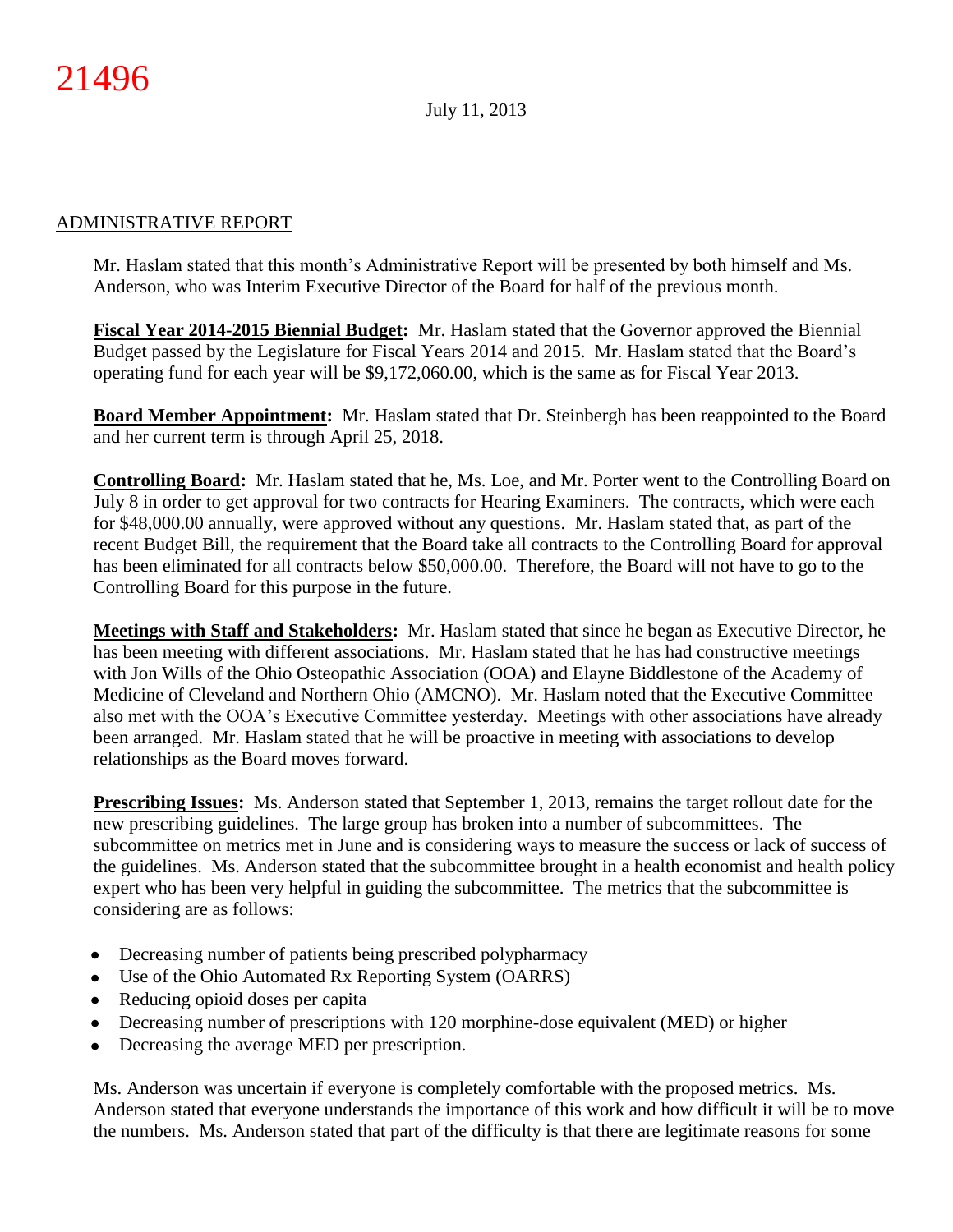patients to receive high amounts of prescriptions. Ms. Anderson stated that patients receiving treatment for terminal illness are not subject to the guidelines, but their data goes into OARRS anyway and must be weeded out later, thus adding to the difficulty of the process.

Dr. Soin suggested that some confusion could be resolved if 120 MED metric is changed to 80 MED, since 80 MED is the trigger for the guidelines. Ms. Anderson stated that that has been considered and agreed that it can be confusing to have two different numbers. The Board discussed the fact that many national organizations, such as the Federation of State Medical Board, the Centers for Disease Control, and the National Pain Society, have adopted a 120 MED trigger point. Ms. Anderson noted that Washington State has adopted a trigger of 100 MED. Dr. Sethi stated that Washington State spent many years and many millions of dollars to consult with experts and come to a consensus on their limit. As a result, Washington State is seen as the gold standard in these matters and it seems like Ohio is trying to recreate the wheel. Dr. Sethi also commented that in Texas prescriptions that last beyond 90 or 120 days must be reviewed and explained; Dr. Sethi stated that this is not restrictive, but just the act of reviewing records is tending to change physician behavior.

Dr. Strafford commented that these policies assume that there is an excess of prescribing, which is not always accurate. Dr. Strafford opined that there is an excess of abuse, which is somewhat different. Dr. Strafford expressed concern that every patient who is legitimately receiving medication over the trigger, such as terminally-ill patients, will represent a stone that will be turned over again and again. Dr. Strafford could not see a way to avoid this since prescriptions do not include information about diagnosis. Dr. Strafford stated that these guidelines will be difficult to live with if they are not carefully designed.

Ms. Anderson continued that another subcommittee will develop comprehensive educational materials. The medical associations are represented on this subcommittee, as well as non-physician prescribers (dentists, advanced practice nurses, and physician assistants). This subcommittee has broken into groups to deal with more specific aspects of the problem. Ms. Anderson noted that Dr. Strafford and Dr. Bechtel are on the OARRS registration group and are considering ways to streamline OARRS registration to make it easier. Ms. Anderson stated that she is on the group to consider the action steps that should take place when the 80 MED threshold is met. Other groups are handling education on the scope of the problem and further explanation of the 80 MED trigger threshold.

Ms. Anderson stated that she and Dr. Strafford will meet with the subcommittee later this afternoon. The plan is for the subcommittee to begin developing educational materials in a comprehensive way so it all looks the same and can go out from the licensing boards, associations, and the Department of Health. Mr. Haslam stated that it is important to stay heavily involved in these groups and to have an influence on the decisions.

**Inspector General Report:** Mr. Haslam stated that a response to the Inspector General's report has been drafted and provided to the Board members for their review. Mr. Haslam stated that the draft may be edited further before it is submitted to the Inspector General's office on July  $22<sup>nd</sup>$ .

**E-Licensing:** Mr. Haslam stated that the project to develop a new e-licensing system for use by licensing board is proceeding, albeit slowly. Mr. Haslam noted that the project manager was replaced three days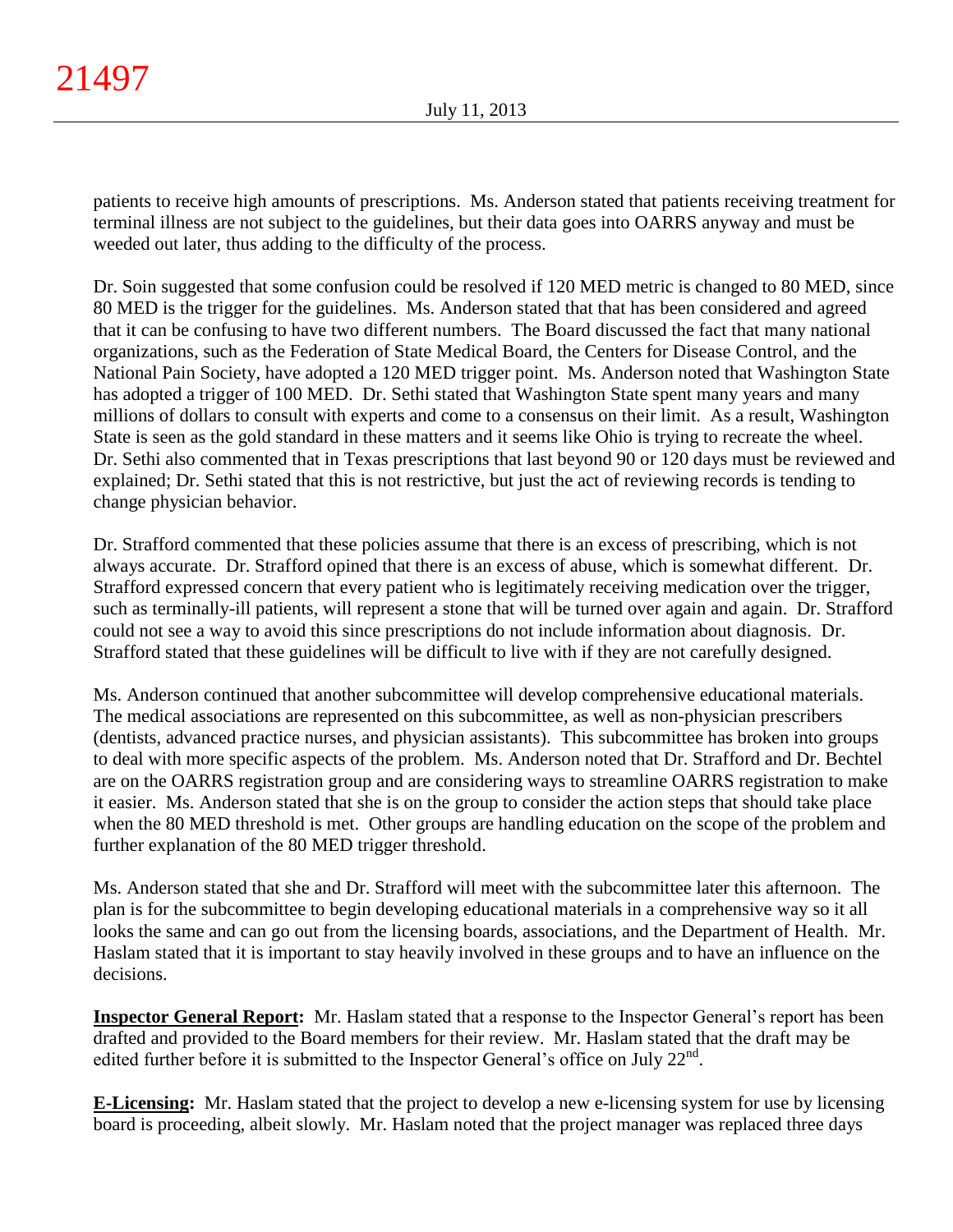ago. Mr. Haslam stated that Phase 1, which includes the Medical Board, was initially scheduled to be complete by December 2013; that deadline has been moved back to February 2014. Mr. Haslam stated that the Director of the Department of Administrative Services has recently become very interested in this project, so the project may move more smoothly in coming months. Mr. Haslam stated that the Governor's office is also considering this e-licensing system to be a priority.

Mr. Miller stated that in one week, a steering committee will be in place and the Medical Board will be represented on that committee to drive the project forward. Mr. Miller stated that the Board has requested demonstrations of the system that is already being used in other states. Mr. Haslam stated that the Medical Board will have a lot of input because it is the only large group in Phase 1. The vendor does not want the Medical Board to back out, so they will work with the Board to make sure it has what it needs.

Mr. Haslam stated that one peculiarity of the recently-passed budget bill was noted. Ms. Loe explained that a section of the budget bill authorized \$990,000.00 to be transferred from the 4K9 fund, which is the fund for all licensing boards. This initially caused some concern. However, Ms. Loe learned that this was merely a carry-over from what had already been authorized in the last biennium but had not been paid out to the vendors, so it does not represent additional funds. Mr. Haslam stated that he want to bring this to the Board's attention in case anyone saw it in the budget.

**Boards and Commissions Meeting:** Mr. Haslam stated that he attended the recent Boards and Commissions meeting. One of the items discussed was the Governor's Executive Order regarding putting military veterans to work. Mr. Haslam stated that the staff is working to see if there are ways the Medical Board can assist in that executive order and get people licensed easier, but obviously the Board's hands are tied due to statute. Mr. Haslam also stated that the Medical Board is in a somewhat different category than other licensing agencies because of the professionals the Medical Board licenses. However, Mr. Haslam will continue to search for ways to satisfy the executive order. A report to the Governor's office on this effort is due on December 31.

# LEGISLATIVE UPDATES

**House Bill 59, State Operating Budget:** Mr. Miller stated that the State Operating Budget Bill passed and should go into effect at the end of September. The Board's requested appropriation of \$9,172,060.00 for the next two fiscal years was included, but the proposed increase in the physician license renewal fee was not.

**Approval of Temporary Hearing Examiners:** Mr. Miller stated that the legislature granted the Board's request that contracts for less than \$50,000 need not be taken to the Controlling Board for approval. Mr. Miller stated that this will result is time savings and easier contracting.

**Internal Management and Assessment:** Mr. Miller stated that provisions were added to statute regarding the Board's internal management and assessment. The Board will need to promulgate new rules to comply.

**Educational Requirements for Genetic Counselor Licensure:** Mr. Miller explained that the original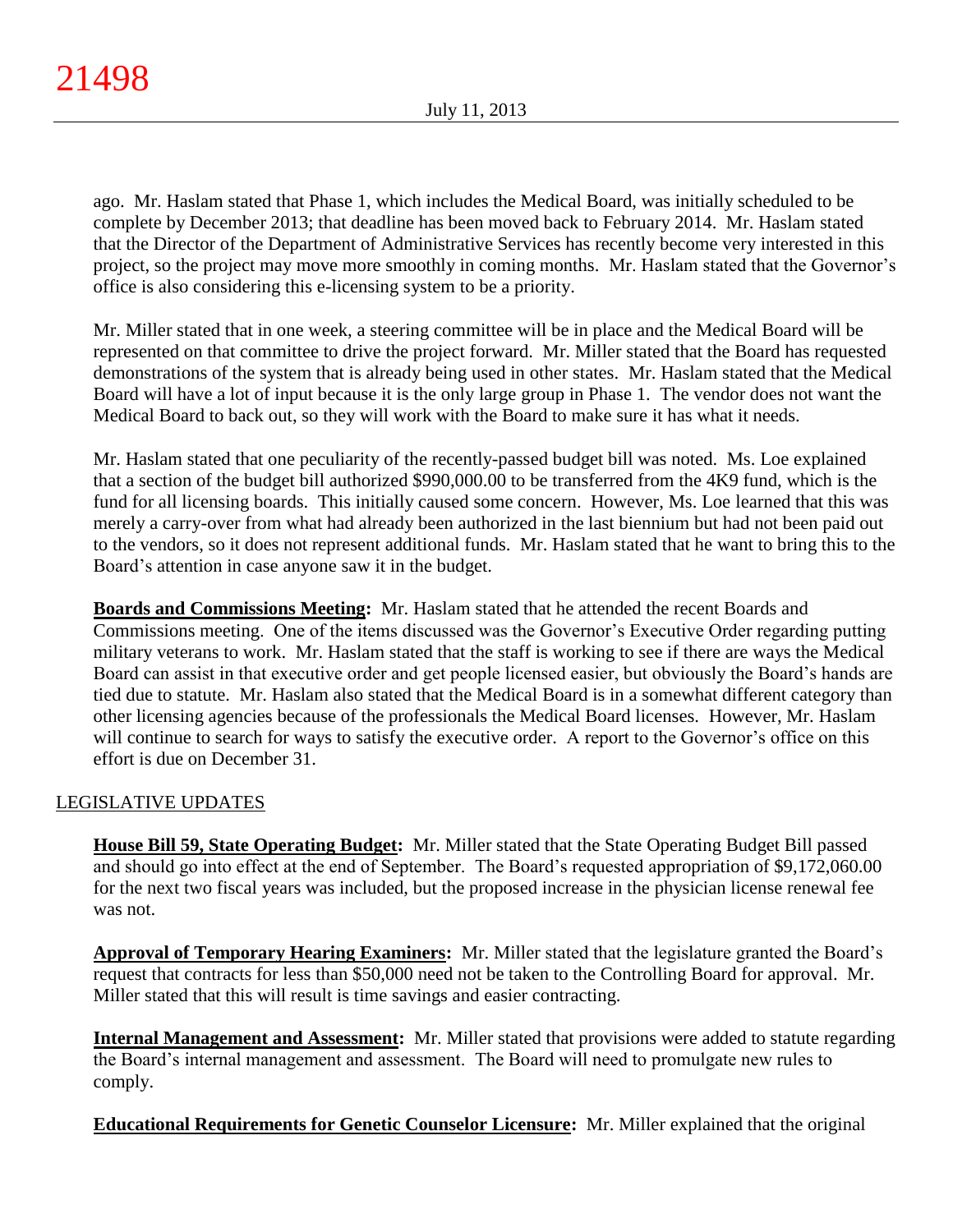legislation authorizing licensure of genetic counselors was drafted in an attempt to include everyone in Ohio who was currently practicing genetic counseling. However, one individual fell outside that definition. That individual holds all the proper certifications, but had done so at an earlier stage and did not go through a genetic counseling program because, at that time, they did not exist. In response, the Board is supporting this limited grandfathering provision to grandfather that person into practice. The grandfather clause ends in December.

**Schedule II Prescriptive Authority for Advanced Practice Nurses and Physician Assistants:** Mr. Miller stated that changes were made to Schedule II prescriptive authority for physician assistants and advance practice nurses. Basically, this provision adds treatment facilities and similar institutions into definitions of mental health and treatment. Mr. Miller stated that this is an effort to clarify the statute.

**Expedited Certificate to Practice Medicine:** Mr. Miller stated that the Board's proposed expedited licensure language was included in legislation. Individuals utilizing expedited licensure must be in compliance with the medical education training requirements set forth in statute. The Board also has the ability to set policy around how individuals demonstrate compliance with those requirements. Mr. Miller stated that the staff will begin creating applications and will implement this provision by the end of September or the beginning of October.

Dr. Ramprasad thanked the Board members who worked hard on getting expedited licensure passed. Dr. Ramprasad appreciated Mr. Miller's commitment to it, as well as the significant roles played by Mr. Kenney and Mr. Gonidakis. Dr. Ramprasad suggested that a letter from the Board, signed by the President, be sent to legislators thanking them for their efforts. The Board agreed.

**Grounds for Discipline:** Mr. Miller stated that this provision establishes additional grounds for discipline regarding the failure to comply with requirements to maintain records with regards to performing or inducing an abortion.

**Other Legislation:** Mr. Miller asked the Board to consider if it wants to license music therapists. Legislation to license music therapists has been drafted but not yet introduced.

The Board discussed this issue. Mr. Miller suggested that the Counselor, Social Worker, and Marriage and Family Therapist Board or the Psychology Board may be more appropriate homes for music therapist licensure. The Board agreed.

Mr. Miller continued that another piece of legislation regarding physician assistants and advanced practice nurses being able to admit patients to a hospital. The bill is sponsored by Representative Gonzales; the primary initiator seems to be the Cleveland Clinic. Mr. Miller stated that he has had conversations with the Cleveland Clinic about how to better structure the legislation, while not giving an opinion about whether the Board supported this effort. Mr. Miller stated that the original draft would have required the Board to approve special services plans for any physician assistant who would be able to admit. This would have generated a great deal of work and essentially ground the Board to a halt. Mr. Miller suggested that admitting to hospitals should be within the list of services that a physician assistant can do.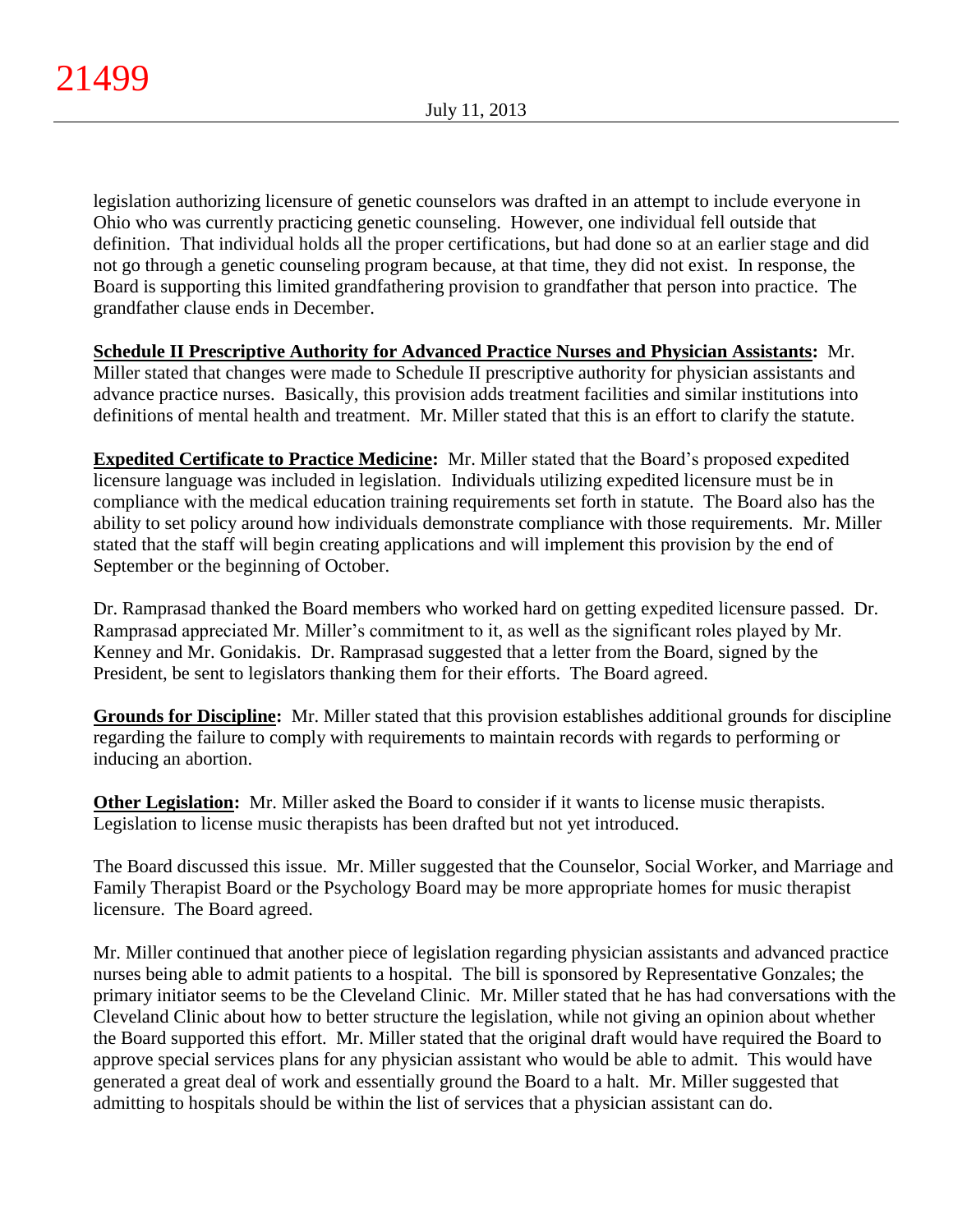Regarding advanced practice nurses, Dr. Steinbergh noted that they have independent practice, and therefore that is probably a hospital credentialing issue that the Board need not be involved with. Regarding physician assistants, Dr. Steinbergh opined that as long as they are in a supervisory relationship, they should be able to admit to any hospital in which they are credentialed to do that.

Dr. Strafford stated that this could result in a situation in which the physician assistant makes an error in judgment, and the question will be whether the physician assistant or the physician is responsible. Dr. Strafford stated it could be a problematic situation for the Board if the physician claims that he or she is not responsible for the physician assistant's decision to admit. Dr. Steinbergh stated that the physician is responsible for the physician assistant's actions, by agreement. Dr. Strafford stated that in some Federation of State Medical Board material, there is talk of moving away from the concept of the physician always being responsible for the physician assistant's actions. Dr. Strafford stated that the more support is given to alternative healthcare delivery methods, the more this reality will face the Board.

Mr. Kenney stated that Representative Anne Gonzales brings in a great deal of legislation concerning healthcare and is very influential in that arena. Mr. Kenney suggested that it would be very beneficial for the Board to work closely with Representative Gonzales so that the Board has a chance to affect these initiatives early in the process. The Board thoroughly discussed the need to build relationships with legislators. Mr. Haslam commented that this is a perfect time to begin cultivating additional relationships.

Mr. Kenney commented that better communication is needed between the Medical Board and the Board of Pharmacy regarding data of the Ohio Automated Rx Reporting System (OARRS). Mr. Miller stated that discussions with the Board of Pharmacy have greatly reduced the communicative distance between the two Boards. Mr. Haslam agreed, stating that communication with the Board of Pharmacy has vastly improved since he arrived in Columbus two years ago, though there is still more work to be done.

Dr. Steinbergh asked Mr. Miller to address Senate Bill 49, physician designation standards. Mr. Miller stated that that legislation has been around through a few General Assemblies, but has never made it to the Governor's desk. The medical associations support the bill, which attempts to establish ways in which insurers rate physicians and allows physicians to respond to those ratings. Dr. Steinbergh commented that community-based physicians are very concerned about these types of ratings because they can significantly affect their practices. Dr. Steinbergh stated that some of the ratings she has seen were not necessarily legitimate and the insurance companies sometimes use false data in the ratings.

Dr. Steinbergh noted that Senate Bills 79, 80, and 81 concern vaccinations performed by pharmacists and pharmacy interns. Dr. Steinbergh stated that she would like to know what the age limitation is for those vaccinations. Dr. Steinbergh also expressed concern about the level of the pharmacy interns who would be allowed to vaccinate. Mr. Miller stated that he has planned to discuss these issues with the Board of Pharmacy and will report back to the Board.

Dr. Steinbergh noted that Senate Bill 131 will require certain health professionals to complete instruction in cultural competency. Noting that this involves mandated continuing medical education, Dr. Steinbergh opined that the Board should be cautious with this bill. Mr. Miller commented that this bill has been around for several years and never seems to move beyond a hearing, if it gets a hearing. Mr. Miller noted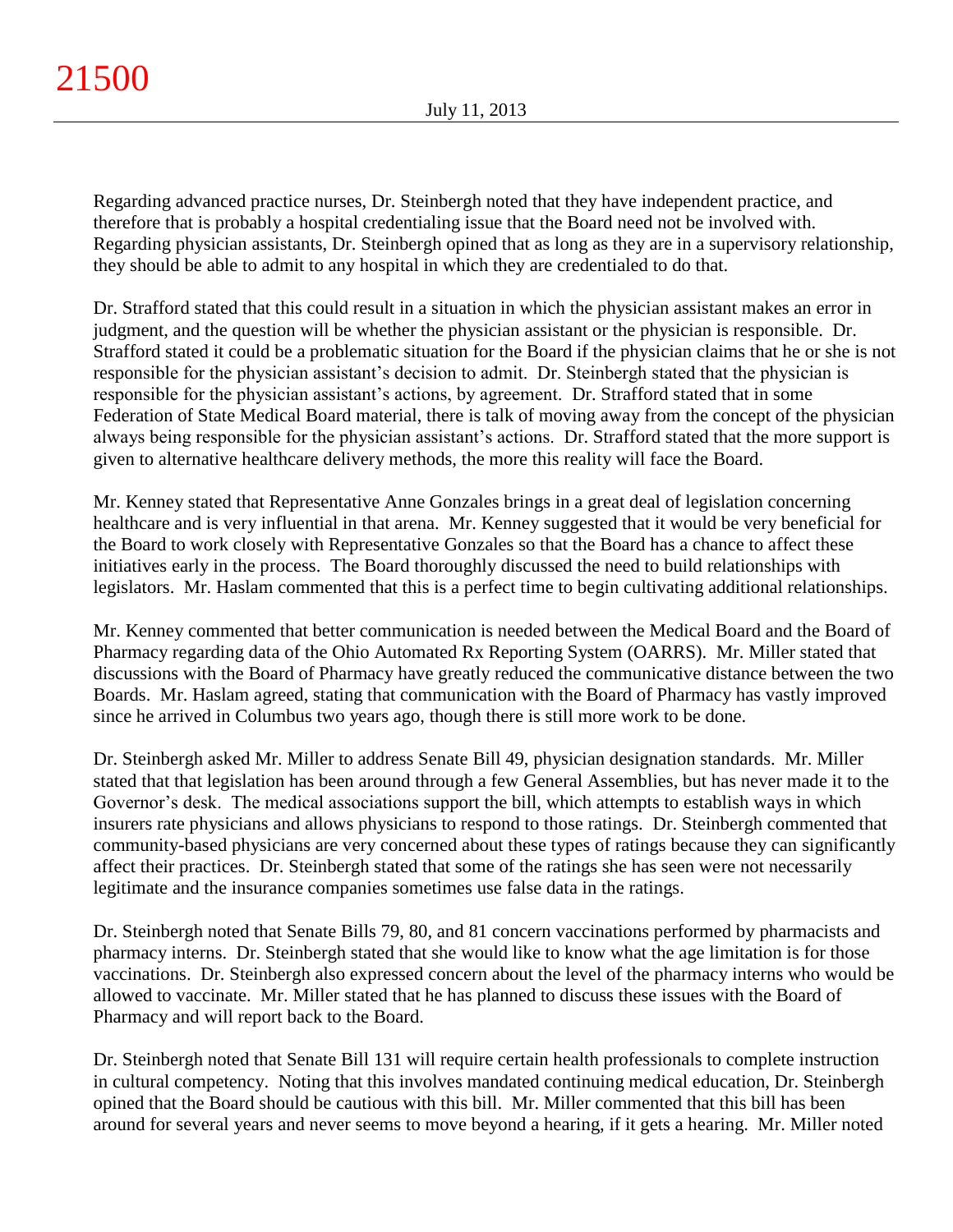the Board's concern and stated that he will continue to monitor that legislation.

Dr. Steinbergh stated that Senate Bill 132 would require certain healthcare professionals to wear, when providing direct patient care, an identification badge or similar device that includes a photograph of the professional and the specific license he or she holds. Mr. Kenney agreed that making sure the patient has more information about their healthcare providers is important. Mr. Miller opined that this bill does not seem to be moving anywhere.

Mr. Haslam asked about Senate Bill 5, concerning Naloxone availability. Mr. Miller stated that the Board will be working closely with Representative Johnson on that bill. Mr. Miller noted that when the Board adopted a policy supporting this concept, a copy of the policy was sent to the sponsors of this bill. Mr. Haslam noted that the Governor is signing a bill today authorizing a Naloxone pilot program for Lorain County. Mr. Miller stated that Representative Johnson's bill, if passed, will be statewide.

Mr. Haslam noted that the legislative report includes Senate Bill 143, described as "to revise criminal law." Mr. Miller stated that this bill was recently introduced and is a few hundred pages long. Mr. Miller saw that references to Medical Board concerns were included in the bill, but he has not yet had a chance to read the legislation.

# FISCAL REPORT

Ms. Loe stated that the fiscal figures for both May and June have been provided to the Board. Since June represented the end of Fiscal Year 2013, the Board can discuss year-end figures.

Ms. Loe stated that revenue is up 8% from Fiscal Year 2011; Ms. Loe noted that the Board always compares odd-numbered years to odd-numbered years, and even-numbered years to even-number years, because revenues fluctuate on that basis. Typically, odd-numbered years are lower-revenue years. Ms. Loe stated that the majority of the increase between Fiscal Year 2011 and Fiscal Year 2013 is from physician renewals. Increases in physician assistant supervision agreements, out-of-state verifications, and massage therapy renewals also contributed.

Ms. Loe noted that massage therapy renewal fees had doubled from \$50.00 to \$100.00, and some were concerned that this might discourage some renewals for those licensees who were not actively practicing massage therapy. However, 4,800 massage therapists renewed their licenses in Fiscal Year 2013, compared to 4,300 in Fiscal Year 2011.

Regarding expenses, the Board spent about \$7,900,000.00, which is more than one million dollars less than what the Board was authorized to spend. This was mostly due to an \$800,000.00 savings in personnel costs, as well as waiving the Attorney General fees. The Board spent less than half its equipment budget, and personnel services (contractors, temporary workers, etc.) were cut by over \$100,000.00. The Board finished Fiscal Year 2013 with a balance of just under \$3,000,000.00.

Mr. Haslam stated that he has been working on the budget with Ms. Loe and is uncertain why evennumbered years have significantly more revenue than odd-numbered years. Ms. Loe stated that this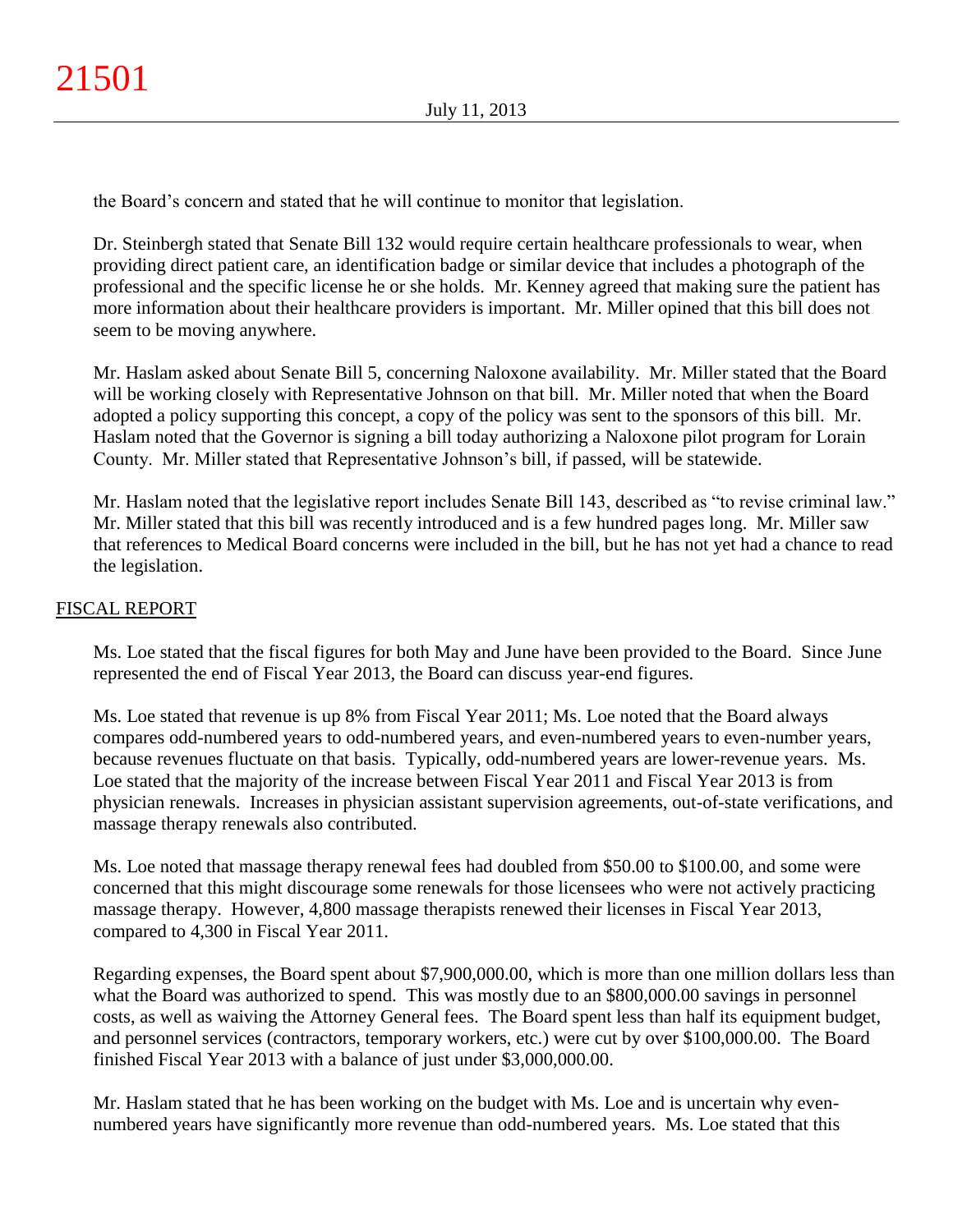fluctuation is mostly explained by the alphabetical distribution of physicians renewing their licenses. Physicians renew their licenses biannually on a schedule determined by the initial letter of their surnames, and a section of the alphabet that renews in even-numbered years is growing.

# MEDICAL BOARD ANNUAL REPORT, FISCAL YEAR 2013

Ms. Wehrle provided the Board members with a working draft of the Annual Report for Fiscal Year 2013. Ms. Wehrle asked the Board members to review the report and provide any suggestions or edits. Mr. Haslam and the senior staff will work on filling in the blank values and reviewing the text, then send a prepublication to the Board members via email.

Mr. Gonidakis asked how the Medical Board's report compares to the reports of other state medical boards. Ms. Wehrle replied that the Ohio Board's report contains much more information than is typically found in medical board annual reports. Mr. Haslam stated that before reviewing the initial draft, he looked up the annual reports from some other state medical boards. Mr. Haslam opined that the one provided today is much more impressive than what is seen in most other states.

Mr. Haslam noted that the Annual Report will not be able to be brought back to the Board before it is due.

**Dr. Bechtel moved to approve the draft of the Annual Report for Fiscal Year 2013, with the understanding that edits may be made prior to filing based on comments from Board members and staff, and approved by Mr. Haslam. Dr. Ramprasad seconded the motion.** All members voted aye. The motion carried.

## APPROVAL OF RULES

## GENETIC COUNSELOR RULES

Ms. Debolt stated that the Common Sense Initiative Office had no comments or recommendations on these proposed rules, and there were no comments from the public.

**Dr. Bechtel moved that the proposed Rules 4778-1-01, 4778-1-02, 4778-1-03, 4778-1-04, 4778-1-05, 4778-1-06, 4778-2-01, and 4778-2-02 be filed with the Joint Committee on Agency Rule Review for the rule-making process. Dr. Strafford seconded the motion.** All members voted aye. The motion carried.

## PHYSICIAN LICENSURE EXAMINATION RULES

Ms. Debolt stated that Rule 4731-6-14 is the Board's basic examination rule for physicians. The Common Sense Initiative Office has suggested, in order to reduce confusion, that the phrase "certification or recertification" be stricken and replaced by the word "certification," with the understanding that certification includes recertification.

# **Dr. Bechtel moved to amend proposed Rule 4731-6-14 by striking the word "recertification" in**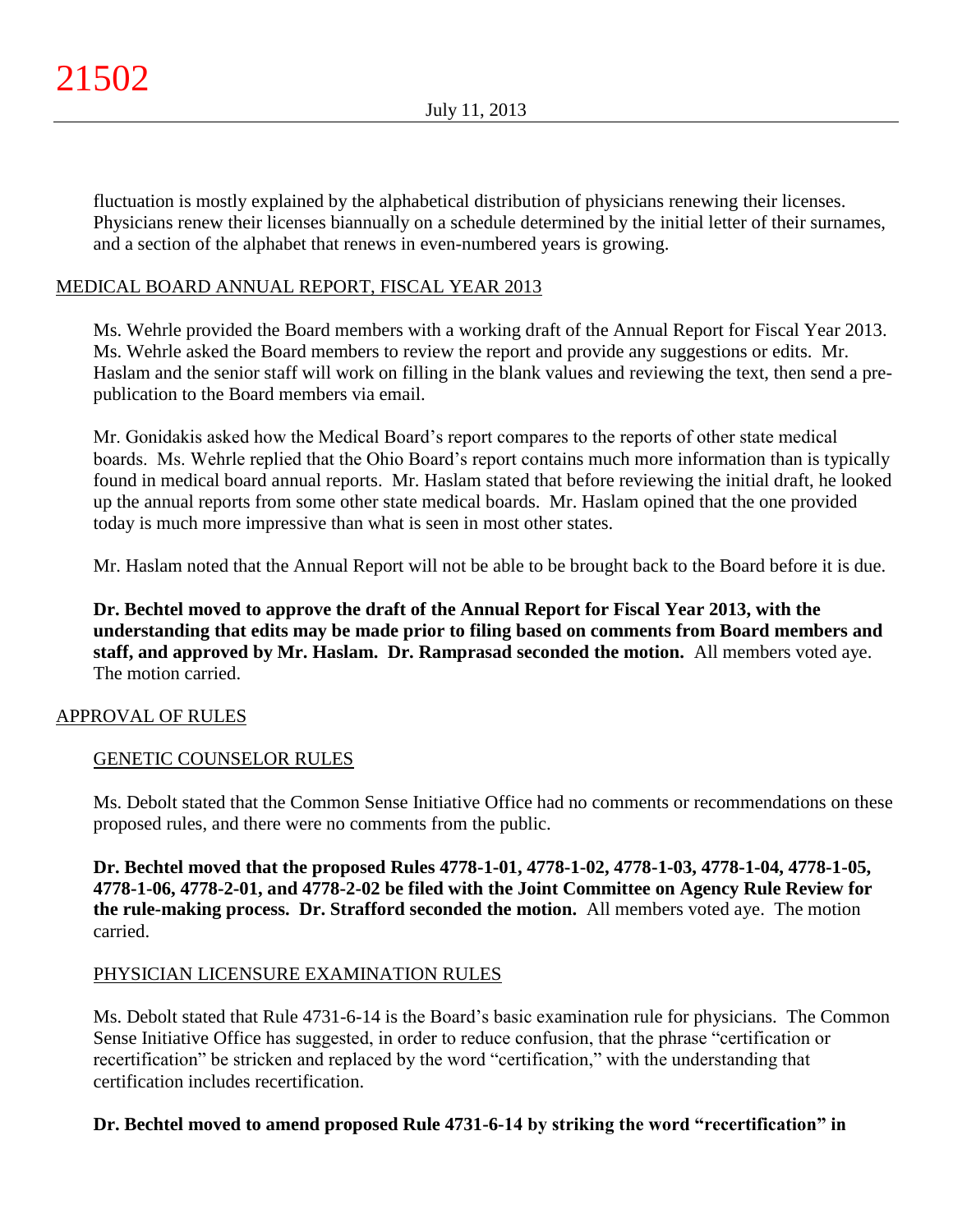**paragraph (C)(3)(b)(1). Dr. Bechtel further moved that the proposed rule, as amended, be filed with the Joint Committee on Agency Rule Review for the rule-making process. Dr. Soin seconded the motion.** All members voted aye. The motion carried.

Ms. Debolt recommended that in Rule 4731-6-16, paragraph (G) be stricken in whole. Ms. Debolt stated that it is believed that anyone who qualifies under paragraph (G) will probably also qualify under conceded eminence. Ms. Debolt stated that paragraph (G) has only been used one time and is not a provision for licensure that is actively used.

**Dr. Bechtel moved to amend proposed Rule 4731-6-16 by deleting paragraph (G). Dr. Bechtel further moved that the proposed rule, as amended, be filed with the Joint Committee on Agency Rule Review for the rule-making process. Dr. Soin seconded the motion.** All members voted aye. The motion carried.

# PRONOUNCEMENT OF DEATH RULE

Ms. Debolt stated that most of the proposed changes to this rule were done pursuant to statute. Physician assistants and advanced practice nurses were added to the list of those who can pronounce death, as well as those who hold a certificate of conceded eminence or a clinical research faculty certificate. Most of the comments regard the addition of physician assistants and advanced practice nurses, but the decision to include them has already been made by the legislature.

Ms. Debolt stated that he Common Sense Initiative recommends that the Board proceed with the rule amendment process, but suggested that in the future the Board contacts all associations whose members are mentioned in the rule. That suggestion was made because the Board did not contact the chiropractic association about whether chiropractors should be able to pronounce death.

Dr. Sethi stated that chiropractors do not know the heart at all and asked how they can pronounce someone dead. Ms. Debolt stated that the rule, as amended, states that chiropractors can be competent observers, but are not able to pronounce death. Ms. Debolt explained that a competent observer is someone who can describe the condition of a body to a physician who is not physically present, and the physician can rely on those observations to pronounce death. Ms. Debolt noted that the list of competent observers is not being amended here and that chiropractors have been included as competent observers since the original rule was adopted in 1990.

Mr. Haslam asked if chiropractors are defined as competent observers by statute. Ms. Debolt replied that the only group of people included as competent observers by statute are coroner's investigators; all other competent observers are defined by the Medical Board through the rule promulgation process.

Dr. Steinbergh questioned why podiatrists are included on the list of those who can pronounce death, noting that their scope of practice is the foot and ankle. Ms. Debolt answered that the Medical Board added podiatrists to that list prior to filing the proposed amendments with the Common Sense Initiative Office. Dr. Steinbergh stated that she could see podiatrists acting as competent observers, but could not see them as being able to pronounce death.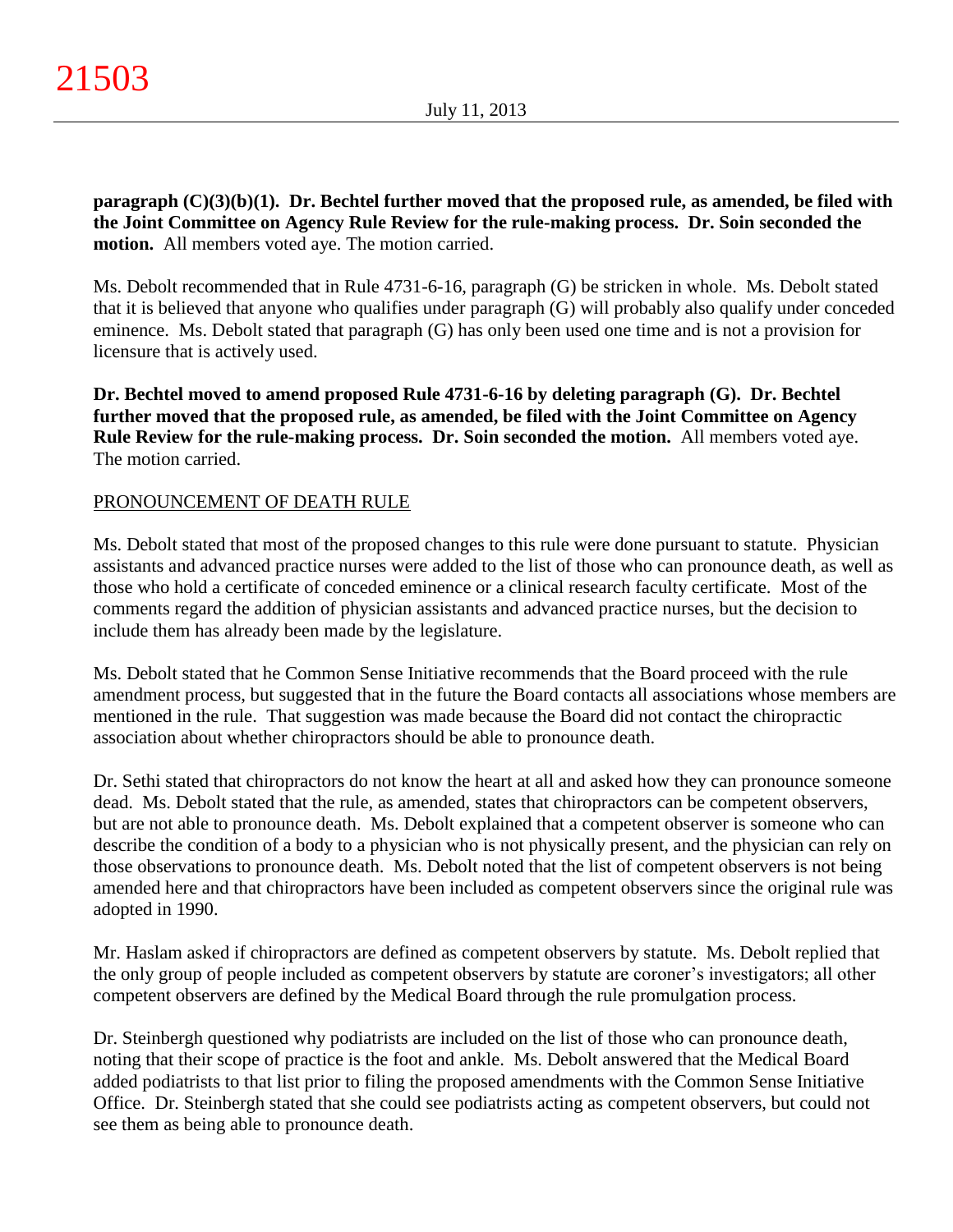The Board continued to thoroughly discuss the issues of podiatrists being able to pronounce death and chiropractors being competent observers. Dr. Ramprasad suggested that if the podiatrist and chiropractor has Advanced Cardiac Life Support (ACLS) certification, then they should be able to pronounce death and be competent observers, respectively. Dr. Sethi agreed and suggested that the rule be amended to say that those professionals listed as competent observers can only be competent observers if they have current ACLS certification, with the exception of coroner's investigators since they are included by statute. The Board agreed.

Dr. Steinbergh suggested that the rule be further amended to say that podiatrists may pronounce death only if they have current ACLS certification. The Board agreed.

**Dr. Bechtel moved that the current Rule 4731-14-01 be amended as discussed. Dr. Soin seconded the motion.** All members voted aye. The motion carried.

Dr. Bechtel exited the meeting at this time.

# PRESENTATION ON THE PRACTICE OF GENETIC COUNSELORS

At this time, Shawn McCandless, M.D., and Dawn Allain, C.G.C., appeared before the Board. Dr. Steinbergh thanked Dr. McCandless and Ms. Allain for agreeing to present on the topic of genetic counselors, a profession that will soon be licensed by the Medical Board. Members of the Board introduced themselves.

Dr. McCandless stated that he is a specialist in medical genetics and discussed the role of the physician geneticists compared to that of the genetic counselor. Dr. McCandless opined that one reason this is the right time to begin licensing genetic counselors is that the understanding of how genes cause human disease has become much more complicated. Consequently, the ability to articulate those complicated concepts in a way that a person dealing with a genetic disorder can understand is a very important skill. Dr. McCandless stated that genetic counselors have worked hard to develop that ability.

Dr. McCandless continued that the increasing knowledge of genetics has led to a greater ability to recognize the genetic basis of disease. For instance, it is now recognized that cancer is a genetic disorder, whether it is due to genetic changes that accumulate during a lifetime or genetic changes that occurred prior to birth or prior to conception, or any combination thereof. This has resulted in a great number of genetic tests for cancer, as well as neurological diseases, cardiovascular diseases, and other conditions. These tests are widely used today for understanding genetic predisposition or determining treatment of cancers and other conditions.

Dr. McCandless stated that genetic tests often have results that are not expected, such as a predisposition to cancer or Alzheimer's disease. Dr. McCandless stated that since this information must be shared with the patient, it is important to have medical professionals such as genetic counselors who understand the genetic tests and are trained to properly communicate the results and risks to patients with a variety of educational and intellectual backgrounds. This will become even more important as new genetic tests are being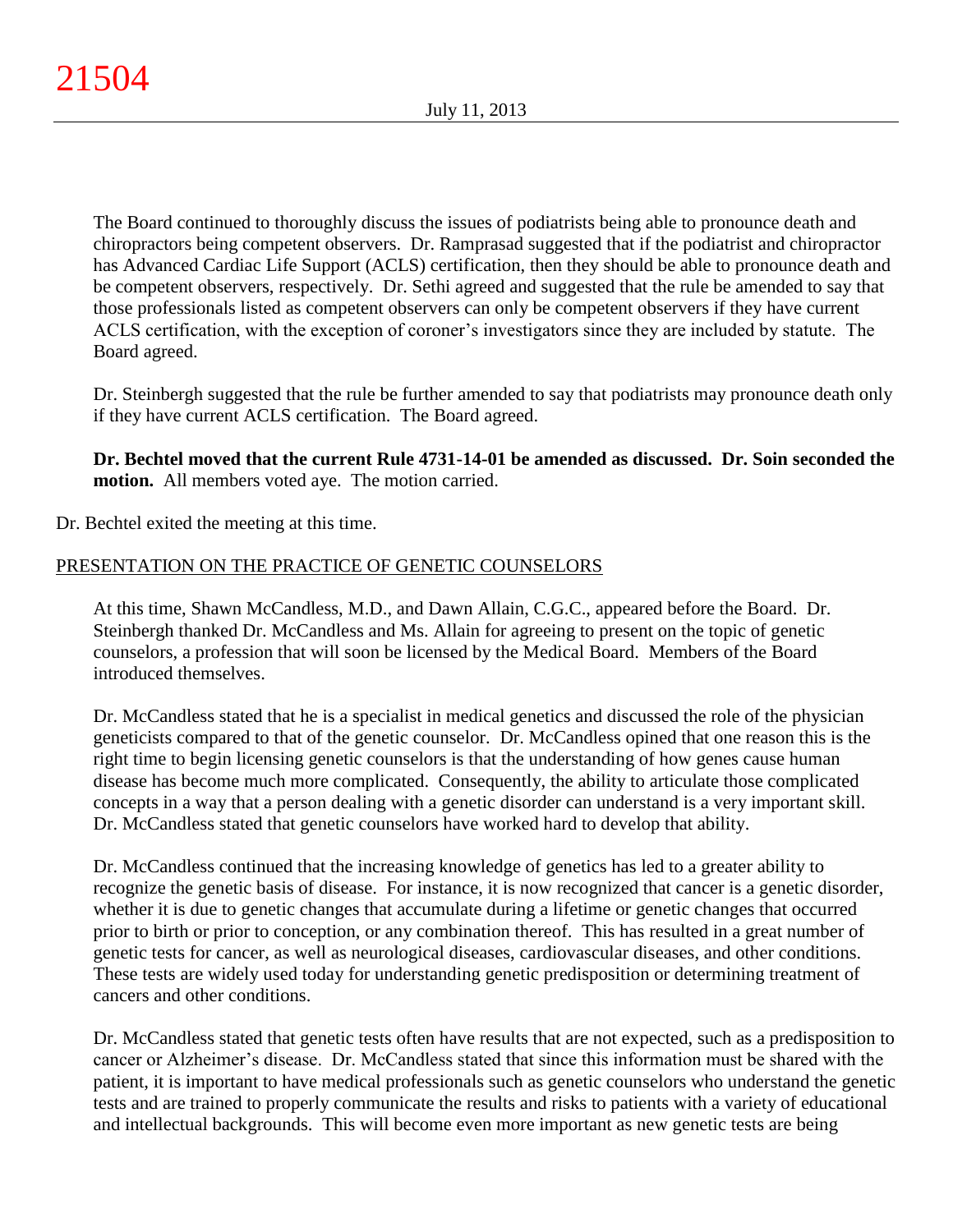developed at an increasing pace.

Dr. Steinbergh asked Dr. McCandless to describe the differences between a physician geneticist like himself and a Ph.D.-trained geneticist. Dr. McCandless explained that Ph.D. geneticists are laboratory directors and are not physicians who are qualified to practice medicine. Dr. McCandless stated that both medical geneticists and Ph.D. geneticists are certified by the America Board of Medical Genetics (ABMG), which is part of the American Board of Medical Specialties (ABMS).

Regarding the collaborative relationship between medical geneticists and genetic counselors, Dr. McCandless stated that physicians ask genetic counselors to provide education and counseling to patients and their families. Dr. McCandless stated that genetic counselors have special training in these areas and are usually more adept at performing these functions than the physicians. Dr. McCandless stated that genetic counselors may collaborate with a medical geneticist or with a specialty group to provide genetic expertise to the group's patients. Genetic counselors are not uncommon in oncology practices, obstetrics and gynecology practices, and even family medicine practices. Dr. McCandless opined that it would be foolish of him to try to predict where the field of genetic counseling may go as knowledge in the field grows. Dr. McCandless stated that it would be unusual today for a genetic counselor to be employed by a large multi-specialty physician group, but it may not be unusual in ten or fifteen years.

Dr. Sethi asked what safeguards are in place to ensure that patients are receiving a professional level of services from a genetic counselor. Dr. McCandless replied that genetic counselors are certified by the American Board of Genetic Counseling (ABGC), a very well-established board that follows all the guidelines of the medical professional fields in establishing appropriate credentialing and training requirements. Dr. McCandless stated that he has had the opportunity to serve on review committees for genetic counseling training programs and observed that those programs have almost more regulation than that of medical geneticists in terms of quality measures. Dr. McCandless stated that genetic counseling training programs cannot be started by individuals, but must be part of an accredited institution of higher education.

At 11:05 a.m., Mr. Taylor noted that the departure of some Board members has resulted in the loss of the Board's quorum, and therefore the meeting took a brief recess. The meeting resumed at 11:15 a.m.

Dr. Sethi asked how the practice of genetic counseling will affect the abortion rate as more tests are developed to detect the possibility of a genetic disease in an unborn child. Dr. McCandless stated that termination of pregnancy is an option that is currently legal and available in Ohio and across the United States for women carrying a child with a genetic defect. Dr. McCandless stated that no one likes the fact that some pregnancies end in abortion, but it is difficult to answer Dr. Sethi's question because it is not known where the field of genetics is heading. Dr. McCandless stated that with advances in identifying carrier conditions prior to conception, there are now more options for avoiding pregnancies that will be affected by genetic conditions. Dr. McCandless opined that there is greater potential for limiting the conception of children with genetic defects than there is to increase the demand for termination.

Dr. Sethi asked if there are any ethical behavior controls for genetic counselors to prevent them from swaying their patients' decisions regarding abortion. Dr. McCandless stated that genetic counselors have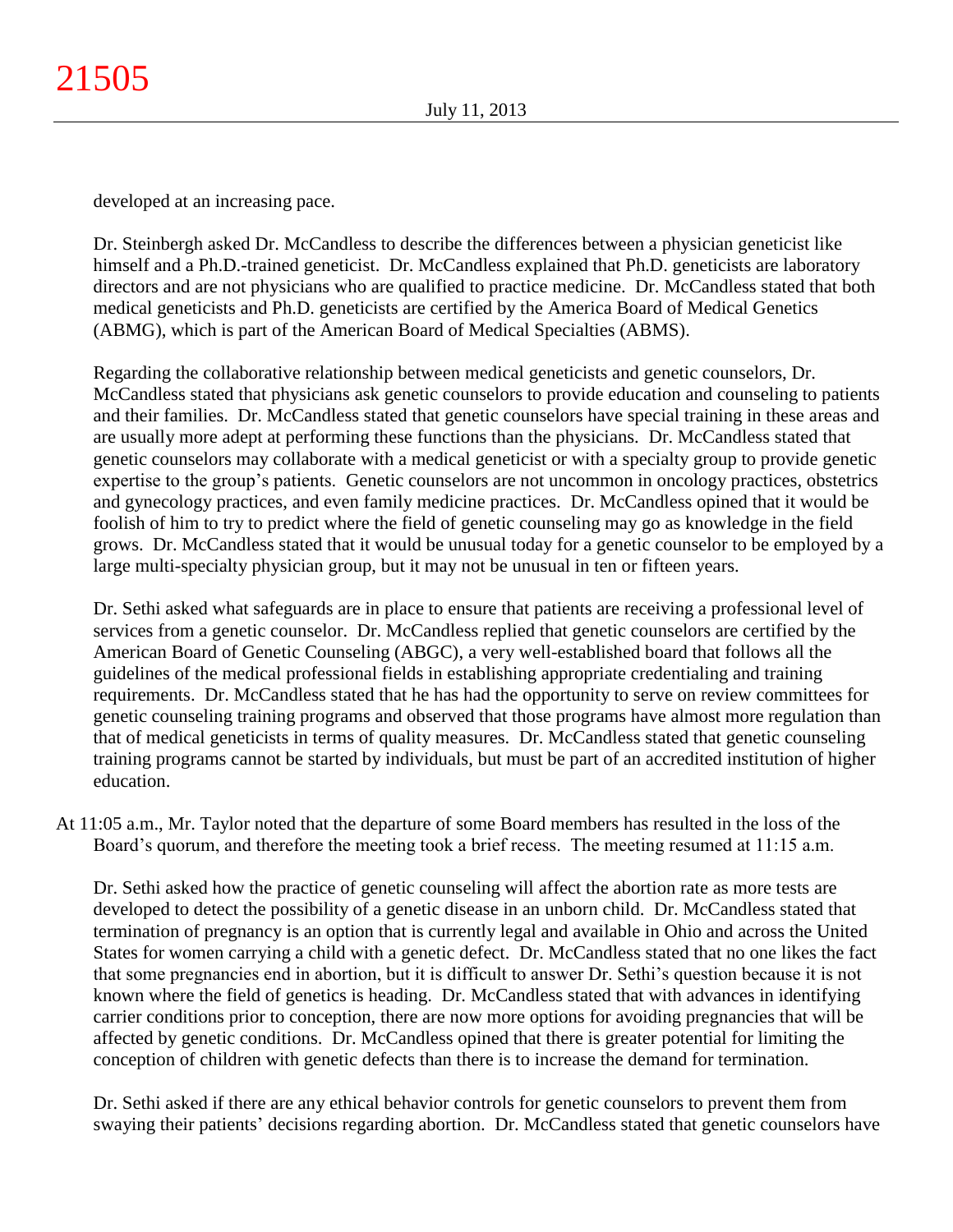very clear and demanding ethical standards. Dr. McCandless stated that any genetic counselor who is advocating abortion or, in some way, is pushing a person to have an abortion would be in danger of losing their certification. Ethically, genetic counselors are required by the ABGC to inform patients of all legal options is a factual manner, including informing them of the many happy families who have raised a child with the genetic defect in question, as well as options for adoption. Dr. McCandless opined that there is a misconception that geneticists and genetic counselors think that abortion is a good thing.

Mr. Gonidakis asked, with the rapid increase in autism and the many theories as to its cause, at what point are those in the field of genetics scaring couples into making decisions that probably are not the right decisions. Dr. McCandless stated that that is a compelling argument to have a well-trained, well-educated, responsible genetic counselor available to prevent or counteract much of the misinformation about genetic conditions. Regarding decisions made as a result of advancing testing technology and the ability identify genetic traits, theoretically including such traits as sex, eye color, and athletic prowess, Dr. McCandless stated that genetic counselors will not make those decisions. Rather, society will make those decisions through public policy, regulation, and laws. Genetic counselors will serve patients by answering their questions in a factual and straight-forward manner.

Mr. Gonidakis noted that the word "propensity" or "predisposition" is often used in relation to genetic testing. Mr. Gonidakis asked how to correlate facts and science on the one hand, and words like "propensity" on the other. Dr. McCandless opined that this comes down to having a well-educated, thoughtful workforce that is able to explain complicated concepts to a family. Dr. McCandless explained that genetic counselors are trained to communicate with families and give them a realistic understanding of the risks of their situation.

At this time, Ms. Allain addressed the Board. Ms. Allain stated that she is a board-certified genetic counselor with 20 years of experience and that the field of genetic counseling is over 30 years old. Genetic counselors are masters-trained and there are currently 31 accredited training programs in the United States; Ohio State University will begin a genetic counseling program with provisional accreditation in 2014 and Ms. Allain is one of the co-directors of that program. Most programs are two-year programs with didactic coursework in medical genetics, psychology, psychosocial assessment, and clinical work. Graduates of these programs have to leave with a patient portfolio in order to sit for the national board examination.

Ms. Allain reviewed the history of the certification process for genetic counselors. Ms. Allain added that genetic counselors are currently certified by the AMGC and are recertified every five years either by examination or by having obtained a certain number of continuing education credits, as reflected in the new Ohio law.

Ms. Allain stated that genetic counselors practice in healthcare teams. Currently, about 36% of genetic counselors work in academic institutions and about 17% work in hospitals. Genetic counselors also work in diagnostic laboratories and large specialty physician groups. Ms. Allain stated that she is often asked if genetic counselors go into private practice. Ms. Allain observed that genetic counselors are now licensed in about 13 states, and only 0.5% of them are in private practice in states with large rural areas, such as Nevada and Wyoming.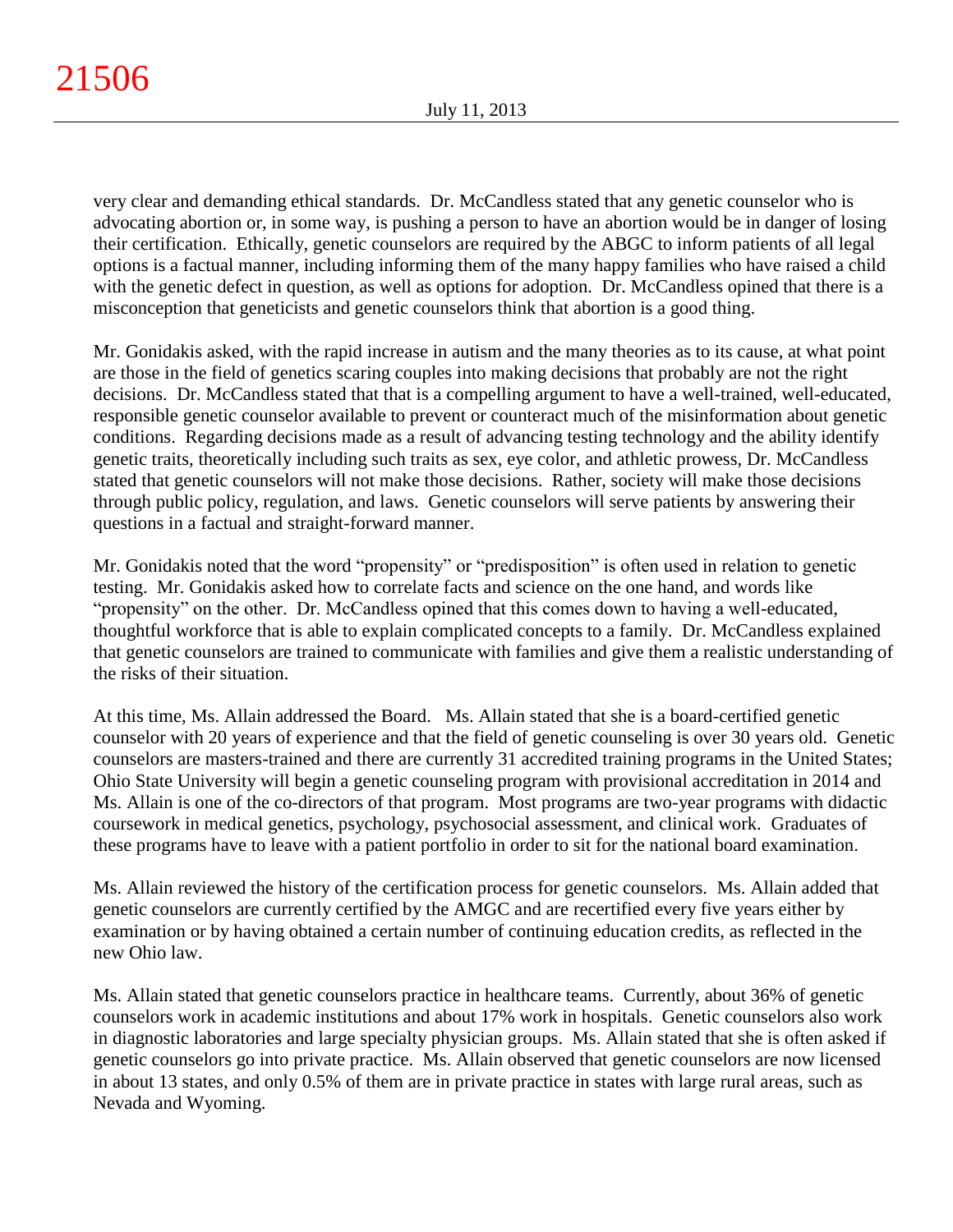Ms. Allain stated that the clinical practice settings for genetic counselors are widely varied, with cancer genetics being the largest-growing area over the last five years. Ms. Allain noted that the field of cardiovascular genetics is also growing rapidly. Ms. Allain opined that the next niche for genetic counseling will be in the field of neuroscience.

Ms. Allain continued that the role of genetic counselors is to help families navigate the complications involved in a hereditary condition, whether it is an active diagnosis or an increased risk of developing a condition. Genetic counselors use family history to provide a risk assessment and to consider diagnostic laboratory tests, in collaboration with physicians, to determine the likelihood of developing a disease. Genetic counselors also explain the natural history of the disease to the patient and what medical management they might expect to see.

Ms. Allain noted that, unlike physicians, genetic counselors have luxury of time and are often able to spend an hour to even two hours with a family to answer their questions and concerns about a genetic disorder. Ms. Allain stated that she often works with entire families.

Dr. Steinbergh asked how genetic counseling works in rural communities, where there are fewer genetic counselors and fewer physicians. Ms. Allain replied that genetic counselors work with physicians across the state and provide services via telemedicine. Also, genetic counselors staff the rural satellite clinics of large institutions.

Mr. Gonidakis stated that, to his understanding, there are companies that market genetic tests very strongly and offer kickbacks for tests and screenings when they may not be necessary. Mr. Gonidakis asked what the current relationship is between genetic counselors and the companies that produce and market these genetic tests. Ms. Allain answered that the role of the genetic counselor is to identify the best test for an individual. This involves looking at the laboratories that perform the required test, considering the sensitivity and accuracy of the test, how long the laboratory has been operating, and whether the genetic counselor trusts those who will perform the test. Ms. Allain stated that the companies do not often market directly to genetic counselors because genetic counselors already know about all the academic and commercial laboratories available.

Dr. Ramprasad asked about the role of a physician in a genetic counselor's practice. Ms. Allain responded that genetic counselors work with physicians every day and she would not be able to do her job without working with a physician. Ms. Allain stated that she goes over all her cases with the physician, including physicians who do not specialize in genetics. Ms. Allain stated that she staffs several neurology clinics and works with neurologists daily, and she has a medical geneticist if she has questions or if she thinks the patient should be seen by a medical geneticist instead of a genetic counselor.

Dr. Ramprasad stated that as a gastroenterologist, he would be uncomfortable that he could not provide the strong genetic background to be able to help a genetic counselor. Dr. Ramprasad asked about a hypothetical situation in which a physician hires a genetic counselor and then does not know what to do with those services. Ms. Allain answered that genetic counselors function on their own in developing risk assessments, determining appropriate genetic tests, and sending the patient back to the physician for medical management.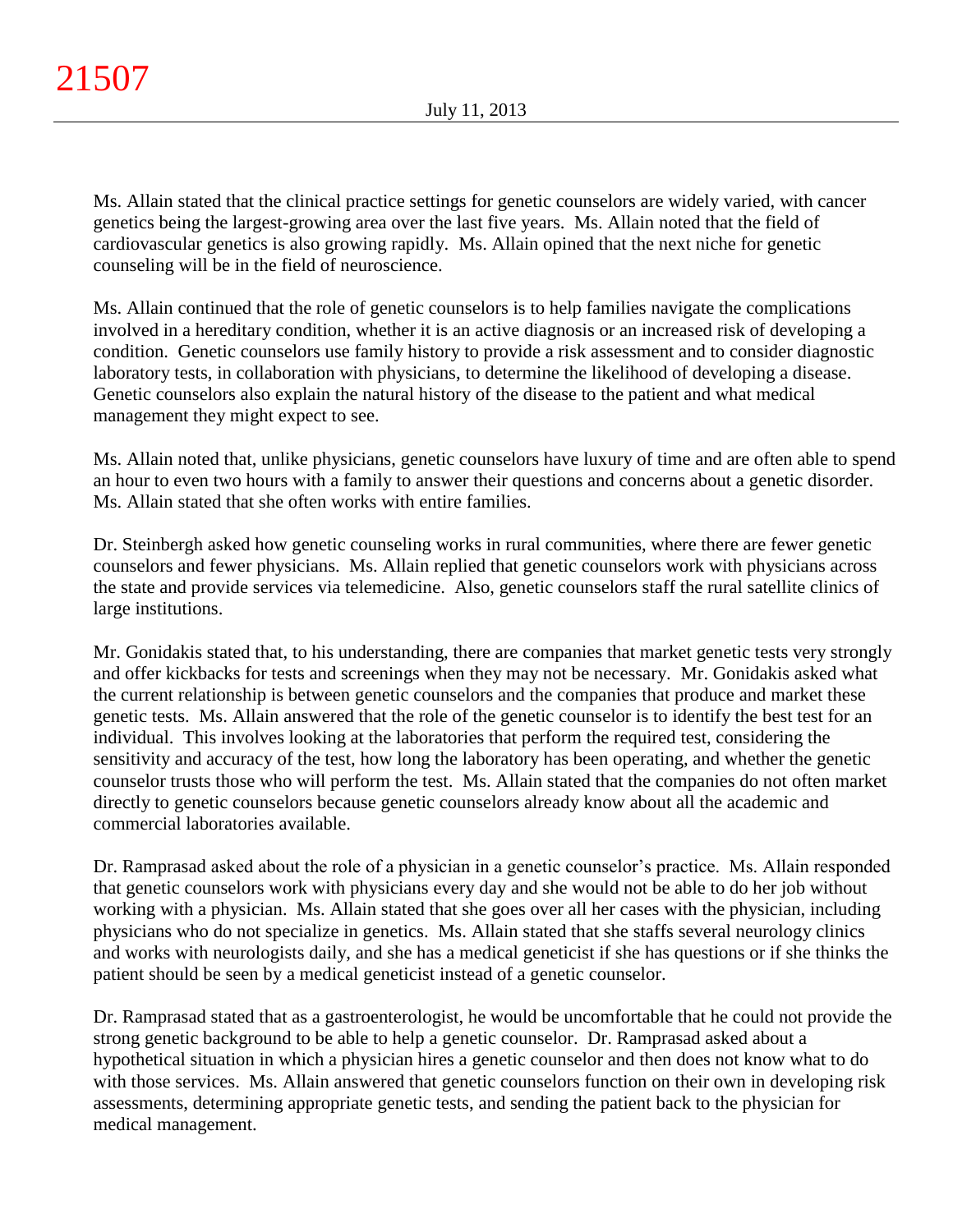Dr. Steinbergh thanked Dr. McCandless and Ms. Allain for their informative presentation.

# REPORTS BY ASSIGNED COMMITTEE

# EXECUTIVE COMMITTEE'S MEETING WITH REPRESENTATIVES OF THE OHIO OSTEOPATHIC ASSOCIATION

Dr. Steinbergh stated that the Executive Committee met with the Executive Committee of the Ohio Osteopathic Association (OOA) and discussed several topics with them, including the Medical Board's budget issues, the Ohio Automated Rx Reporting System (OARRS), the patient home model, and physician reentry to the workplace. The OOA also informed the Executive Committee that the Ohio University Heritage College of Osteopathic Medicine is developing a health policy fellowship.

Dr. Steinbergh stated that most of the discussion focused on pain clinics, opiate prescribing guidelines and how they affect community-based physicians, and access to pain management overall. The OOA expressed concern that primary care physicians could expose themselves to inappropriate prescribing and disciplinary by the Board. Also of great concern was the increase in heroin use in Ohio. The OOA and the Executive Committee discussed the best ways to handle chronic pain management and the need to educate both physicians and patients in these areas. The OOA and the Executive Committee agreed to continue this discussion in the future.

# POSSIBLE VISIT FROM THE FEDERATION OF STATE MEDICAL BOARDS

Dr. Steinbergh stated that she had received a phone call from Hank Chaudhry, D.O., President and CEO of the Federation of State Medical Boards (FSMB). Dr. Chaudhry had asked if there will be a good time for the FSMB to visit the State Medical Board of Ohio. At that time, Dr. Steinbergh had replied that she would discuss this with the rest of the Board.

Dr. Steinbergh noted that the Board's schedule is quite full in the coming months, but November may be a good time to entertain such a visit. The purpose of the visit would be to introduce the FSMB to the new Board members and to get a sense of where Ohio is at this time. Dr. Steinbergh stated that the Ohio Medical Board has always been a nationally-recognized board and active in FSMB functions, noting the Dr. Talmage recently completed his one-year chairmanship of the FSMB and continues to participate in FSMB activities. Dr. Steinbergh stated that she has served for several years on the FSMB Bylaws Committee and is currently the chair of that committee. Dr. Steinbergh stated that, if the Board agrees to a November visit, it would entail one or two people from the FSMB making a presentation to the Board on Thursday morning.

Dr. Strafford stated that he once had a very positive view of the FSMB, but this has diminished somewhat because they seem to be selling their products to medical boards. Dr. Strafford noted that he has participated in FSMB committee work in the past and opined that the FSMB's publications are excellent. Dr. Strafford opined that FSMB now seems driven toward Maintenance of Licensure (MOL) in disproportion to the mood for it, especially in Ohio. Dr. Strafford stated that if the FSMB makes a visit, he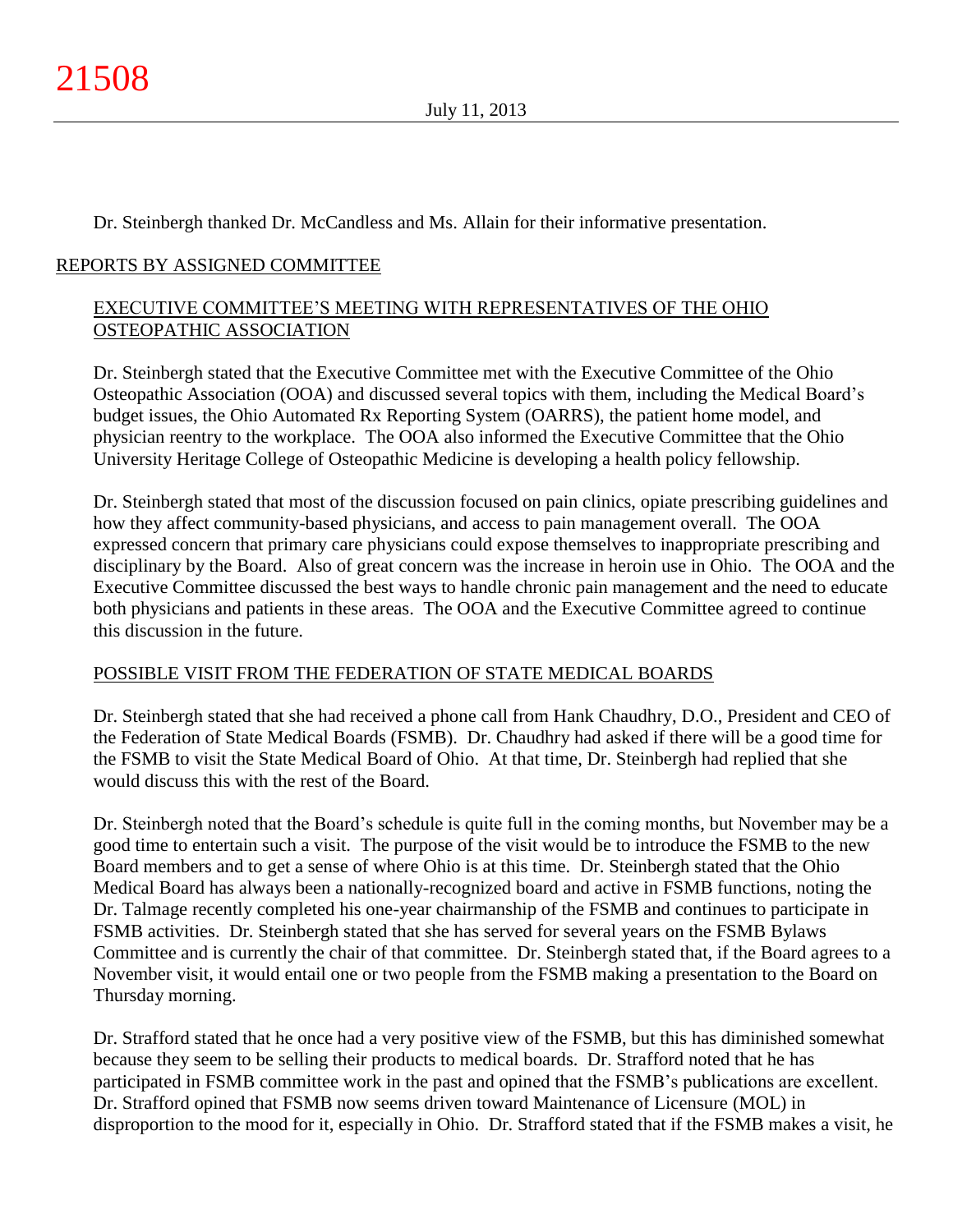would like to see discussion of telemedicine, the push for national licensure, and collaborative opportunities. Dr. Steinbergh stated that Dr. Chaudhry is aware that the Ohio Board would not be interested in discussing MOL. Dr. Steinbergh stated that another possible topic is Ohio's new expedited licensure process and how it affects the Federation Credentials Verification Service (FCVS).

Dr. Ramprasad stated that he would like the FSMB to address the issue of physicians on probation and the problems they encounter with insurance companies and their specialty certification boards. Dr. Steinbergh agreed and opined that physicians should not lose their specialty certification just because they are on probation with the Medical Board.

After further discussion, the Board was in agreement that the FSMB should make a visit with a limited agenda. Dr. Steinbergh stated that she will consult with Mr. Haslam as to scheduling details.

# LICENSURE APPLICATION REVIEWS

## CURTIS MORRISON, M.D.

Dr. Ramprasad stated that Dr. Morrison has applied for restoration of his Ohio medical license. Dr. Ramprasad stated that Dr. Morrison became board-certified in internal medicine and cardiovascular disease in 1997, but stopped practicing in 2001. Dr. Morrison obtained a Master of Business Administration degree in 2008 and began his own asset management company. Dr. Morrison recently passed his specialty board recertification examination. The Group 1 Committee recommends approving Dr. Morrison's application. Dr. Soin noted that Dr. Morrison's scores on his recertification examination were very high, scoring in the top decile.

**Dr. Soin moved to approve Dr. Morrison's application for license restoration as presented. Dr. Sethi seconded the motion.** A vote was taken:

| Dr. Strafford  | - aye |
|----------------|-------|
| Dr. Soin       | - aye |
| Dr. Ramprasad  | - aye |
| Dr. Steinbergh | - aye |
| Dr. Sethi      | - aye |
| Mr. Kenney     | - aye |
| Mr. Gonidakis  | - aye |
|                |       |

The motion carried.

## RAO KILARU, M.D.

Dr. Ramprasad stated that Dr. Kilaru has applied for an Ohio medical license. Dr. Kilaru graduated from medical school in India in 1976 and trained in Cleveland from 1976 to 1977. Dr. Kilaru has only one year of post-graduate medical education, but has practiced medicine for 36 years. Further, Dr. Kilaru is boardcertified in emergency medicine and his certification is good until 2017. The Group 1 Committee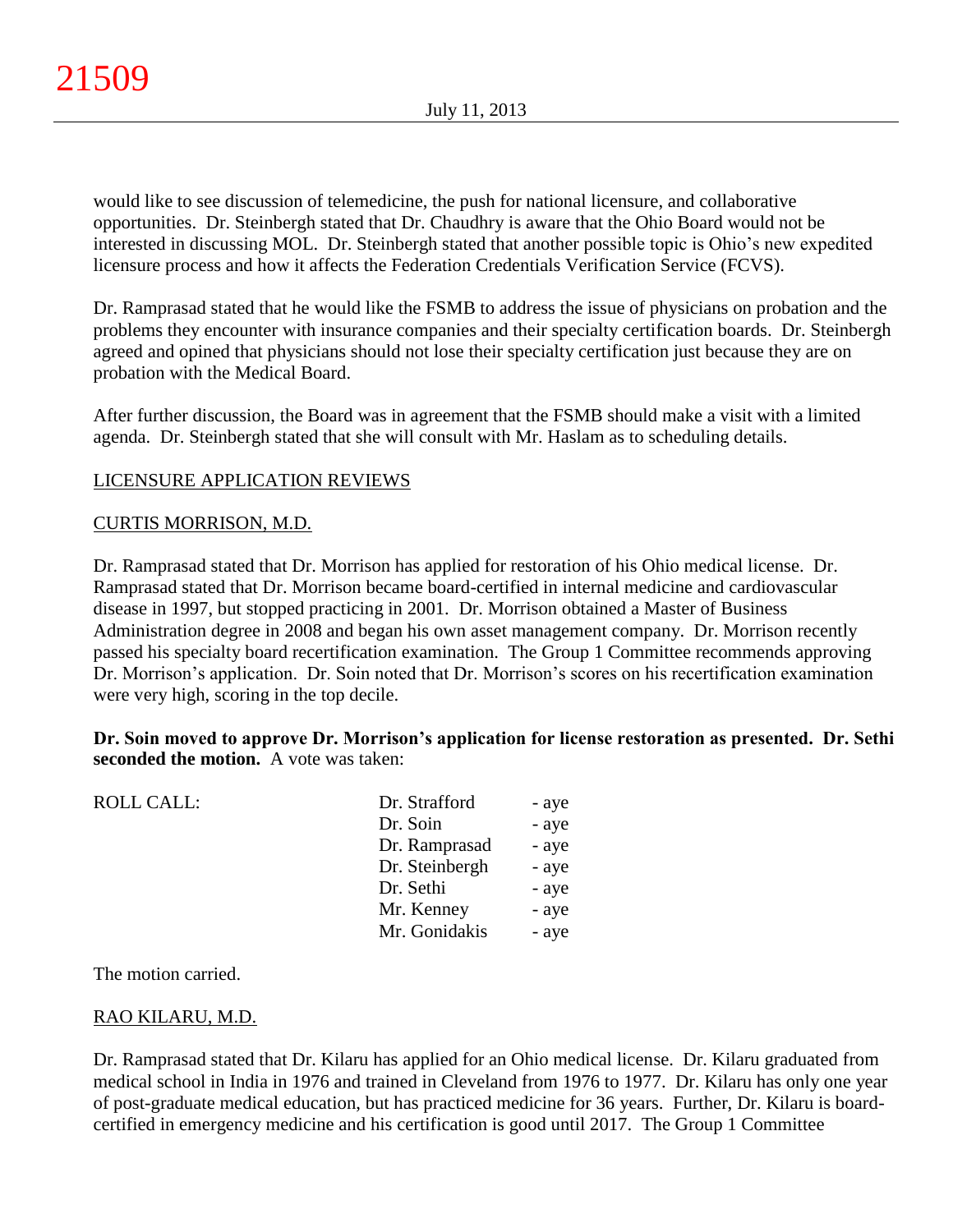recommends approving Dr. Kilaru's request to deem his 36 years of practice and clinical experience to be equivalent to 24 months of graduate medical education.

**Dr. Soin moved to deem Dr. Kilaru's 36 years of practice and his clinical experience to be equivalent to 24 months of graduate medical education through the second-year level so that he may be granted a license. Dr. Strafford seconded the motion.** A vote was taken:

| <b>ROLL CALL:</b> | Dr. Strafford  | - aye |
|-------------------|----------------|-------|
|                   | Dr. Soin       | - aye |
|                   | Dr. Ramprasad  | - aye |
|                   | Dr. Steinbergh | - aye |
|                   | Dr. Sethi      | - aye |
|                   | Mr. Kenney     | - aye |
|                   | Mr. Gonidakis  | - aye |
|                   |                |       |

The motion carried.

#### CLINICAL RESEARCH FACULTY CERTIFICATE APPLICATION REVIEWS

#### BENJAMIN MEDALION, M.D.

Dr. Ramprasad stated that Dr. Medalion is a well-qualified physician who has performed heart transplants and lung transplants in Israel. Dr. Medalion also completed a two-year fellowship at the Cleveland Clinic. Dr. Medalion has been offered a position in Ohio. The Group 1 Committee recommended approving Dr. Medalion's application.

**Dr. Ramprasad moved to approve Dr. Medalion's application for a Clinical Research Faculty Certificate. Dr. Sethi seconded the motion.** A vote was taken:

| <b>ROLL CALL:</b> | Dr. Strafford  | - aye |
|-------------------|----------------|-------|
|                   | Dr. Soin       | - aye |
|                   | Dr. Ramprasad  | - aye |
|                   | Dr. Steinbergh | - aye |
|                   | Dr. Sethi      | - aye |
|                   | Mr. Kenney     | - aye |
|                   | Mr. Gonidakis  | - aye |
|                   |                |       |

The motion carried.

## CLAUDIO LEO GELAPE, M.D.

Dr. Ramprasad stated that Dr. Gelape is from Brazil and is well-qualified in cardiothoracic surgery and transplant surgery. The Group 1 Committee recommended approving Dr. Gelape's application for a Clinical Research Faculty Certificate.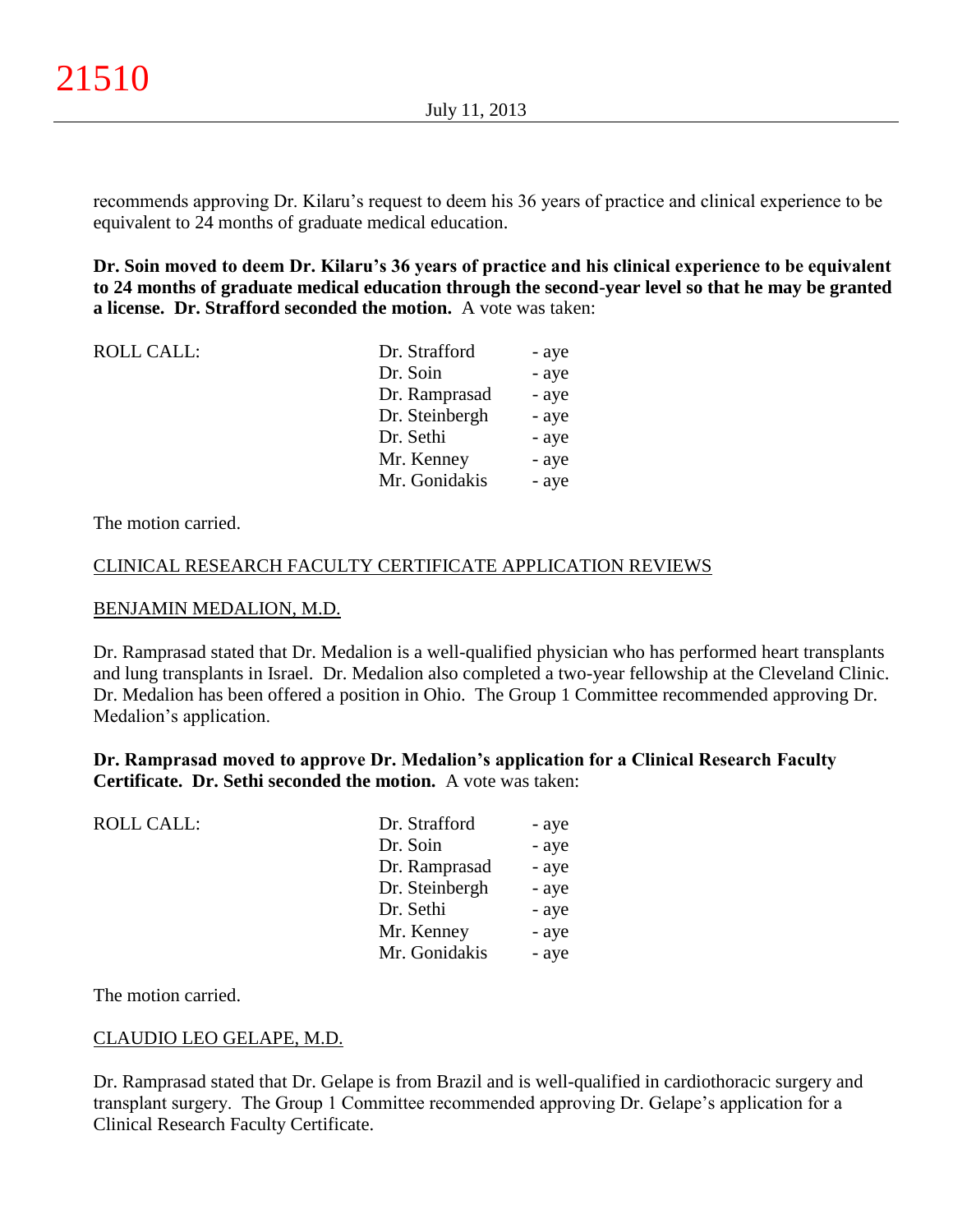**Dr. Strafford moved to approve Dr. Gelape's application for a Clinical Research Faculty Certificate. Dr. Soin seconded the motion.** A vote was taken:

ROLL CALL:

| Dr. Strafford  | - aye |
|----------------|-------|
| Dr. Soin       | - aye |
| Dr. Ramprasad  | - aye |
| Dr. Steinbergh | - aye |
| Dr. Sethi      | - aye |
| Mr. Kenney     | - aye |
| Mr. Gonidakis  | - aye |

The motion carried.

#### ACCOMMODATION REQUEST

#### DAVID ROSENBLUM, M.D.

Dr. Ramprasad stated that the Group 1 Committee was evenly divided on this matter, and therefore made no recommendation to the Board. Dr. Rosenblum is requesting to take the computer-based United States Medical Licensing Examination (USMLE) Step III with special accommodations under the Americans with Disabilities Act of 1990 due to his diagnosis of Attention Deficient Hyperactivity Disorder (ADHD). Dr. Rosenblum requests to have one-and-a-half times the normal time allotted and to take the test in isolation. Dr. Ramprasad noted that Dr. Rosenblum passed Steps I and II of the USMLE with no accommodations, though he had some difficulties. The National Board of Medical Examiners opined that Dr. Rosenblum should be given the accommodations.

Mr. Kenney stated that he had opposed granting the accommodations in committee. One reason for Mr. Kenney's opposition is the fact that Dr. Rosenblum passed the first two steps of the USMLE within the normal time allotted. Another reason was Mr. Kenney's concern about how Dr. Rosenblum will practice medicine in stressful situations, such as an emergency department, if he cannot concentrate enough to pass Step III within a certain amount of time.

Dr. Steinbergh spoke in support of Dr. Rosenblum's request. Dr. Steinbergh stated that individuals with ADHD and similar diagnoses frequently have difficulty in testing situations and in focusing on reading, but are able to focus completely on something that is meaningful to them. Dr. Steinbergh opined that it would be appropriate to accommodate Dr. Rosenblum for the testing situation. Dr. Steinbergh stated that Dr. Rosenblum's ability to focus when working will be evaluated in his residency training.

Responding to inquiries, Ms. Rieve stated that Dr. Rosenblum did ultimately pass Steps I and II of the USMLE with no accommodations, but initially failed one of those tests once and the other one twice. Mr. Kenney opined that the Board should let Dr. Rosenblum to take Step III with no accommodations and see what happens.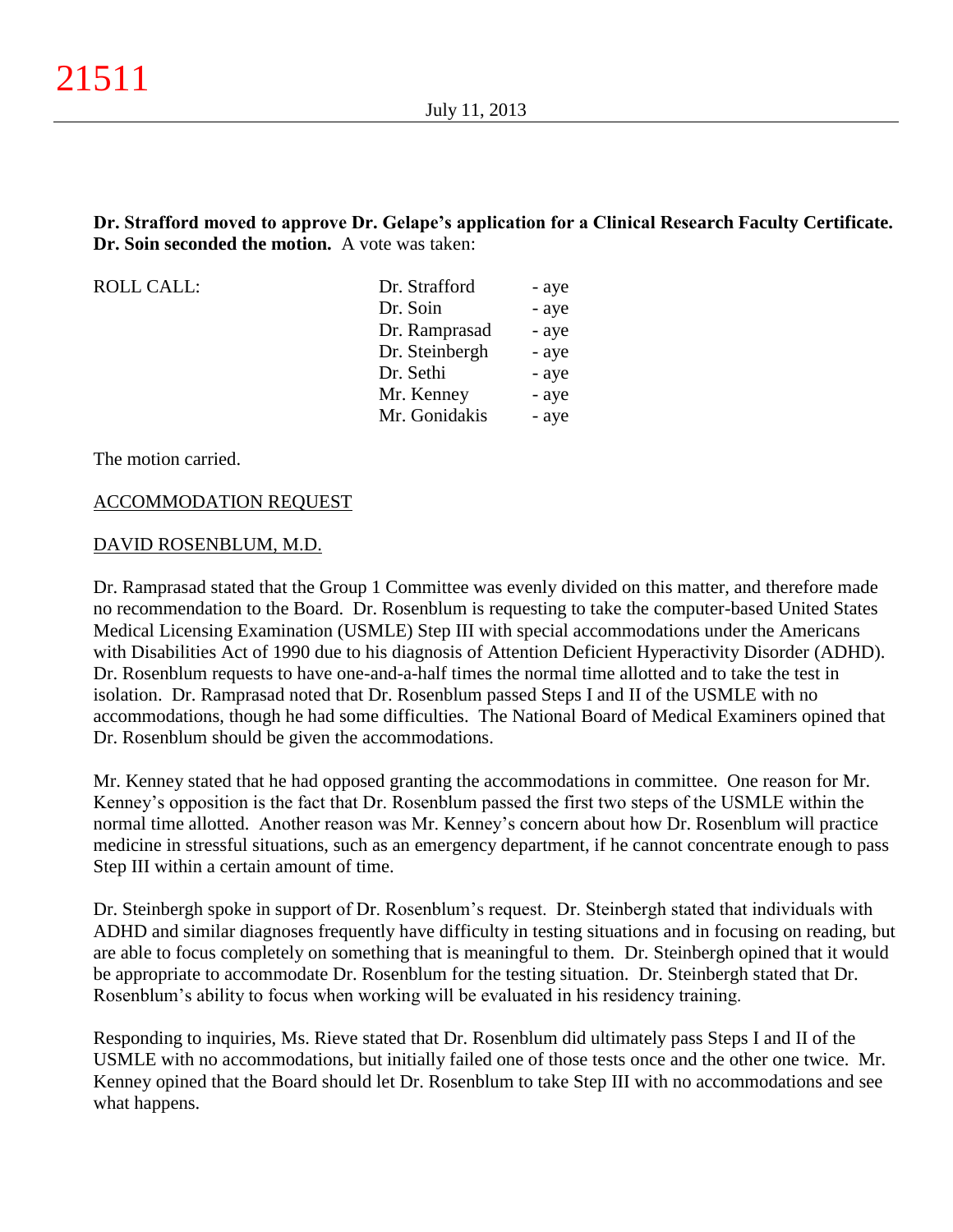## **Dr. Strafford moved to approve Dr. Rosenblum's request for accommodations during the administration of Step III of the USMLE. Dr. Ramprasad seconded the motion.** A vote was taken:

ROLL CALL:

| - nay |
|-------|
| - nay |
| - aye |
| - aye |
| - aye |
| - nay |
| - nay |
|       |

The motion did not carry.

Mr. Kenney noted that he himself has Attention Deficit Disorder, and therefore he is familiar with similar conditions. Mr. Kenney acknowledged that he has been successful despite his diagnosis, but also noted that he is not a physician.

**Mr. Kenney moved to deny Dr. Rosenblum's request for accommodations in the administration of Step III of the USMLE. Dr. Strafford seconded the motion.** A vote was taken:

| <b>ROLL CALL:</b> | Dr. Strafford  | - aye |
|-------------------|----------------|-------|
|                   | Dr. Soin       | - aye |
|                   | Dr. Ramprasad  | - nay |
|                   | Dr. Steinbergh | - nay |
|                   | Dr. Sethi      | - nay |
|                   | Mr. Kenney     | - aye |
|                   | Mr. Gonidakis  | - aye |

The motion to deny carried.

#### REVISIONS TO GENETIC COUNSELOR APPLICATIONS

Mr. Miller stated that the Board has two separate applications for genetic counselors; one for a full certificate and one for the supervised practice plan. Mr. Miller presented a draft application combining those into one application.

**Dr. Strafford moved to approve the draft genetic counselor license application. Dr. Ramprasad seconded the motion.** All members voted aye. The motion carried.

## PODIATRIC MEDICINE SCOPE OF PRACTICE INQUIRY

Dr. Steinbergh stated that the Group 2 Committee was unable to come to a decision on this matter. Therefore, it was referred to the Board for discussion purposes. Dr. Steinbergh asked to table this discussion, noting the lateness of the day and the time the discussion is likely to consume.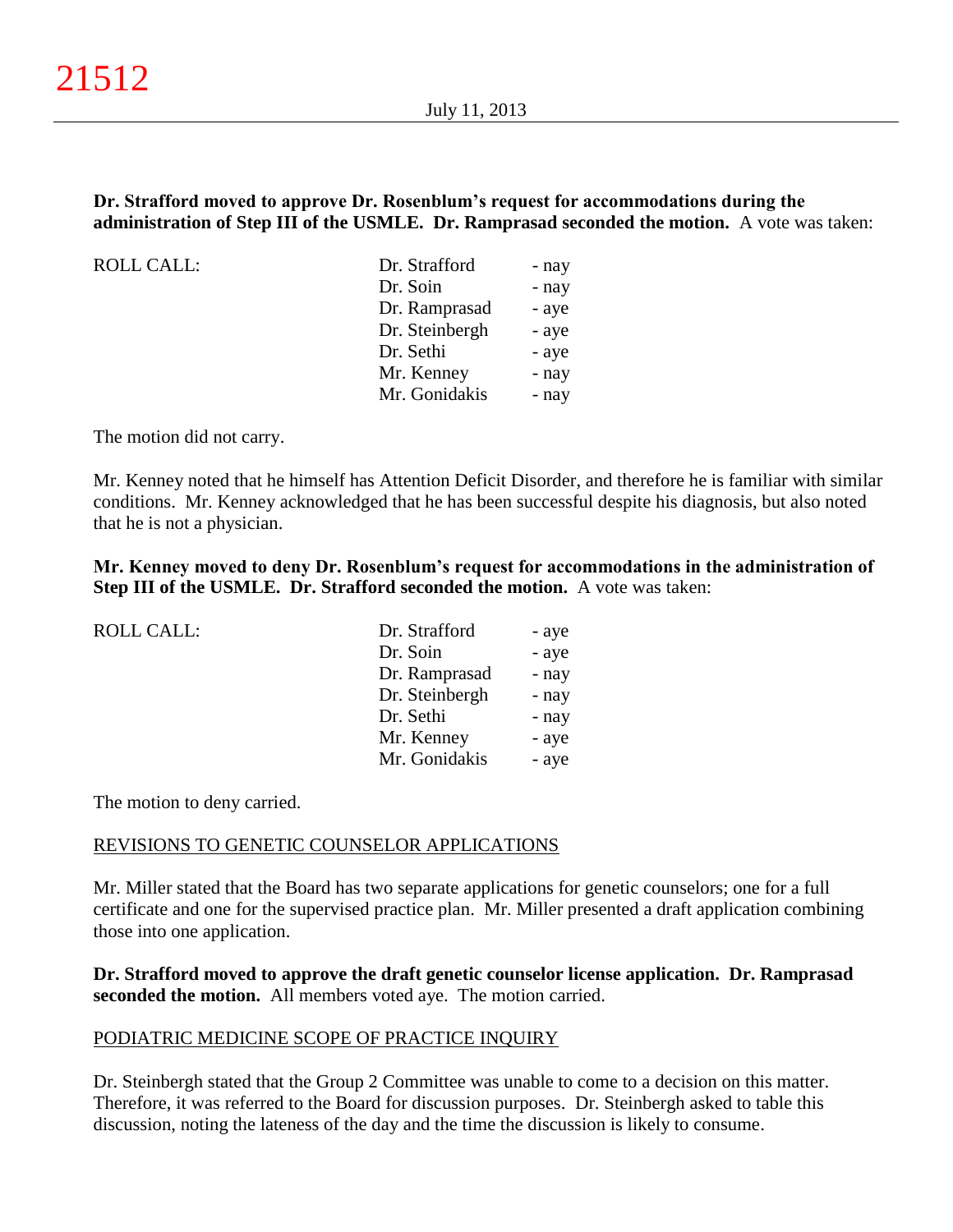**Dr. Strafford moved to table this topic. Dr. Soin seconded the motion.** All members voted aye. The motion carried.

# ANESTHESIOLOGIST ASSISTANT RULES

Ms. Debolt stated that Rules 4731-24-01, 4731-24-02, 4731-24-03, and 4731-24-04 are due for their fiveyear review. Ms. Debolt recommended that Rules 4731-24-01, 4731-24-02, and 4731-24-03 be filed with no changes, as there is no indication of any problems with these rules. Ms. Debolt recommended that Rule 4731-24-01 be rescinded, noting that the first paragraph has been ruled unconstitutional by the Ohio Supreme Court and the rest of the rule is already in the Ohio Revised Code.

**Dr. Soin moved the Rules 4731-24-01, 4731-24-02, and 4731-24-03 be filed with the Joint Committee on Agency Rule Review as "no change" rules. Dr. Soin further moved that Rule 4731-24-04 be filed with the Common Sense Initiatives Office as a rule proposed to be rescinded. Dr. Ramprasad seconded the motion.** All members voted aye. The motion carried.

# PHYSICIAN ASSISTANT MATTERS

# REVIEW CHANGE TO FORMULARY

Dr. Steinbergh stated that there had been a question about Invokana, which is recommended for addition to the physician assistant formulary as a physician-initiated medication. It was felt that Invokana should be physician-initiated due to possible significant side-effects.

# **Dr. Strafford moved to approve Invokana for the physician assistant formulary as a physicianinitiated medication. Dr. Soin seconded the motion.** All members voted aye. The motion carried.

Dr. Steinbergh stated that the Physician Assistant Policy Committee also discussed the medications Lincess and Qsymia. Dr. Steinbergh noted that Lincess is already in the physician assistant formulary in the laxative category, while Qsymia is a weight-loss medication and therefore cannot be prescribed by physician assistants.

# SPECIAL SERVICES APPLICATION REVIEW

# BRUCE RANK, M.D.

Dr. Steinbergh stated that this special services application for sclerotherapy will utilize 80% onsite supervision and 20% direct supervision, which represented 100% onsite supervision. The physician assistant will observe 25 cases and then will perform 25 cases while being observed by the supervising physician. The Group 2 Committee recommended approving this application.

**Dr. Soin moved to approve the special services application of Bruce Rank, M.D. Dr. Ramprasad seconded the motion.**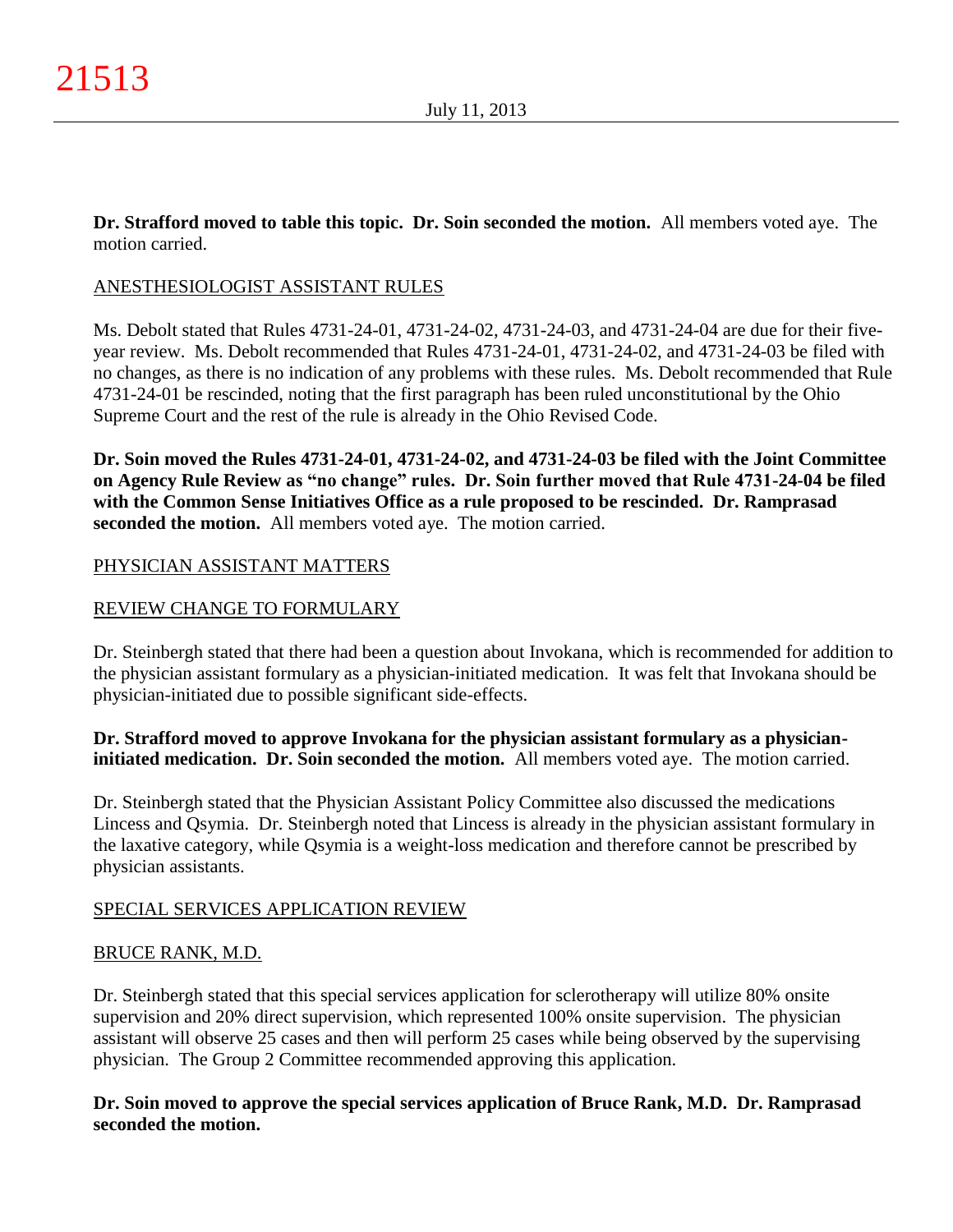Dr. Steinbergh stated that she will now entertain discussion in the above matter.

Dr. Sethi stated that sclerotherapy can have significant complications and expressed concern about the procedure being performed by a physician assistant. Dr. Steinbergh noted that the Medical Board began approving this procedure for physician assistants in 2002 following a great deal of discussion about the procedure and safety. Dr. Steinbergh stated that historically, sclerotherapy has been approved with 100% onsite supervision. Dr. Steinbergh further noted that the plan calls for direct supervision in 20% of cases after training is complete. Dr. Steinbergh stated that the Board's feeling has been that the physician assistant will be properly trained under the plan and that the supervising physician takes responsibility for patient care and any complications.

Dr. Sethi asked what insurance would cover liability for the procedure. Dr. Steinbergh replied that the physician assistant will have liability insurance.

**A vote was taken on Dr. Soin's motion to approve.** All members voted aye, except Dr. Sethi, who voted no. The motion carried.

# RULES REVIEW

Ms. Debolt stated that the proposed amendment to Rule 4730-1-07, if adopted, will stipulated that the physician rules for prescribing controlled substances also apply to physician assistants, with the exception of the Ohio Automated Rx Reporting System (OARRS) rule. Ms. Debolt stated that the OARRS requirements regarding physician assistants have already been approved in a separate rule.

**Dr. Strafford moved to approve the proposed amendment to Rule 4730-1-07. Dr. Strafford further moved that the proposed amended rule be filed with the Common Sense Initiatives Office. Dr. Soin seconded the motion.** All members voted aye. The motion carried.

Ms. Debolt stated that, due to recent changes in legislation, the physician assistant formulary no longer needs to be defined in the Board's rules. Ms. Debolt proposed that the Board rescind Appendix A of Rule 4730-2-06, which contains the physician assistant formulary.

Ms. Debolt also recommended further amendments to Rule 4730-2-06. Specifically, Ms. Debolt recommended striking the portion of the rule that says that physician assistants cannot prescribe Schedule II controlled substances, since that has be superseded by recent legislation. Also, Ms. Debolt stated that the current rule states that a drug cannot be prescribed by physician assistants until the drug is added to the formulary. However, Ms. Debolt pointed out that the physician assistant formulary lists classifications of drugs, not the names of specific drugs. Ms. Debolt suggested that for clarification purposes, this portion of the Rule 4730-2-06 be amended to read as follows: "A drug for which the classification is not included on the formulary shall not be prescribed by a physician assistant until it is reviewed and added to the formulary."

## **Dr. Strafford moved to approve the proposed amendments to Rule 4730-2-06, Ohio Administrative**